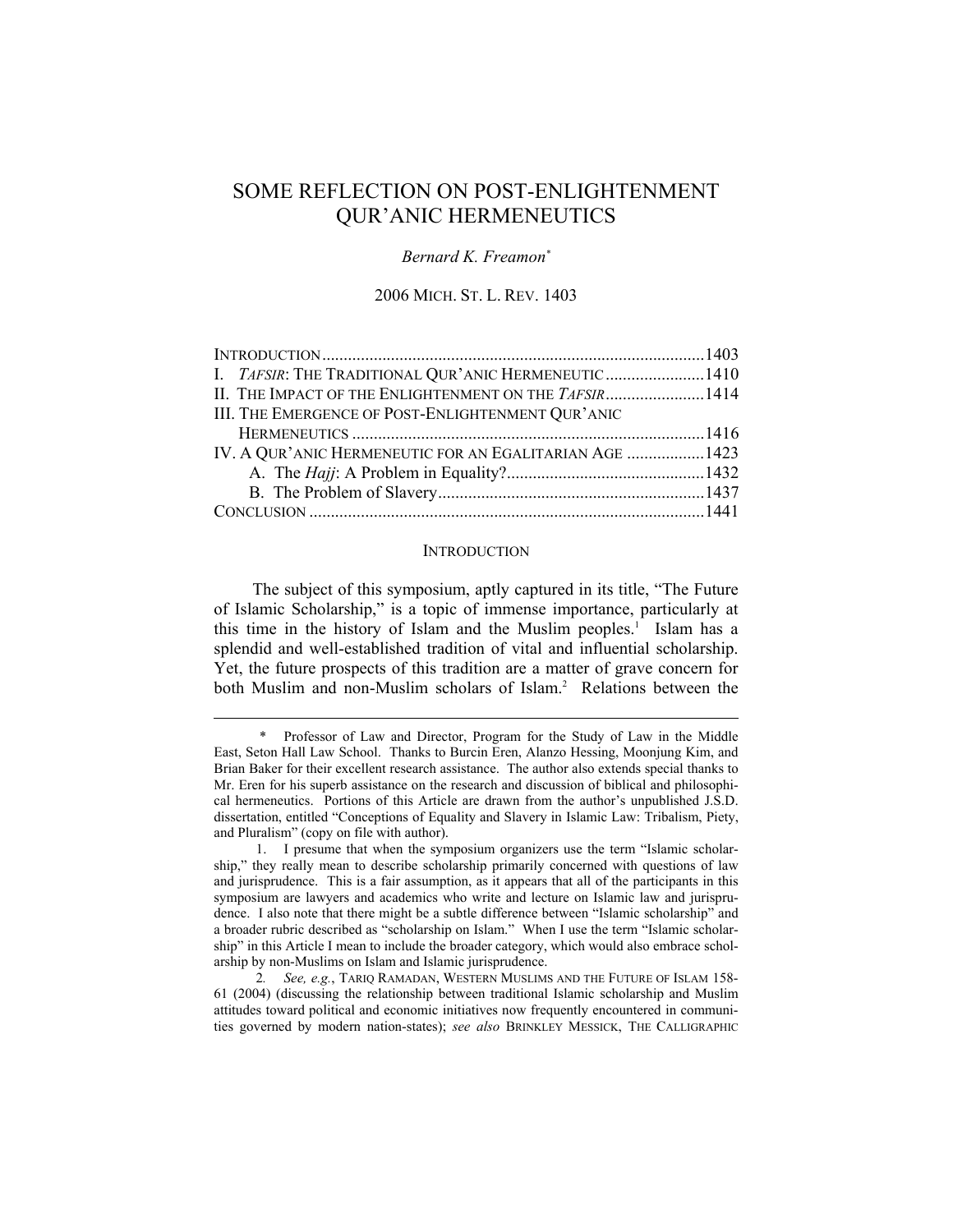Islamic world, the West, and the Far East are at a critical and somewhat dangerous juncture. People concerned about the health of those relations and about the well-being of Muslims and non-Muslims living in the Islamic world have plenty of reasons for distress. Problems arising out of alleged Islamic justifications for self-annihilatory violence or "suicide" missions against combatants in war and innocent civilians, Muslim rejection of Western-inspired democratic and educational reforms, and alleged Islamic rationales for sectarian and ethnic violence are just a few of the reasons causing such anxiety. Scholarship on such topics should therefore be a matter of universal interest. Although not a panacea, competent and well-considered scholarship can offer solutions tending to improve human and societal wellbeing and reduce tensions. Such scholarship can bring lasting meaning and understanding to ideas and concepts that matter in our lives.<sup>3</sup>

 3. The examples in Western and Far Eastern scholarly discourse are legion. *See, e.g.*, ST. THOMAS AQUINAS, SUMMA THEOLOGICA (Fathers of the English Dominican Province trans., Benziger Bros., Inc. 1947) (1273); ARISTOTLE, THE NICOMACHEAN ETHICS (David Ross trans., Oxford Univ. Press 1998) (60 B.C.); CICERO, DE RE PUBLICA DE LEGIBUS (Clinton Walker Keyes trans., Harvard Univ. Press 1961) (51 B.C.); CONFUCIUS, THE ANALECTS OF CONFUCIUS (Simon Leys trans., W.W. Norton & Co. 1997); FREDERICK DOUGLASS, NARRATIVE OF THE LIFE OF FREDERICK DOUGLASS (Prestwick House, Inc. 2004) (1845); FRANTZ FANON, THE WRETCHED OF THE EARTH (Richard Philcox trans., Grove Press 2004) (1961); MICHEL FOUCAULT, MADNESS AND CIVILIZATION: A HISTORY OF INSANITY IN THE AGE OF REASON (Richard Howard trans., Random House Vintage Books 1988) (1961); JEAN-JACQUÉS ROUSSEAU, A DISCOURSE UPON THE ORIGIN AND THE FOUNDATION OF THE INEQUALITY AMONG MANKIND (1761); JEAN-JACQUÉS ROUSSEAU, THE SOCIAL CONTRACT (Maurice Cranston trans., Penguin Books 1968) (1762); JEAN-PAUL SARTRE, THE AGE OF REASON (Eric Sutton trans., Alfred A. Knopf, Inc. 1947); JEAN-PAUL SARTRE, EXISTENTIALISM IS A HUMANISM (Carol Macomber trans., Yale Univ. Press 2007) (1946); SENECA THE ELDER, 1 DECLAMATIONS: CONTROVERSIAE, BOOKS 1-6 (Michael Winterbottom trans., Harvard Univ. Press 1974); LAO TZU, TAO TE CHING (David Hinton trans., Counterpoint Press 2002); VOLTAIRE, PHILOSOPHICAL DICTIONARY (Theodore Besterman trans., Penguin Books 1984) (1764).

 This certainly has been true of Islamic scholarship as well. *See, e.g.*, MUHAM-MAD ABDUH, RISALAT AL-TAWHID (1942) (1897); SHA WALI ALLAH AL DIHLAWI, DIFFERENCE OF OPINION IN FIQH (Muhammad Abdul Wahhab trans., Ta-Ha Publishers Ltd. 2003); MUHAMMAD IBN MUHAMMAD AL-GHAZALI, THE INCOHERENCE OF THE PHILOSOPHERS (Michael E. Marmura trans., Brigham Young Univ. Press 1997); MUHAMMAD IBN MUHAMMAD AL-GHAZALI, THE REVIVAL OF RELIGIOUS SCIENCES (Bankey Behari trans., Sufi Publ'g Co. 1971); MUHAMMAD BAQIR AL-SADR, FALSAFATUNA (Dar al-Fikr, 1969) (1958); MUHAMMAD BAQIR AL-SADR, IQTISADUNA (Dar al-Fikr, 1968) (1961); AL-IMAM MUHAMMAD IBN IDRIS AL-SHAFI'I, AL-RISALA FI USUL AL-FIQH: TREATISE ON THE FOUNDATIONS OF ISLAMIC

STATE: TEXTUAL DOMINATION AND HISTORY IN A MUSLIM SOCIETY (1993) (discussing relationship between Islamic texts and authority in twentieth century Yemen); Bradley James Cook, *Egypt's National Education Debate*, 36 COMPARATIVE EDUCATION (No. 4) 477 (2000) (discussing tensions between Islamic and secularist approaches to public education in Egypt). For a more general discussion of the role of scholarship on Islam, its importance in the education of Muslims, and the need for fresh and critical thinking by scholars in this regard, see FAZLUR RAHMAN, ISLAM AND MODERNITY: TRANSFORMATION OF AN INTELLECTUAL TRADITION (1982).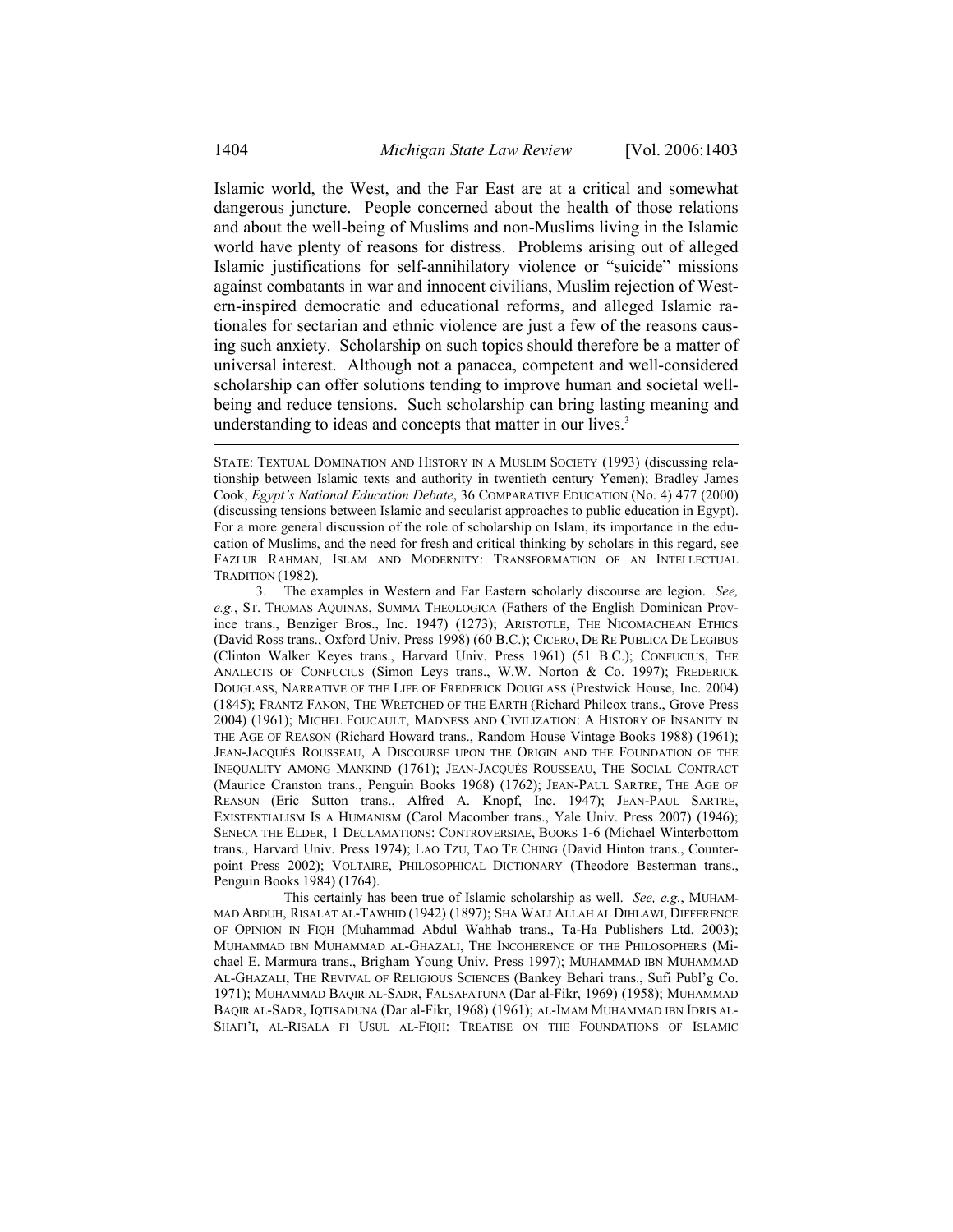This Article suggests that current Islamic scholarship may not be up to this task. It argues that there are three primary forms of scholarship on Islam extant in the world today and that it is often difficult to discern the discursive impact of these forms on the development of critical thinking about problems faced in the Muslim world. The three forms are distinguished by the languages in which they are expressed. One form is expressed in Western European languages and is rarely, if ever, translated into Arabic;<sup>4</sup> the second form is expressed in Arabic and rarely translated into any Western European or Far Eastern language;<sup>5</sup> the third form is expressed in Urdu, Farsi, and other languages spoken and read in Iran and South Asia.<sup>6</sup> Some of the scholarship in this third form consists of material translated from Arabic and a small portion of it, after being translated into Farsi or Urdu,

 4*. See, e.g.*, TOSHIHIKO IZUTSU, ETHICO-RELIGIOUS CONCEPTS IN THE QUR'AN (1966); TOSHIHIKO IZUTSU, GOD AND MAN IN THE KORAN: SEMANTICS OF THE KORANIC WELTANSCHAUUNG (1964); SHERMAN A. JACKSON, ISLAMIC LAW AND THE STATE: THE CONSTITUTIONAL JURISPRUDENCE OF SHIHAB AL-DIN AL-QARAFI (1996); RUDOLPH PETERS, ISLAM AND COLONIALISM: THE DOCTRINE OF JIHAD IN MODERN HISTORY (1979); WILFRED CANTWELL SMITH, ISLAM IN MODERN HISTORY (1957).

 5*. See, e.g.*, MUHAMMAD 'IMARAH, AL-ISLAM WA AL MUSTAQBAL (1985); 'ABD AL-AZIZ IBN 'ABD ALLAH IBN ABD AL-RAHMAN IBN BAZ, MAJMU' FATWA WA MAQALAT MUTANAWWIYYAH (1992); MUHAMMAD MUTAWALI SHA'RAWI, FATAWA AL-NISA' (2003) (on file with author); MUHAMMAD MUTAWALI SHA'RAWI, JIHAD FI AL-ISLAM (1998); YUSUF QARADAWI, FATAWA MIN AJL FILASTIN (2003). All of these authors are widely read, cited, and emulated by other authors on Islamic law throughout the Islamic world. Dr. Qaradawi's writings are more frequently translated into other languages than the others but much of his work also remains untranslated.

 6*. See, e.g.*, AYATULLAH MURTAZA MUTAHHARI, FUNDAMENTALS OF ISLAMIC THOUGHT: GOD, MAN AND THE UNIVERSE (R. Campbell trans., 1985); JALAL AL-DIN MADANI, HUQUQ-I ASASI DAR JUMHURI-I ISLAMI-I ISLAMI-I IRAN (1985); MURTAZA MUTAHHARI, FALSAFAH 'I AKHLAQ (1988).

JURISPRUDENCE (Majid Khadduri trans., Islamic Texts Soc'y 2003); MUHAMMAD BAQIR AS-SADR, LESSONS IN ISLAMIC JURISPRUDENCE (Roy Parviz Mottahedeh trans., Oneworld Publ'ns 2003) [hereinafter AS-SADR, LESSONS]; AL-TABARI, THE HISTORY OF AL-TABARI (Franz Rosenthal trans., State Univ. of N.Y. Press 1989); AVERROES, TAHAFUT AL-TAHAFUT (THE INCOHERENCE OF THE INCOHERENCE) (Simon Van Den Bergh trans., Luzac & Co. 1954); AVICENNA, THE CANON OF MEDICINE (O. Cameron Gruner & Mazar H. Shah trans., Great Books of the Islamic World Inc. 1999); SYED AHMED KHAN, THE CAUSES OF THE INDIAN REVOLT (Book House 1970) (1873); MUHAMMAD HUSAYN FADL ALLAH, CLEAR GUIDE TO ISLAMIC RULINGS: AL-FATAWA AL-WADIHA: A MANUAL OF ISLAMIC PRACTICE (2001); SHAYKH-UL-ISLAAM IBN TAYMIYYAH, AN INTRODUCTION TO THE PRINCIPLES OF TAFSEER (Muhammad Abdul Haq Ansari trans., Al-Hidaayah Publ'g & Distrib. 1993); TAQI AL-DIN AHMAD IBN ABD AL-HALIM IBN TAYMIYYAH, AL-SIYASAH AL-SHAR'IYAH FI ISLAH AL-RA'I WAL-RA'IYAH (Dar al-Kutub al-Ilmiyyah, 1988); RUHOLLAH KHOMEINI, THE ASHURA UPRISING IN THE WORDS AND MESSAGES OF IMAM KHOMEINI (1995); SAYYID ABUL A'LA MAUDUDI, TOWARDS UNDERSTANDING ISLAM (Khurshid Ahmad trans., Idara Tarjuman-ul-Quran 1974); MUHAMMAD RASHID RIDA, THE MUHAMMADAN REVELATION (Yusuf T. DeLorenzo trans., Al-Saadawi Publ'ns 1996); SAYYID QUTB, MILESTONES (1964); SAYYID QUTB, IN THE SHADE OF THE QUR'AN (FI ZILAL AL-QUR'AN) (M.A. Salahi & A.A. Shams. trans. & ed., Leicester 1999) [hereinafter QUTB, IN THE SHADE OF THE QUR'AN].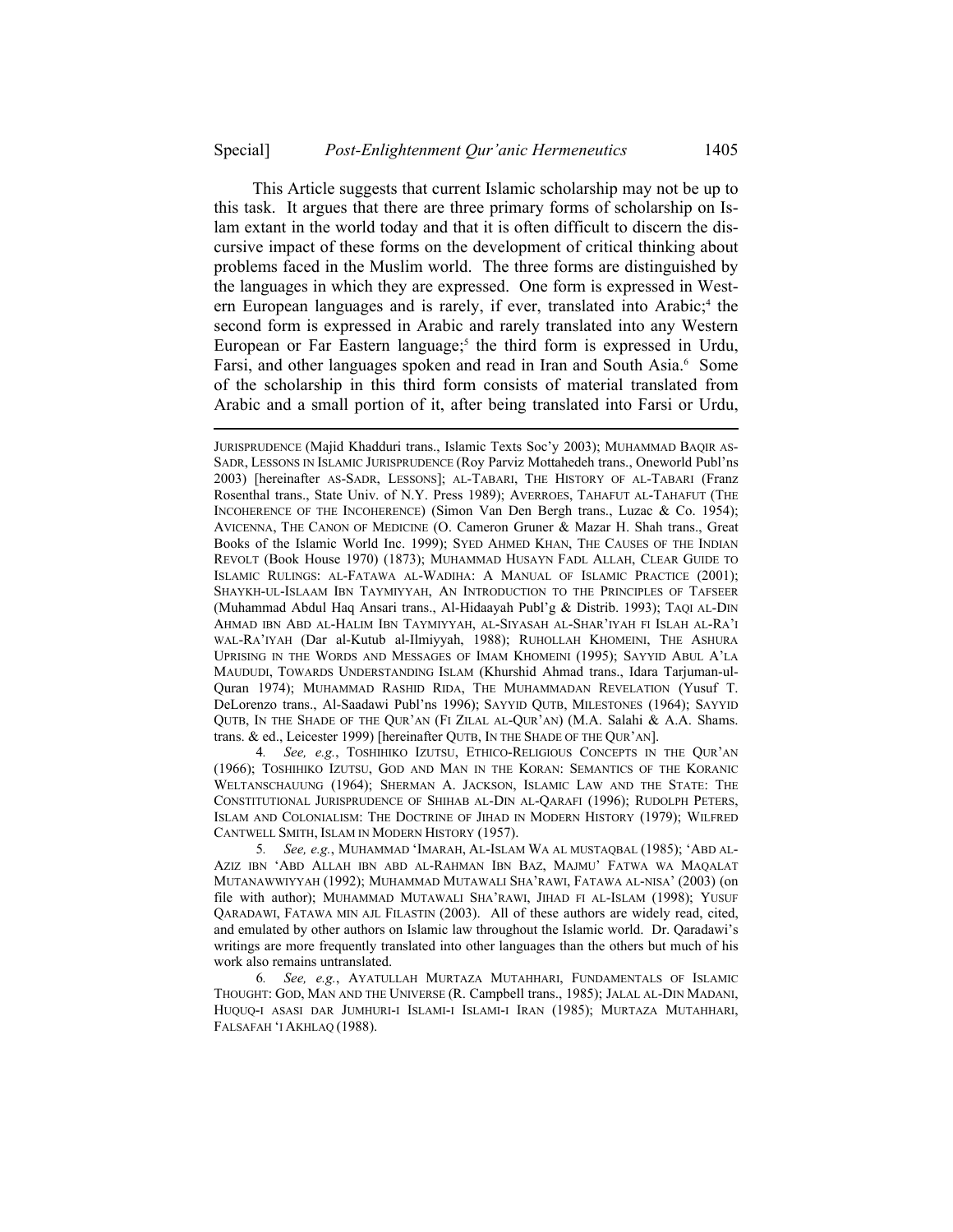does get re-translated into English, French, German, Spanish, or Italian. Although this scholarship has perhaps had a greater impact than the other two forms, it also does not appear to be generating the kind of critical thinking that seems to be required at this time.7

There is no denying that some of the scholarship in each form is very competent and thought-provoking, but there appears to be little or no discourse between the scholars in each linguistic camp. When there is discourse, it tends to be formal, polite, and largely devoid of critical analysis and engagement. The penury of this discourse is most severe in the area of Qur'anic hermeneutics, a central component of Islamic scholarship.<sup>8</sup>

 In traditional western philosophy, hermeneutics is generally defined as the "theory or philosophy of the interpretation of meaning." *See* JEAN GRONDIN, INTRODUCTION TO PHILOSOPHICAL HERMENEUTICS 18 (Joel Weinsheimer trans., 1994). In other words, hermeneutics is a "systematic discipline concerned with unearthing the principles regulating all forms of interpretation." SCOTT MASSON, ROMANTICISM, HERMENEUTICS AND THE CRISIS OF THE HUMAN SCIENCES 23 (2004). Although the word "hermeneutica" entered the common usage in the West around 1619, the term "is merely the Latinized rendition of the word hermeneutike," and the history of hermeneutics in the western world, as a theory of interpretation, can be traced all the way back to ancient Greek philosophy. GRONDIN, *supra* note 8, at 21. "In Greek mythology Hermes was the messenger of the gods, noted for his speed and athleticism, whose job it was to carry to the people of earth the messages and secrets of the gods of Olympus." DAVID JASPER, A SHORT INTRODUCTION TO HERMENEUTICS 7 (2004). Hermes' tasks were to "bridge the gap between the divine and human realms," to "put[] into words those mysteries which were beyond the capacity of human utterance," and to "make that which seems unintelligible into something meaningful and clear to the human ear." *Id.* Hence, hermeneutics owes its traditional definition to "the delivery of [gods'] announcements, warnings, prophecies. . . . [The] *hermeneutiké téchne, ars interpretationis, Kunst der* 

<sup>7.</sup> It should be noted that forms of scholarship in two other major language groups also exist. There is a significant amount of Islamic scholarship in the Turkish language, thanks to an increasingly prolific production of material by Turkish universities and institutes. Similarly, Islamic scholarship in the languages of Southeast Asia, particularly material published in the languages of the people of Malaysia and Indonesia, is also important. This material is likewise published at the behest of Islamic universities in the region. Like the three major groups mentioned above, it is rare to find the Turkish and Southeast Asian materials translated into other languages.

 <sup>8.</sup> It is not easy to arrive at a satisfactory definition of hermeneutics. Many scholars have struggled to define it, and it is interesting to note that the eminent Muslim scholar Khaled Abou El Fadl refused to define it, asserting that a definition may not be possible. *See* KHALED ABOU EL FADL, SPEAKING IN GOD'S NAME: ISLAMIC LAW, AUTHORITY, AND WOMEN 118 (2001). He did venture observations that are quite useful here, suggesting that hermeneutics involves "both the understanding of the rules for exegesis and the epistemology of understanding—the study of the constructions of meaning in the past and their relationship to the constructions of meaning in the present." *Id*. Abou El Fadl refers the reader the work of Hans-Georg Gadamer for further elucidation. *See id.*; *see also* HANS-GEORG GADAMER, PHILOSOPHICAL HERMENEUTICS (David E. Linge ed. & trans., 1976); HANS-GEORG GADAMER, TRUTH AND METHOD (2d ed. Continuum 2003) (1960) [hereinafter GADAMER, TRUTH AND METHOD]. Gadamer's theories and their relevance to Qur'anic hermeneutics are discussed in more detail below. *See infra* notes 133-136 and accompanying text.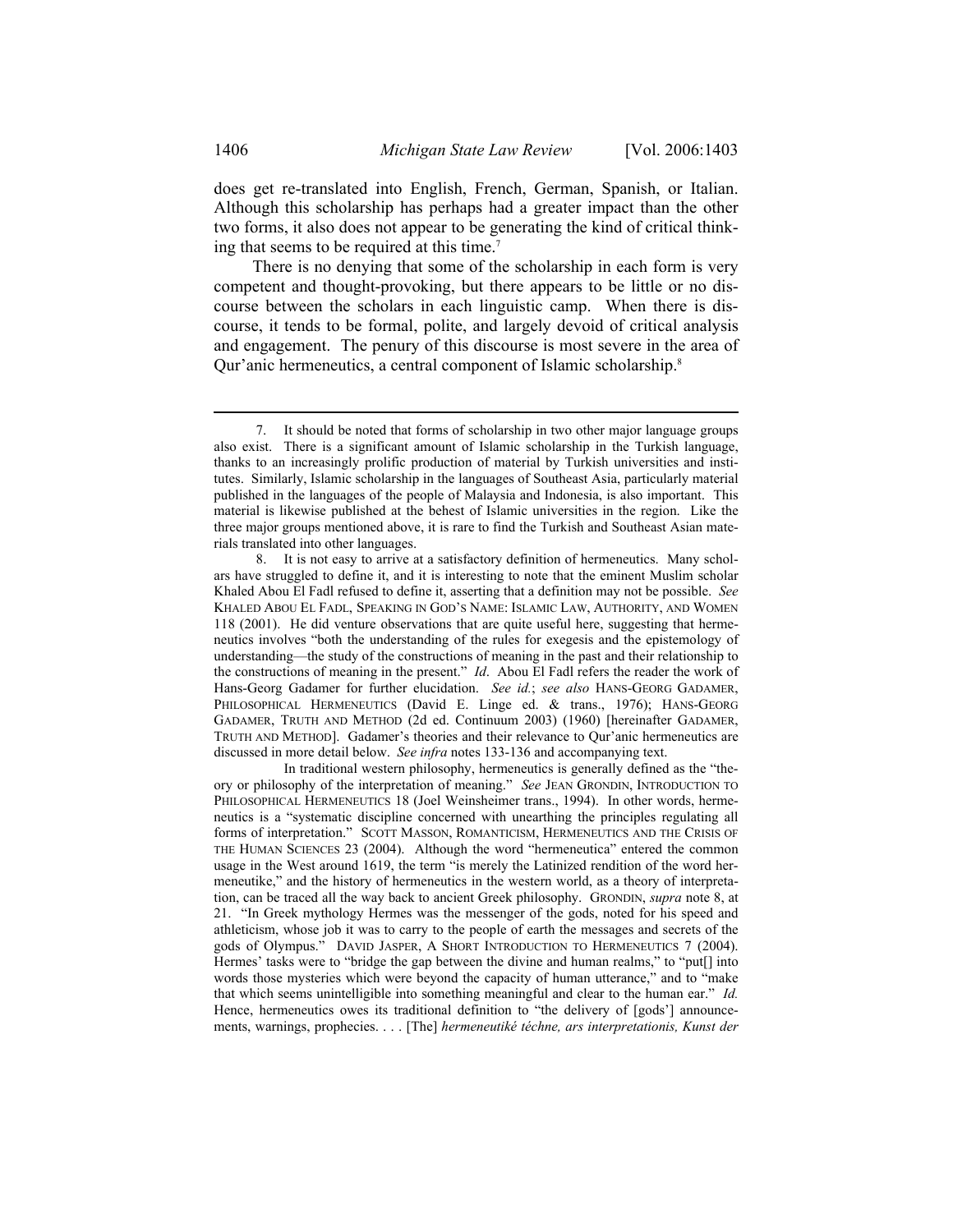l

This Article suggests that one aspect of Qur'anic hermeneutics,<sup>9</sup> a branch of the discipline that I call Post-Enlightenment Qur'anic Hermeneutics,10 while controversial and sometimes undertheorized, has the best potential to help tear down the barrier that now exists among the linguistically distinct discourses previously described. In my view, Post-Enlightenment Qur'anic hermeneutics also offers the best possibility for finding solutions to problems of interpretation that bedevil today's Islamic jurists and schol-

 9. The enterprise of Qur'anic hermeneutics is as old as Islam. It is often described in Arabic as *ta'wil*, a term that describes the intellectual task of ascertaining the hidden meaning of the language in texts. MOHAMMAD HASHIM KAMALI, PRINCIPLES OF ISLAMIC JURISPRUDENCE 119 (3d ed. 2003). *Ta'wil* can be concerned with texts other than the Qur'an, although the Qur'an is the preeminent text in the Arabic language. Thus, *ta'wil* can also be applied to poetry, literature, and perhaps even art or music. Another term used to denote a hermeneutical task is the word *tafsir*. The use of this term is now almost synonymous with the idea of Qur'anic hermeneutics and is used in that sense in this Article. Traditionally, there was great debate among the scholars as to whether the proper approach to interpretation of the Qur'an should be described as *ta'wil* (focusing on hidden meanings) or *tafsir* (focusing on explanations and commentary on the text). *See* Andrew Rippin, *Tafsir*, *in* 13 ENCYCLOPEDIA OF RELIGION 8949, 8950 (Lindsay Jones ed., 2d ed. 2005). Without choosing sides in the debate, this Article will draw its sources from the *tafsiri* school of Qur'anic interpretation. *See infra* Part I.

 10. The label I choose to describe this branch of Qur'anic hermeneutics owes much to the discussion of the phenomenon in Rotraud Wielandt's article, *Exegesis: Modern*. *See* Rotraud Wielandt, *Exegesis: Modern*, *in* 2 ENCYCLOPEDIA OF THE QUR'AN 124, 126-29 (Jane Dammen McAuliffe ed., 2002); *see also* Andrew Rippin, *Tafsir*, *in* 10 THE ENCYCLOPEDIA OF ISLAM 83 (P.J. Bearman et al. eds., 2000).

*Interpratation*, art of interpretation as transformation and not theory of contemplation." MAURIZIO FERRARIS, HISTORY OF HERMENEUTICS 1 (Luca Somigli trans., 1988).

Both Plato and Aristotle focused on hermeneutics as a central aspect of their philosophies. Plato contrasted hermeneutic knowledge to that of *sophia* and, according to Plato, "[r]eligious knowledge is a knowledge of what has been revealed or said and does not, like *sophia*, involve knowledge of the truth-value of the utterance." Bjørn Ramberg & Kristin Gjesdal, *Hermeneutics*, *in* THE STANFORD ENCYCLOPEDIA OF PHILOSOPHY (Edward N. Zalta ed., 2005), http://plato.stanford.edu/entries/hermeneutics/ (last visited Mar. 10, 2007). For Plato, "a *hermēneutēs* could be an 'interpreter' of the sacred law or a poet expounding divine utterances as a 'spokesman' for the gods, one practicing the 'art of interpretation.'" BRUCE CORLEY ET AL., BIBLICAL HERMENEUTICS: A COMPREHENSIVE INTRODUCTION TO INTERPRETING SCRIPTURE 3-4 (2d ed. 2002) (citation omitted). Aristotle also found the subject worthy of a major treatise in the Organon, the famous Peri hermēneias, "On Interpretations." *See* Richard E. Palmer, A Lecture Delivered at the Department of Philosophy, Southern Illinois University of Carbondale: The Relevance of Gadamer's Philosophical Hermeneutics to Thirty-Six Topics or Fields of Human Activity (Apr. 1, 1999), http://www.mac.edu/faculty/richardpalmer/relevance.html (last visited Mar 10, 2007). For Aristotle, "hermeneutics does not connect human beings and gods but is a function mediating between the thoughts of the soul and their linguistic expression." FERRARIS, *supra* note 8, at 5. Thus, Aristotle aims at a theory of *expression* in his references to hermeneutics and this function is confirmed in Peri hermēneias. *Id.* For Aristotle, "behind several kinds of different expressions, one can recognize meanings that are identical, stable, and, therefore communicable." *Id.* at 5. "[H]ere Aristotle criticizes the theory of the polyvocal, hence unlimited, meaning of texts and linguistic expressions." *Id*.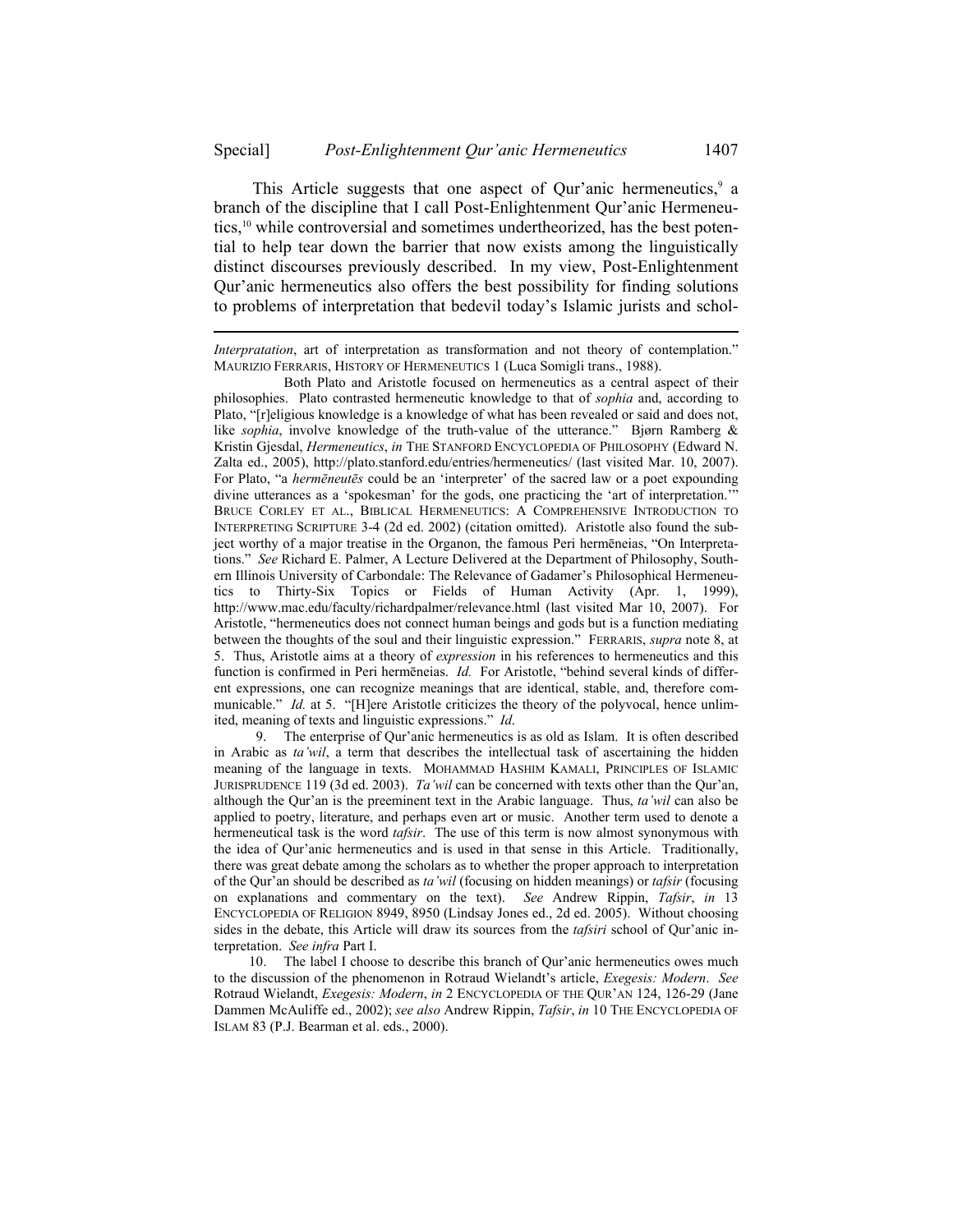ars. I will conclude this Article with a reflective examination of one of these problem areas—the issue of human equality as discussed in the core texts of Islam and as exemplified by the historical and contemporary problems of slavery and slavery-like conditions in Islamic societies. It is my view that hermeneutical examination of the issue of slavery offers the key to resolution of a number of other interpretive issues facing contemporary Islam. I will offer some observations on future trends for Islamic scholarship in this area.

For purposes of this symposium it is important to be clear about the meaning of the term "scholarship." When I speak of scholarship, I refer to the written discourse and the collective inquisitorial and investigative effort by learned persons to improve our knowledge and understanding of the vast tangible and intangible realms that make up our existence. The roots of Islamic scholarly discourse can be traced to the Prophet Muhammad, his companions, and their successors, many of whom became quite knowledgeable in a variety of jurisprudential, theological, and philosophical areas of inquiry. The Prophet's seventh century pronouncements on matters of social, legal, religious, and moral concern are central to this discourse. Also, the Prophet, his companions, and their successors' efforts to explain and interpret the Qur'an and translate the experience of the first Muslims into a coherent system of thought, belief, jurisprudence, and praxis were important aspects of the early scholarly discourse.

As is well known, this discourse underwent a tremendous explosion in complexity and breadth as the Islamic project exploded west to Andalusian Spain and east to the Oxus River in Western Asia.<sup>11</sup> Modern Muslim intellectuals and many scholars of Islam look upon the period of these events, often described as the "Golden Age" of Islam,<sup>12</sup> with great fondness and

 <sup>11.</sup> *See generally* MARSHALL G.S. HODGSON, 1 THE VENTURE OF ISLAM: CONSCIENCE AND HISTORY IN A WORLD CIVILIZATION 197-206 (1974); IRA M. LAPIDUS, A HISTORY OF ISLAMIC SOCIETIES 31-44 (2d ed. 2002).

 <sup>12.</sup> *See, e.g.,* TARIF KHALIDI, CLASSICAL ARAB ISLAM: THE CULTURE AND HERITAGE OF THE GOLDEN AGE (1985). The period of the "Golden Age" runs roughly from the time of the Prophet Muhammad's consolidation of his hold on most of the Arabian Peninsula in or about 630 C.E. until about 1258 C.E., when Baghdad fell to the Mongols. The period roughly corresponds to the formation of the new Islamic state on the Arabian Peninsula, the subsequent rise of the Abbasid Caliphate in Baghdad, the later decline of the Abbasids, the simultaneous rise of the Tulunids, the Ikhshidids, the Idrisids, the Umayyads, the Fatimids, and the Ayyubids in Morocco, southern Spain, Tunis, Cairo, and Jerusalem, the rise of the Seljuks in Anatolia, and the early days of the Mamluk Sultanates based in Cairo, Jerusalem, and Damascus. *See generally* LAPIDUS, *supra* note 11, at 31-192, 283-94; HODGSON, *supra*  note 11 at 311. The concept of a "Golden Age" is a contested one, and it is probably more accurate to refer to this period as the "classical" period in Islamic history. Professor Lapidus, for example, argues that there were really two "golden ages," one occurring during the formative period and the other occurring during the early days of the Ottoman Empire. *See* Ira M. Lapidus, *The Golden Age: The Political Concepts of Islam*, 524 ANNALS OF THE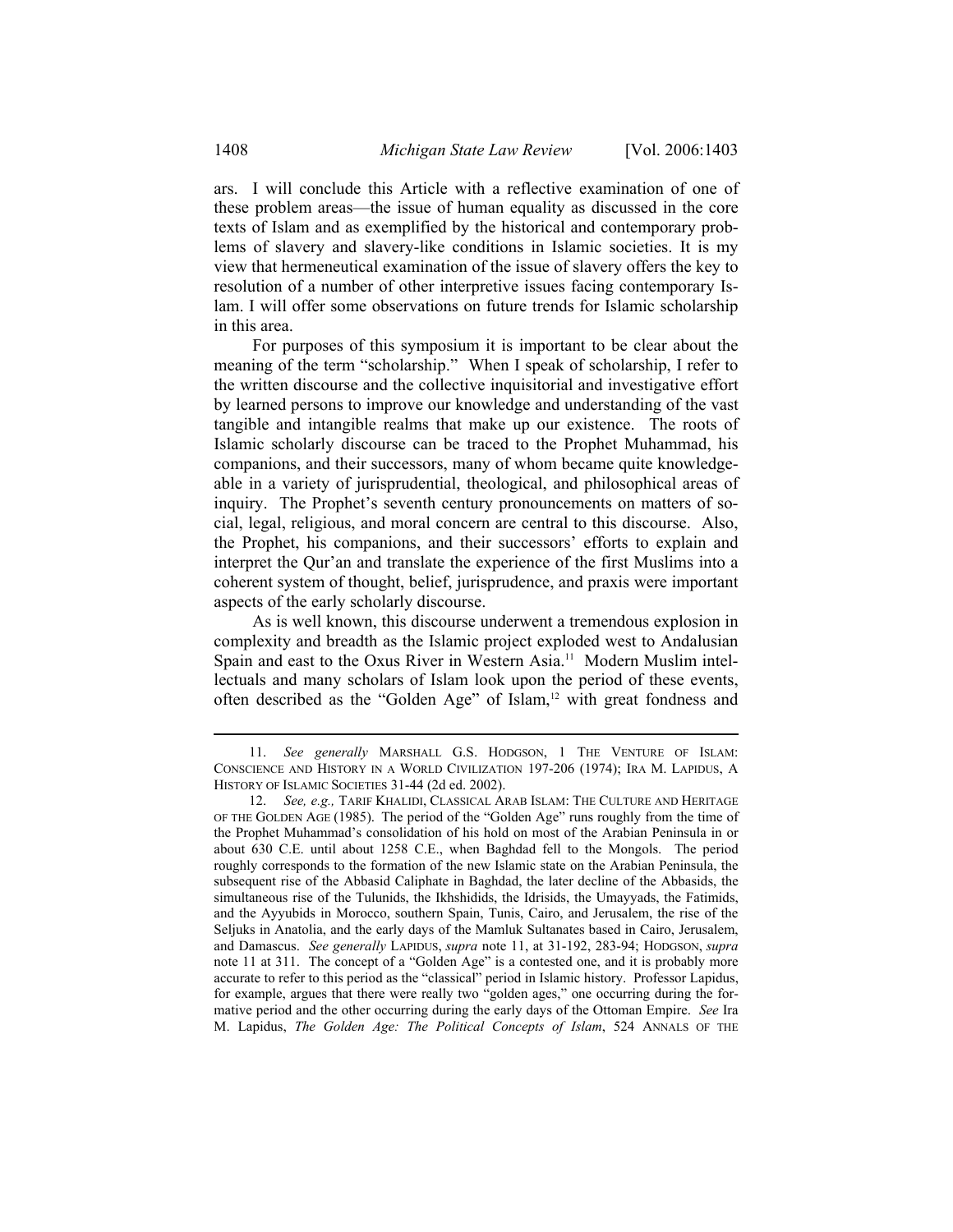fascination.13 It is actually three periods, and the demarcation of these periods, like all such efforts in history, is somewhat blurred. The first period, referred to as the "formative" period, extends from the time of the death of the Prophet Muhammad in 632 C.E. up to the years just before the establishment of the Abbasid Caliphate in Baghdad in 750 C.E.<sup>14</sup> The second period, described by Marshall G.S. Hodgson as "The Classical Civilization of the High Caliphate"15 began with the founding of a small but powerful agrarian-based centralized state in Baghdad in 692 C.E. and continued with the emergence of an imperial government in Baghdad in 750 C.E.16 This government, led by a series of visionary Caliphs and characterized by the emergence of elite classes comprised of physicians, jurists, theologians, and soldiers commanding slave armies, flourished for over two hundred years and virtually transformed Islam into a world religion.<sup>17</sup> The third period, characterized by the decline of the Baghdad Caliphate and a concomitant rise of regional sultanates and other local governments claiming caliphal status, began in about 935 C.E. and extended for another three hundred year period until Baghdad fell to the Mongols in 1258 C.E.<sup>18</sup> Although the Baghdad Caliphate at the center of the empire waned in power, the early example it established for the conduct of scholarship and intellectual and religious discourse became the model for the rising outlying sultanates and mini-caliphates.19 Scholars working in the outer regions continued to proficiently advance the Islamic jurisprudential and theological project in impor-

- 14*. See* LAPIDUS, *supra* note 11, at 31-66.
- 15. HODGSON, *supra* note 11, at 231.
- 16*. Id*. at 233-314.

- 18*. See* LAPIDUS, *supra* note 11, at 112-32.
- 19*. Id. See also* HALLAQ, *supra* note 17, at 172-77.

AMERICAN ACADEMY OF POLITICAL AND SOCIAL SCIENCE 13 (1992). Professor Khaled Abou El Fadl has argued that the idea of a "Golden Age" is really a product of the imagination of the salafists and Islamic revivalists who seek to return to a pristine version of Islam. *See*, Khaled Abou El Fadl, *Islam and the Theology of Power*, 221 MIDDLE EAST REPORT 28, 32-33 (2001).

 <sup>13</sup>*. See, e.g.*, HUGH KENNEDY, WHEN BAGHDAD RULED THE MUSLIM WORLD: THE RISE AND FALL OF ISLAM'S GREATEST DYNASTY (2005).

 <sup>17</sup>*. See generally* WAEL B. HALLAQ, THE ORIGINS AND EVOLUTION OF ISLAMIC LAW 122-93 (2005) (discussing the development of the judiciary, legal reasoning, and legal authority during the first century as well as the dramatic rise of prophetic authority, the crystallization of legal theory, and the formation of the all-important legal schools during the classical period). *See also, generally,* MARSHALL G.S. HODGSON, 2 THE VENTURE OF ISLAM: CONSCIENCE AND HISTORY IN A WORLD CIVILIZATION at 12-200 (describing these events as the establishment of an "international civilization" and "international political order" and offering specific examples of such developments); JOSEPH SCHACHT, THE ORIGINS OF MUHAMMADAN JURISPRUDENCE 269-282 (2d ed. 1953) (detailing the crystallization of legal doctrine in the classical era).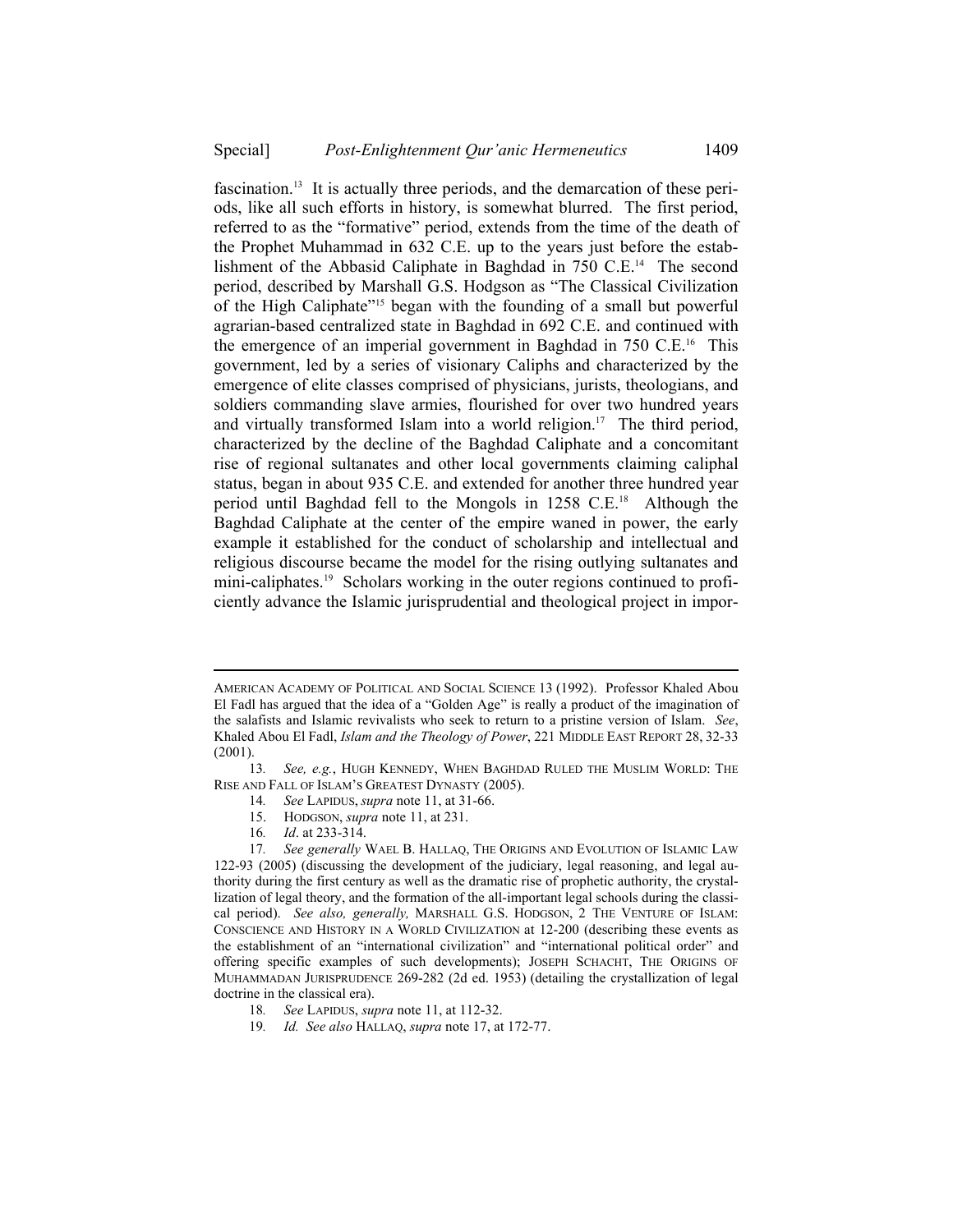tant and profound ways.20 Most historians consider events occurring in these outlying places as deserving of inclusion in the chronicle of the classical period.<sup>21</sup>

## I. *TAFSIR*: THE TRADITIONAL QUR'ANIC HERMENEUTIC

Almost all of the foundational doctrines of the Islamic religion, including the foundational legal doctrines, matured during the three periods of the classical era. Contemporary scholars of Islam continue to rely heavily upon the discursive materials generated during the formative and classical periods of Islam. There are a number of important threads and genres found in this great store of classical scholarship, but the core of the tradition is the *tafsir* literature—the literature that is concerned with the interpretation of the Qur'an.

*Tafsir* is also not an easily defined concept and there is a serious scholarly controversy surrounding efforts to define it and demarcate its scope and reach. The word is a verbal noun derived from the verb *fassara*, which means "to explain, expound, explicate, elucidate, interpret" or "comment on."22 The *tafsir* literature is representative of the hermeneutical tradition in Islam, that is, it is the product of efforts of scholars and exegetes concerned with understanding the meaning of the core Islamic text, the Qur'an, and translating those understandings into interpretations of the text. These interpretations can then, among other things, form the basis for liturgical and juridical decision-making by Muslim actors, including imams, judges, government officials, jurists, political leaders, military commanders, soldiers, parents, heads of families, and ordinary believers. Tradition has shown that opinions of scholars as expressed in the *tafsir* play an important role in the daily lives of Muslims as they seek to understand and translate the teachings of the Qur'an into practical guidance for behavior. Contemplation of the current state and role of the *tafsir* literature should therefore occupy a central place in our consideration of the future of Islamic scholarship.

 <sup>20</sup>*.* See, for example, the work of Ibn Rushd in Spain, IBN RUSHD, THE DISTINGUISHED JURIST'S PRIMER: BIDAYAT AL-MUJTAHID (Imran Ahsan Khan Nyazee trans., 1994), the work of Imam Shafi'i in Egypt, AL-SHAFI'I, *supra* note 3, and ABU 'ABD ALLAH MUHAMMAD IBN IDRIS AL-SHAFI'I, KITAB AL-UMM (1990), and the work of the Uzbek scholar ABU L-QASIM MAHMUD IBN UMAR AL-ZAMAKHSHARI, JADULLAH MAHMUD IBN UMAR AZ-ZAMAKHSHARI, TAFSIR AL-KASHSHAF 'AN HAQA'IQ GHAWAMID AT-TANZIL WA-UYUN AL-AQAWIL FI WUJUH AT-TAWIL (Mustafa Husain Ahmed ed., 2d ed. 1953).

 <sup>21</sup>*. See* HALLAQ, *supra* note 17, at 172-77; HODGSON, *supra* note 11, at 152-200; LAPIDUS, *supra* note 11, at 112-93.

 <sup>22.</sup> HANS WEHR, *fassara*, *in* A DICTIONARY OF MODERN WRITTEN ARABIC 713 (J. Milton Cowan ed., 1961).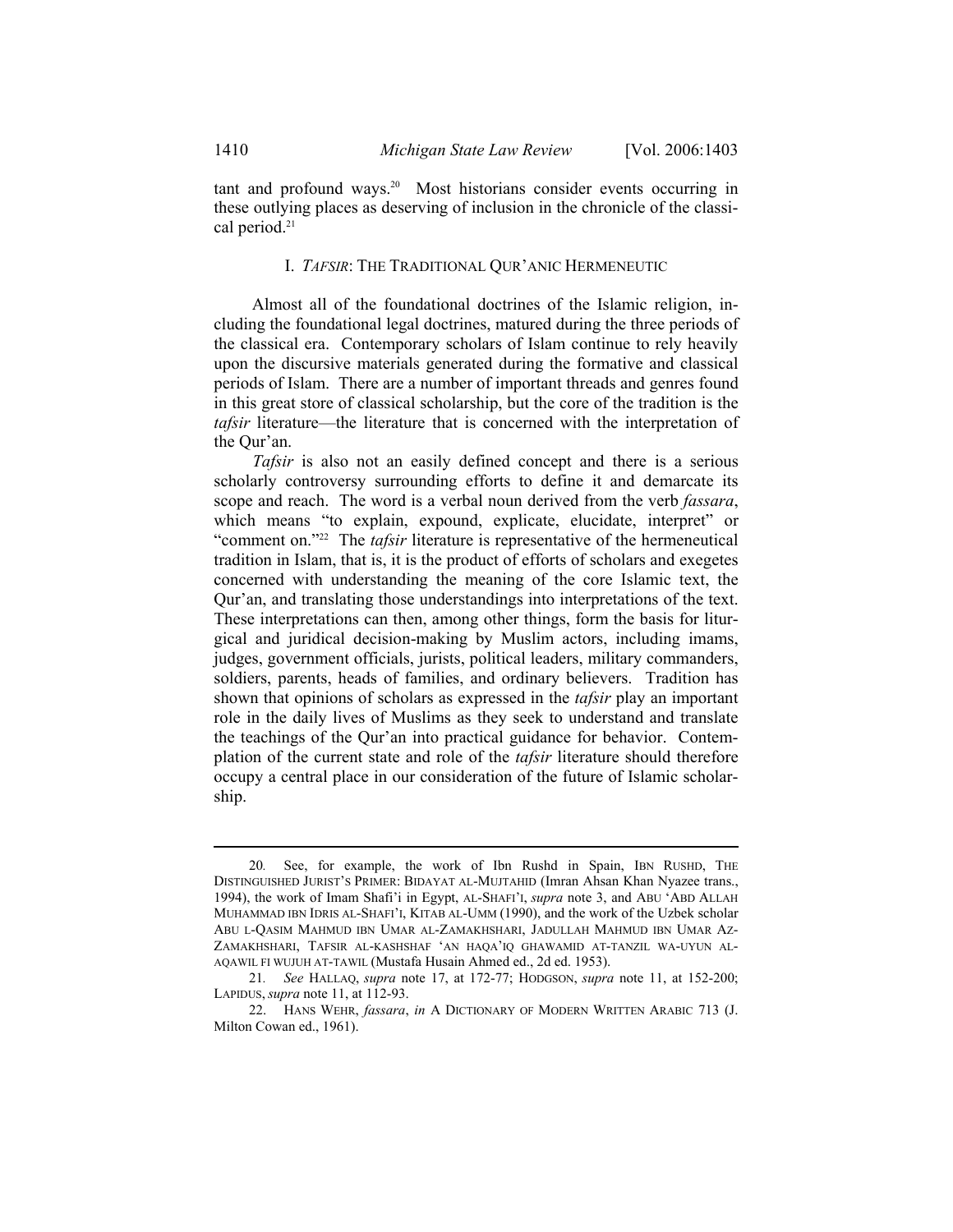John Wansbrough, in his seminal work *Quranic Studies: Sources and Methods of Scriptural Interpretation*,<sup>23</sup> assigns "five sequential categories"<sup>24</sup> to *tafsir*. They are: narrative (*aggadic*), legal (*halakhic*), textual (*masoretic*), rhetorical, and allegorical.25 Andrew Rippin argues that Wansbrough's categories are, "in true scientific fashion, functional, unified, and revealing."26 He points out that the first "true" works of *tafsir*, emerging in the tenth century C.E., combined all five of the categories.<sup>27</sup> The first of these "true" works was al-Tabari's *Jami' al-bayan 'an ta'wil ay al-Qur'an*. 28 Since al-Tabari's work appeared the literature has flowed in two great streams, *tafsir bi-al-ma'thur* ("interpretation by tradition") and *tafsir bi-al-ra'y* ("interpretation by opinion").29 *Tafsir bi-al-ma'thur* depends primarily upon the exegetical traditions of the Prophet, his companions, and the opinions offered by the early scholars of *hadith*. 30 *Tafsir bi-al-ra'y* involves interpretation based upon the "personal opinion" of the interpreter, more specifically his rational, theological, or philological analysis as applied to the text.<sup>31</sup>

This *tafsir* literature, and particularly its division into these two great streams, is influenced by the well-known dispute between the Asharite and Mu'tazilite theologians.<sup>32</sup> Notwithstanding these divisions and disputes, the

l

30. Rippin, *supra* note 9, at 8953.

 31*. Id*. Rippin indicates that while al-Tabari's *tafsir* is often described as being in the first category, interpretation by tradition, this is misleading as al-Tabari often interjects his own opinion on various points. *See id.*

 There are a number of other scholars who produced sophisticated and voluminous commentaries in the centuries after al-Tabari. They include al-Maturidi, Abu al-Layth al-Samarqandi, al-Tha'labi, and al-Wahidi. *Id.* Perhaps the most famous Qur'an commentaries in the Muslim world were "those of the rationalist Mu'tazili al-Zamakhshari . . . , the philosopher Fakhr al-Din al Razi . . . , and the Sunni traditionalist al-Baydawi." *Id.* Ibn Kathir's *tafsir*, as well as the *tafsir* of al-Shawkani and al-Alusi, are described as in the encyclopedic tradition of al-Tabari and are also widely relied upon as authoritative. *Id.* "The opposite trend toward distillation" is seen, "in popular terms," in Jalal al-Din al-Suyuti and Jalal al-Din al Mahalli's *Tafsir al-Jalalayn*. *Id.*

 32. The dispute between the Asharite and Mu'tazilite theologians involved many areas of disagreement but the most fundamental areas of contention involved the notion of the createdness of the Qur'an and conceptions of predestination and free will. The Asharites are typically described as "traditionists" and the Mu'tazilites are described as "rationalists." This division is grossly oversimplified. Further, as Khalid Abou El Fadl points out, much of

 <sup>23.</sup> JOHN WANSBROUGH, QURANIC STUDIES: SOURCES AND METHODS OF SCRIPTURAL INTERPRETATION (1977).

 <sup>24.</sup> This is Andrew Rippin's phrase. *See* Rippin, *supra* note 9, at 8952.

 <sup>25.</sup> WANSBROUGH, *supra* note 23, at 119-246.

 <sup>26.</sup> Rippin, *supra* note 9, at 8952.

<sup>27</sup>*. Id*. at 8953.

<sup>28</sup>*. Id*.

<sup>29</sup>*. Id*.; *see generally* APPROACHES TO THE HISTORY OF THE INTERPRETATION OF THE QUR'AN (Andrew Rippin ed., 1988); THE BLACKWELL COMPANION TO THE QUR'AN (Andrew Rippin ed., 2006).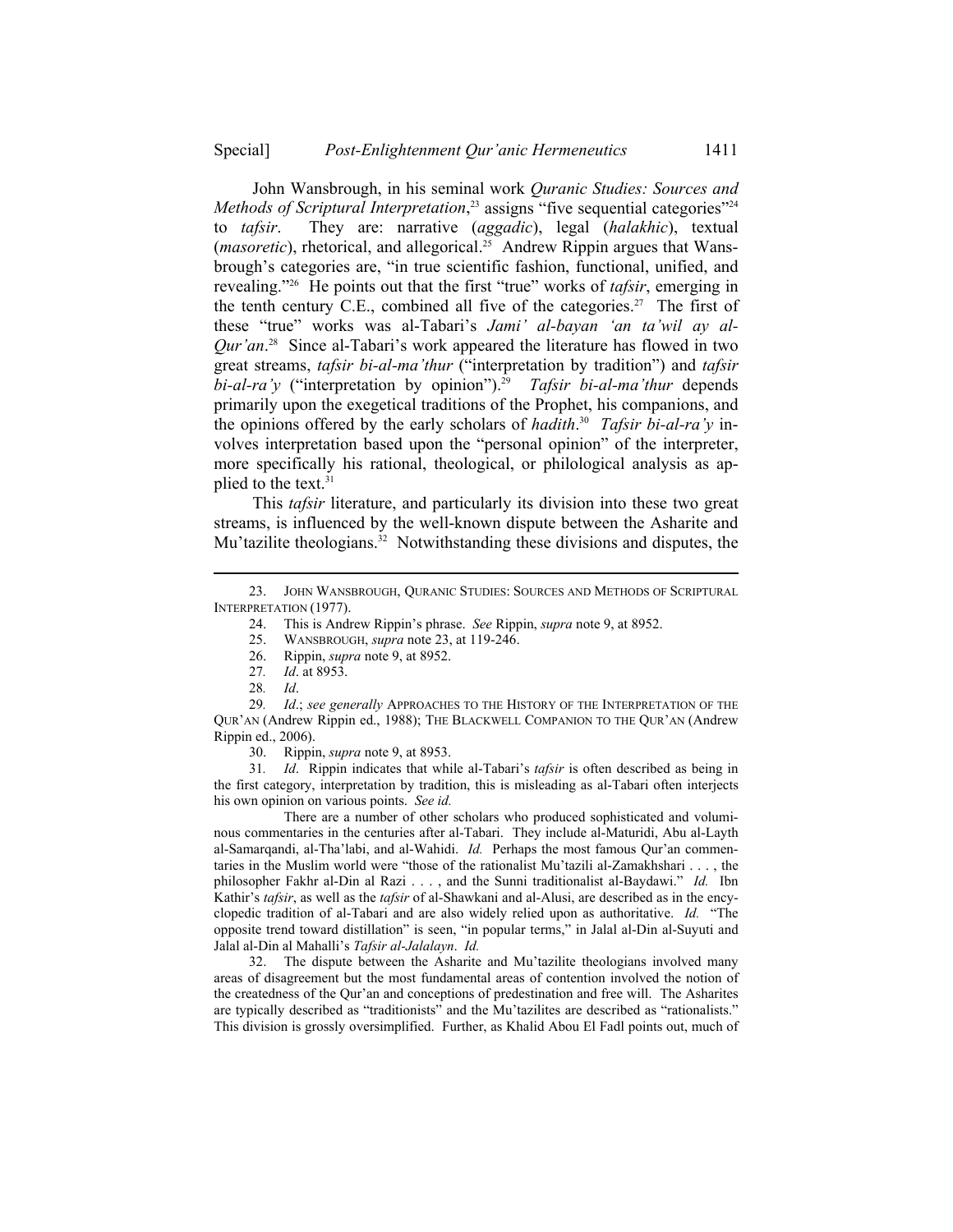*tafsir* literature remains the core of the "classical" Qur'anic hermeneutic.<sup>33</sup> Although there were differences of opinion among the various *tasfir* commentators, all approached the Qur'an with the same primary objective: to arrive at a reliable judgment concerning the meaning of the text.<sup>34</sup> The methods used by these exegetes included grammatical, linguistic, syntactical, philological<sup>35</sup> analysis, consideration of the *asbab al-nuzul* ("the reasons") for the revelation"), analysis based on comparison with other verses in the Qur'an, and analysis of the prior understandings of the revelation, including revelation from other Abrahamic faiths.<sup>36</sup> For over five hundred years this body of literature dominated the understandings of the meaning of the Qur'an.37 The literature has achieved a kind of canonical status and, for ease of reference, I will describe it as the "canonical *tafsir*."

GADAMER, TRUTH AND METHOD, *supra* note 8, at 161.

 34. ABOU EL FADL, *supra* note 8, at 118; Rippin, *supra* note 9, at 8950. Rippin observes that the *tafsir* "also functions simultaneously to adapt the text to the present situation of the interpreter . . . ," giving it "a very practical aspect of making the text applicable to the faith and the way of life of the believers." *Id*.

 35. "Philology" is defined as the "love of talk, speech, or argument," or the "love of argument, learning, and literature." WEBSTER'S THIRD NEW INTERNATIONAL DICTIONARY OF THE ENGLISH LANGUAGE UNABRIDGED 1698 (1986). Formally, it is the "study of literature that includes or may include grammar, criticism, literary history, language history, systems of writing, and anything else that is relevant to literature or to language as used in literature: literary or classical learning." *Id*. It includes "historical and comparative linguistics" and "the study of human speech [especially] as the vehicle of literature and as a field of study that sheds light on cultural history." *Id*.

 36. *See* Rippin, *supra* note 9, at 8952-53 (cataloging the methods used by the exegetes).

 37*. See* Claude Gilliot, *Exegesis: Classical*, in 2 ENCYCLOPEDIA OF THE QUR'AN, *supra* note 10, 99, 110-14. S*ee also* Jane Dammen McAuliffe, *Quranic Hermeneutics: The Views of al-Tahari and Ibn Kathir*, *in* APPROACHES TO THE HISTORY OF THE INTERPRETATION

the theological dispute about the eschatological origin and role of the Qur'an, and the relationship between God and humanity did not have direct relevance to jurisprudence. ABOU EL FADL, *supra* note 8, at 153-55. Nonetheless, the Asharite approach to the text, which "steer[s] a middle course between the rationalism of Mu'talizism and the anti-rationalism of the Traditionists," *Id*. at 166 n.26, has become dominant, largely rejecting interpretation based upon freely arrived at personal opinion.

 <sup>33.</sup> Understanding the role of "classical" literature in the hermeneutical enterprise is an important task. Hans-Georg Gadamer observes:

The concept of literature is not unrelated to the reader. Literature does not exist as the dead remnant of an alienated being, left over for a later time as simultaneous with its experiential reality. Literature is a function of being intellectually preserved and handed down, and therefore brings its hidden history into every age. Beginning with the establishment of the canon of classical literature by the Alexandrian philologists, copying and preserving the "classics" is a living cultural tradition that does not simply preserve what exists but acknowledges it as a model and passes it on as an example to be followed. Through all changes of taste, the effective grandeur that we call "classical literature" remains a model for all later writers, up to the time of the ambiguous "battle of the ancients and moderns," and beyond.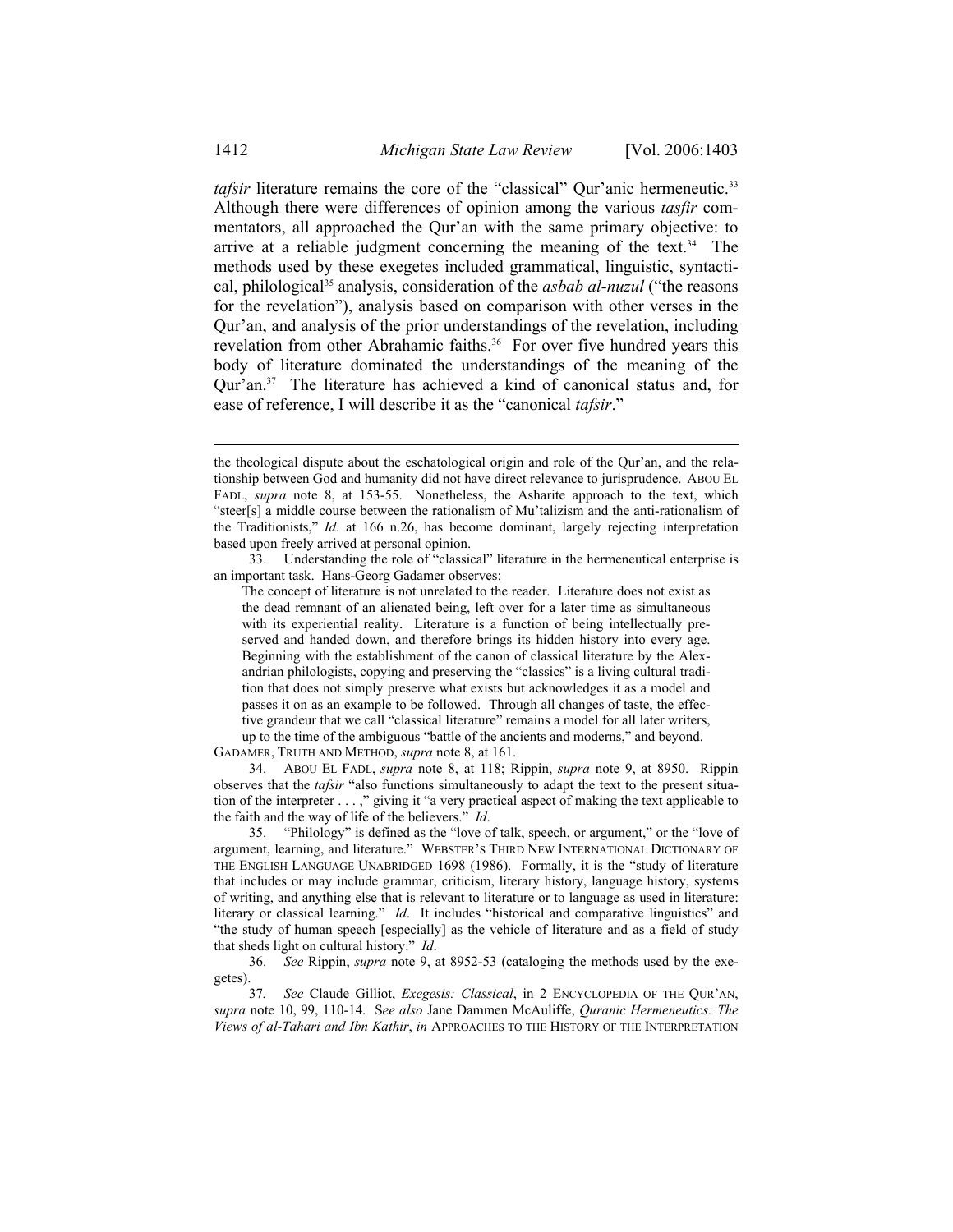The canonical *tafsir*, even that which relied upon reason and rejected traditional understandings, in a sense became its own tradition. This was largely accomplished in classical times through the scholarly work of the *ulama*, an important indigenous elite in Islamic society. The word *ulama* is the plural of the Arabic word *alim*, which means "learned" or "erudite."38 *Ulama'*, when used as a collective noun, means "learned ones" and describes the religio-legal class of scholars who are usually present and active in almost all legal discourse in every Muslim community. Over the centuries and until recently the *ulama* have carried out an important role in juridical decision-making.<sup>39</sup>

In the classical conception of Islamic law, the *ulama* bear the primary responsibility for ensuring that the *Shari'a*, the corpus of Islamic law, and its primary texts, the Qur'an and the Sunnah, are correctly taught, recited, interpreted, and applied by believers, including university teachers, religious and legal authorities, political leaders, and members of the government.<sup>40</sup> The *ulama*'s responsibilities flow from the classical view of the Islamic doctrine of *ijma'* (scholarly consensus) which in turn was derived from interpretations of a number of verses in the Qur'an. These verses, particularly 4:59 and 4:83, insist that the believers consult with the *ulu-al-amr* (those who hold authority or command) in resolving disputes concerning interpretation of the Qur'an and other matters of law and policy.<sup>41</sup> Long ago, D.B. MacDonald described the *ulama* as canonists and theologians who "represented and voiced the Agreement of the Muslim people, and that Agreement was the foundation of Islam. In consequence the *ulama*, in whatever stated form they functioned, came to have, in a wide and vague fashion, the ultimate decision on all questions of constitution, law, and theology.<sup>742</sup> In the formative, classical, and post-classical periods, the *ulama* carried the canonical *tafsir* on their backs and ensured that it remained the central reference point for authoritative interpretation of the Our'an.<sup>43</sup>

OF THE QUR'AN 46 (Andrew Rippin ed., 1988); Rippin, *supra* note 9, at 8955 (discussing the consolidation of the classical *tafsir*).

 <sup>38.</sup> *See 'alim*, *in* WEHR, *supra* note 22, at 636.

 <sup>39.</sup> *See* D.B. MacDonald, *Ulama*, *in* III E.J. BRILL'S FIRST ENCYCLOPEDIA OF ISLAM 1913-1936, 994 (A.J. Wensinck et al. eds., photo reprint 1987) (1927).

 <sup>40</sup>*. See* KAMALI, *supra* note 9, at 231-32 (explaining the role of ijma' in ensuring correct interpretation of the Qur'an).

 <sup>41</sup>*. See id.*; *see also* AHMAD HASAN, THE DOCTRINE OF IJMA' IN ISLAM 28-32 (Islamic Research Inst. 1978) (explaining the role of scholars in the formulation of ijma').

 <sup>42.</sup> MacDonald, *supra* note 39, at 994.

 <sup>43</sup>*. See* Suha Taji-Farouki & Basheer M. Nafi, *Introduction* to ISLAMIC THOUGHT IN THE TWENTIETH CENTURY 1, 5-7 (Suha Taji-Farouki & Basheer M. Nafi eds., 2004) (describing the role of the *ulama* in preserving Islamic knowledge during the pre-colonial era and discussing the change in this role caused by the introduction of modern educational methods in post-colonial Muslim communities).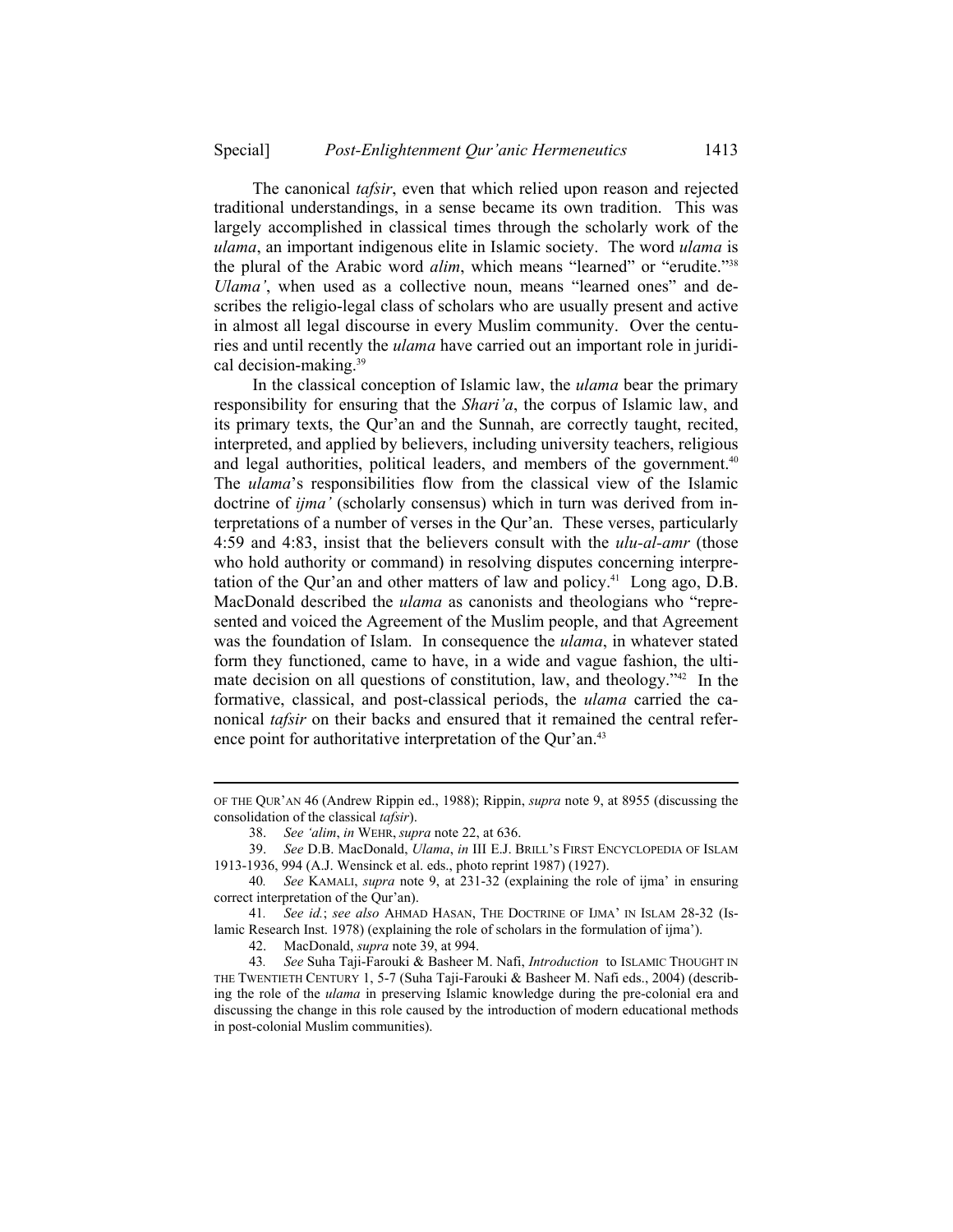#### II. THE IMPACT OF THE ENLIGHTENMENT ON THE *TAFSIR*

It is widely believed that since the demise of the Ottoman Empire, the advent of the European Enlightenment, the rise of the modern nation-state, and the arrival of European colonialism, the view of the *ulama* as espoused by MacDonald is now nothing more than an anachronistic ideal with absolutely no reference to the juridical reality in traditional Muslim communities.44 Contemporary observers assert that the *ulama* have essentially ceased to function in the way contemplated by the classical conception of the Islamic law.<sup>45</sup> They are often marginalized by largely non-Islamic state entities; and in those communities where they still play an important role, their opinions are greatly influenced by the demands of the government of the day. Suha Taji-Farouki aptly describes the current situation:

In traditional Muslim societies, a single social group spoke authoritatively for Islam: this was the class of the ulama. It had held the societal nexus throughout Islamic history, while safeguarding the tenets of the faith from a position of semiindependence from the political system. From the late nineteenth century, the comprehensive changes produced by the impact of European colonialism and modernisation gradually eroded its position. The control of the ulama over the educational process and legal systems was broken, and the bases of their economic power and independence were lost. The ulama class would discover that its languages and methods were not those of the emerging order, while its traditional Islamic learning was perceived to be less relevant to the new concerns and preoccupations of Muslim societies. . . . In the course of the twentieth century, the traditional impulse to solicit and defer to the opinion of the ulama has been considerably weakened, not least by their cooperation with the modern state, and their failure to respond effectively to the overwhelming discursive challenges of the modern era.46

Thus there is now little opportunity for jurists and scholars to strive for consensus or to independently engage in a meaningful and critical discourse. This is disturbing because in the classical Islamic view there can be no coherent hermeneutic without the *ijma* (scholarly consensus) of the *'ulama.'*47 If in fact the *'ulama'* have disintegrated as a collective juridical and interpretive force in Muslim societies, then the Qur'anic hermeneutic, traditionally a strong reference point for juridical and religio-political decision-making in Muslim communities and based upon the canonical *tafsir*,

 <sup>44</sup>*. Id.* at 10-12.

 <sup>45</sup>*. See* RAHMAN, ISLAM AND MODERNITY, *supra* note 2, at 156-57; *see also* Cl. Gilliot, *'ulama'*, *in* ENCYCLOPEDIA OF ISLAM 801, 804 (H.A.R. Gibb et al. eds., 1980); M.B. Hooker, *'ulama'*, *id*. at 807.

 <sup>46.</sup> Taji-Farouki & Nafi, *supra* note 43, at 12-13 (citation omitted).

 <sup>47.</sup> *See* KAMALI, *supra* note 9, at 231-32 (citing AHMAD HASAN, THE EARLY DEVELOPMENT OF ISLAMIC JURISPRUDENCE 160 (1970) and IGNAZ GOLDZIHER, INTRODUCTION TO ISLAMIC THEOLOGY AND LAW 52 (Andras & Ruth Hamori trans., 1981)); *see also* Gilliot, *supra* note 45, at 801 (asserting that the Sunni *'ulama'* are regarded as the "guardians, transmitters and interpreters of religious knowledge, of Islamic doctrine and law").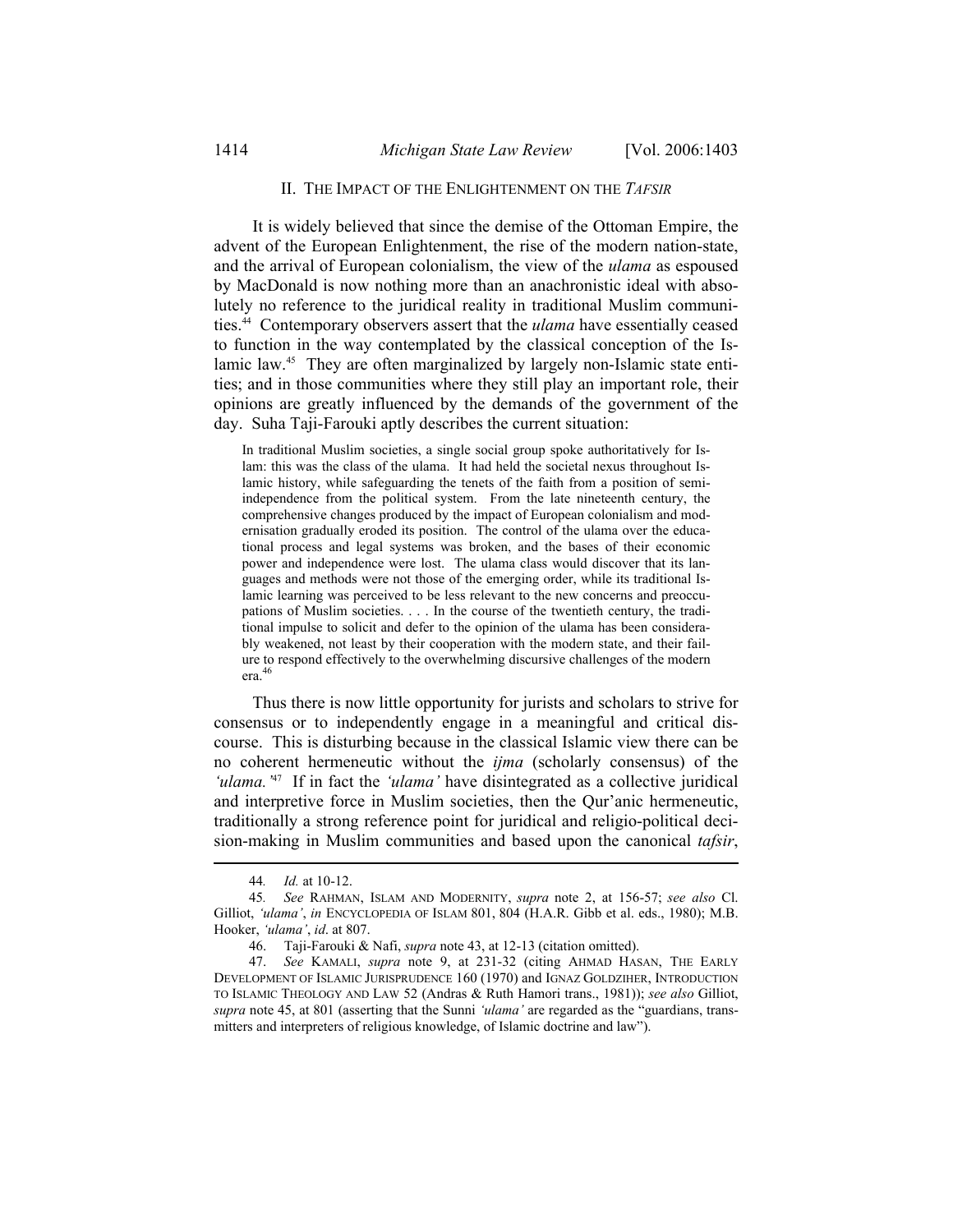becomes a fragmented collage of scattered, unconnected, illogical, and contradictory opinions, like many leaves blowing in a strong wind.

Consequently Qur'anic interpretation has increasingly become characterized by an overblown focus on isolated individual verses of the Qur'an. This emphasis on individual Qur'an verses creates what is essentially an "atomized" *tafsir*.<sup>48</sup> This phenomenon accelerated as the twentieth century unfolded. Of course, as Professor Abdullah Saeed has recently pointed out, there were many colonial and post-colonial Muslim scholars who cleaved to the traditionalist hermeneutical approaches and continued to write *tafsir* that actually differed little from the canonical *tafsir*. 49 He cites the *tafsir* of al-Shawkani, al-Alusi, and al-Maraghi as examples.<sup>50</sup> This branch of the Qur'anic hermeneutic, which inherits much from the *corpus* of the formative and classical interpretations, remains useful in assisting Muslims to understand the commands and the prohibitions of the Qur'an in matters arising in the liturgical practice of the popular religion. The liturgical practice in Islam is roughly analogous to the liturgical practices in the other Abrahamic religions. Prayer occurs at announced agreed-upon times and it follows a universally acknowledged methodology. Prayer services in mosques are similarly widely agreed-upon, with few significant local variations. Liturgical procedures for fasting during the month of Ramadan, commanded and regulated by explicit verses in the Qur'an, are also universally agreedupon throughout the Islamic world. Liturgical rules governing the pilgrimage, and, to some extent, alms-giving, similarly find little variance in the practice of the popular religion. Even though there have been a few vigorously contested disputes in some of these areas in recent times, these controversies, while important, do not involve attempts to fundamentally reinterpret or abrogate text of the Qur'an.<sup>51</sup>

 <sup>48.</sup> This characterization was first used by Professor Fazlur Rahman in describing the failure of the Islamic educational system in modern Pakistan. *See* RAHMAN, ISLAM AND MODERNITY, *supra* note 2.

 <sup>49.</sup> Abdullah Saeed, *Qur'an: Tradition of Scholarship and Interpretation*, *in* 11 ENCYCLOPEDIA OF RELIGION 7561, 7567 (Lindsay Jones ed., 2d ed. 2005); *see also* ABDULLAH SAEED, INTERPRETING THE QUR'AN: TOWARDS A CONTEMPORARY APPROACH (2006).

<sup>50</sup>*.* Saeed, *Qur'an: Tradition of Scholarship, supra* note 49, at 7567 (citing al-Shawkani, *Fath al-qadir*; al-Alusi, *Ruh al-ma'ani*, and al-Maraghi, *Tafsir al-Maraghi*). The Egyptian scholar Sheikh Muhammad Mitwalli al-Sha'rawi might also be included in this group of traditionalists, although his writing and sermons tended to be much more influential in assisting Egyptians in their struggle with modernity. *See, e.g.*, MUHAMMAD MITAWALLI SHA'RAWI, TAFSIR AL-QUR'AN AL-KARIM (Maktabat al-Qur'an al-Karim).

 <sup>51.</sup> The most prominent example is the recent controversy generated by the Professor Amina Wadud's effort to lead the Friday prayer in New York. *See* Nevin Reda, *What Would the Prophet Do? The Islamic Basis for Female-led Prayer*, MUSLIM WAKEUP!, Mar. 10, 2005, http://www.muslimwakeup.com/main/archives/2005/03/women\_imamat.php (last visited May 12, 2007). The Shari'a Scholars Association of North America promptly issued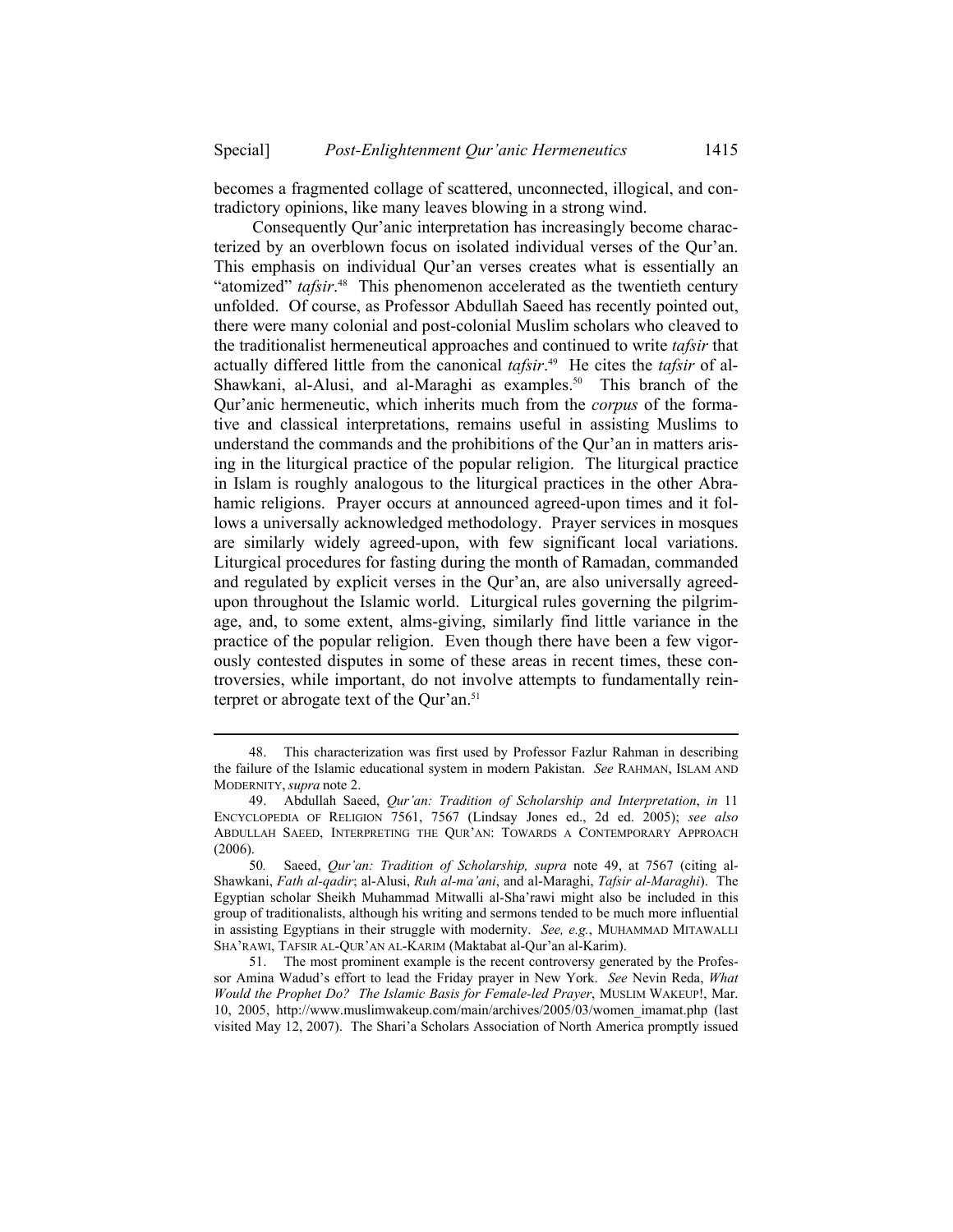This Article concerns hermeneutical difficulties that do not generally arise in the interpretation of verses governing the liturgical practices that form the core aspects of the popular religion. The popular religion in Islam and the widely practiced liturgical forms associated with it remain for the most part as they have been for the last fourteen-hundred years.<sup>52</sup> Instead, difficulties arise when Muslims seek to apply the teachings of the Qur'an to issues often found in the modern, liberal, pluralistic, often and secular public square. Understandings of issues involving freedom of expression, freedom of conscience and belief, the emancipation of women, rights of religious, racial, and ethnic minorities, war and *jihad*, and international relations are greatly influenced by the advent of universalist concepts emerging from the Enlightenment and finding prominence with the rise of the modern nation-state and the near-universal acceptance of certain basic principles of international law.53 The canonical *tafsir* is just not that helpful in approaching these issues in their contemporary context.

## III. THE EMERGENCE OF POST-ENLIGHTENMENT QUR'ANIC **HERMENEUTICS**

The difficulties encountered by Muslim scholars who sought to explore the relevance of the Qur'an to these new problems caused another form of *tafsir* to emerge after the Enlightenment and the advent of the colo-

an opinion condemning the practice. *See* Islamic Sharia Advisory Inst. of N. Am., *Leading Prayer by Women in Islam*, ISAINA.org, Apr. 7, 2005, http://www.isaina.org/index.php? option=news&task=viewarticle&sid=8# (last visited May 12, 2007). There are also difficulties caused by innocent charitable donations by Muslims to organizations denominated as terrorist entities by Western governments and more generalized disputes over the question of who are the eligible recipients of Muslim philanthropy, given the prevalent and restrictive interpretation of verse 9:60 of the holy Qur'an. *See* The Holy Qur'an, Sura At-Tawba 9:60. *See also* Abdullahi Ahmed An-Na'im & Asma Mohamed Abdel Halim, *Rights Based Approach to Philanthropy for Social Justice in Islamic Societies*, The John D. Gerhart Center for Philanthropy and Civic Engagement, American University in Cairo, Aug. 2006, http://www.aucegypt.edu/academic/gerhartcenter/documents/Rights-basedPhilanthropy August2006.pdf (arguing for a rights-based Islamic philanthropy based on Quranic and other sources).

 <sup>52</sup>*. See, e.g.*, AL SAYYID SABIQ, FIQH AL-SUNNAH (Muhammad Sa'eed Dabas & Jamal al-Din M. Zarabozo trans., 1985) (canonical manual of Islamic ritual and liturgical practices drawing on the earliest sources and still in use today).

 <sup>53.</sup> Fine discussions of the difficult dilemmas presented by the juxtaposition of Enlightenment ideas and universalist approaches to international law with core Quranic concepts seemingly justifying slavery and discrimination against women and ethnic and religious minorities may be found in ABDULLAHI AHMED AN-NA'IM, TOWARD AN ISLAMIC REFORMATION: CIVIL LIBERTIES, HUMAN RIGHTS, AND INTERNATIONAL LAW (1996) and in ANN ELIZABETH MAYER, ISLAM AND HUMAN RIGHTS: TRADITION AND POLITICS (3d ed. 1999).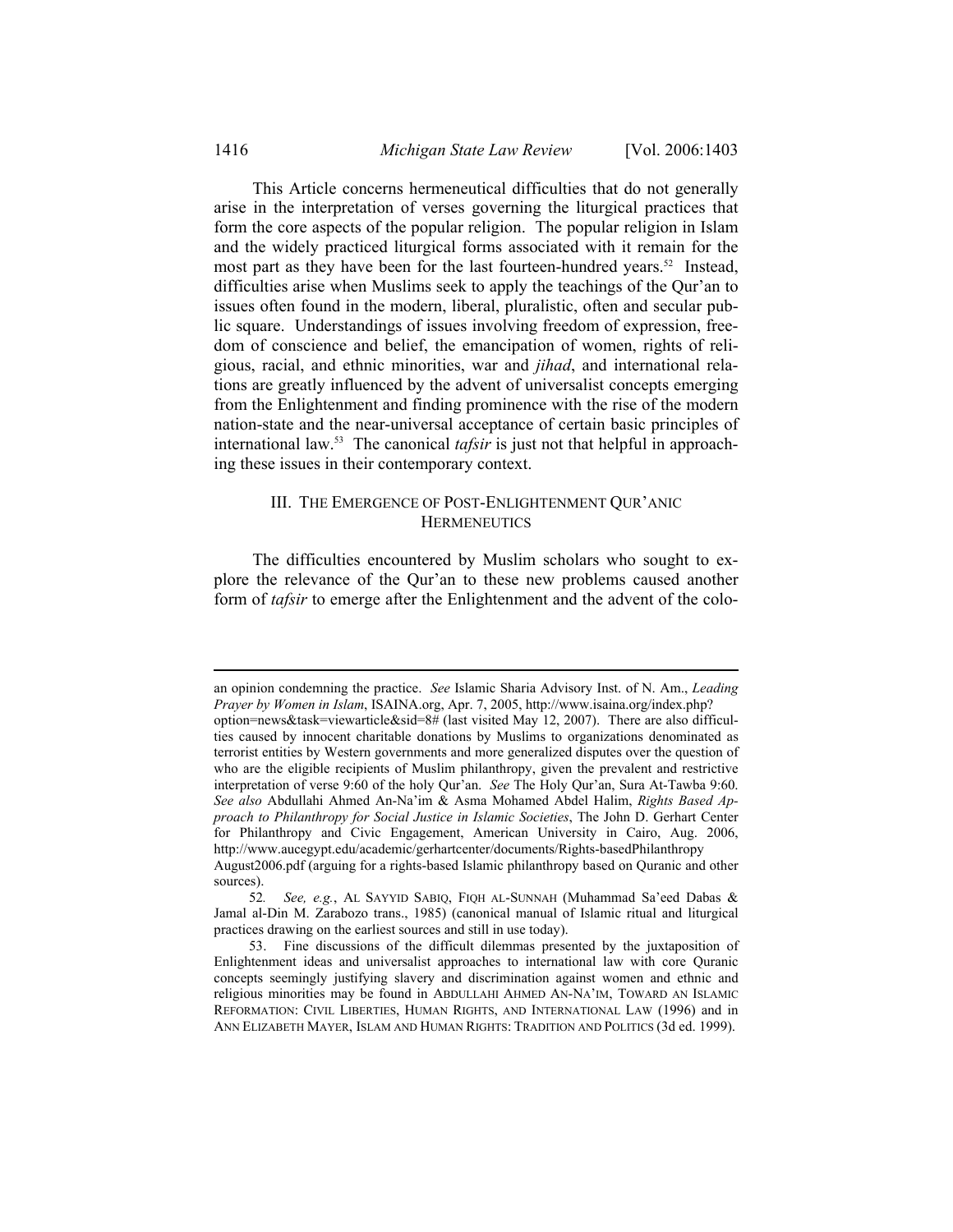nial era.54 This *tafsir* literature, a genre best described as Post-Enlightenment Qur'anic hermeneutics, is the focus of this Article. I refer to this hermeneutic as Post-Enlightenment and argue that it should be explicitly denominated as such in the intellectual history of Islam for several reasons. First, it is the only form of *tafsir* that explicitly seeks to interpret the Qur'an in light of the challenges posed to Muslim societies by the introduction of Enlightenment values and norms; values and norms that purport to be universalist, secular, and, in some cases, anti-religious or anti-clerical. Second, the new hermeneutic is usefully described as Post-Enlightenment because its development is somewhat similar to the modes of textual interpretation that emerged in Post-Enlightenment Protestant Biblical hermeneutics<sup>55</sup> and perhaps in some aspects of philosophical hermeneutics.<sup>56</sup> Both

 <sup>54</sup>*. See generally* MODERN MUSLIM INTELLECTUALS AND THE QUR'AN (Suha Taji-Farouki ed., 2004) (collecting writings about and commentary on ten recent Post-Enlightenment interpreters of the Qur'an). *See also* Wielandt, *Exegesis: Modern*, *supra* note 10 at 126; Rippin, *supra* note 10, at 87 (citing numerous commentaries on the recent *tafsir*, including J.M.S. BALJON, MODERN MUSLIM KORAN INTERPRETATION (1880-1960) (1968) and J.J.G. JANSEN, THE INTERPRETATION OF THE KORAN IN MODERN EGYPT (1974) and various other examples, including MUHAMMAD 'ABDUH, TAFSIR AL-MANAR (1948) and QUTB, IN THE SHADE OF THE QUR'AN, *supra* note 3.

 <sup>55.</sup> Although the use of the term "hermeneutics" can be traced back to Greek culture, questions of biblical exegesis are what gave rise to the concept of hermeneutics as a theory of interpretation. Abdul Rahim Afaki, *From Biblical to General Hermeneutics: A Historical-Thematic Development*, RENAISSANCE, Dec. 2000, http://www.renaissance.com.pk/decrecol20.htm (last visited May 12, 2007). As a part of the broader question of hermeneutics, biblical hermeneutics is related to the question of how one is to understand the collection of texts we know as the Bible. *See generally* BRUCE CORLEY ET AL., BIBLICAL HERMENEUTICS: A COMPREHENSIVE INTRODUCTION TO INTERPRETING SCRIPTURE (2d ed. 2002). Indeed, the oldest and probably still the most widespread understanding of the word "hermeneutics" refers to the principles of biblical interpretation. Afaki, *supra* note 55. "Throughout the medieval era, two methods were commonly used in interpreting the Bible . . . : grammatical-historical and allegorical. The grammatical-historical method is employed in interpreting the Old Testament in the light of the New Testament and vice versa." *Id.* This method is based on the view that both the scriptures were revealed by God, though at different times. FERRARIS, *supra* note 8, at 7. The other approach, allegorical interpretation has very ancient origins—it was used by the Sophists and the Stoics—and it provides an answer to the need to adapt traditional texts to the mentality of a more advanced age. Afaki, *supra* note 55 (citing WILHELM DILTHEY, SELECTED WRITINGS 251-52 (1976)). This division of methods appears to be roughly analogous to the division in Qur'anic hermeneutics between *ta'wil* (allegorical interpretation) and *tafsir* (commentary based on historical and traditional sources). With the rise of the ideals of humanism of the fifteenth century, Western hermeneutics emerged as a historical and critical methodology for analyzing texts. Thus hermeneutics expanded from its medieval role explaining the correct analysis of Bible. Moreover, "along with several other spheres of learning in the Western world Biblical hermeneutics was also to be benefited from the Renaissance." Afaki, *supra* note 55. During this period, the protestant Reformation brought about a renewed interest in the interpretation of Bible. *Id.* For instance, Matthias Flacius Illyricus, named as "the most important Protestant theorist" by Dilthey, "reject[ed] the church authority in interpreting the Bible" and "argued that if the Scriptures had not yet been understood properly, this did not necessarily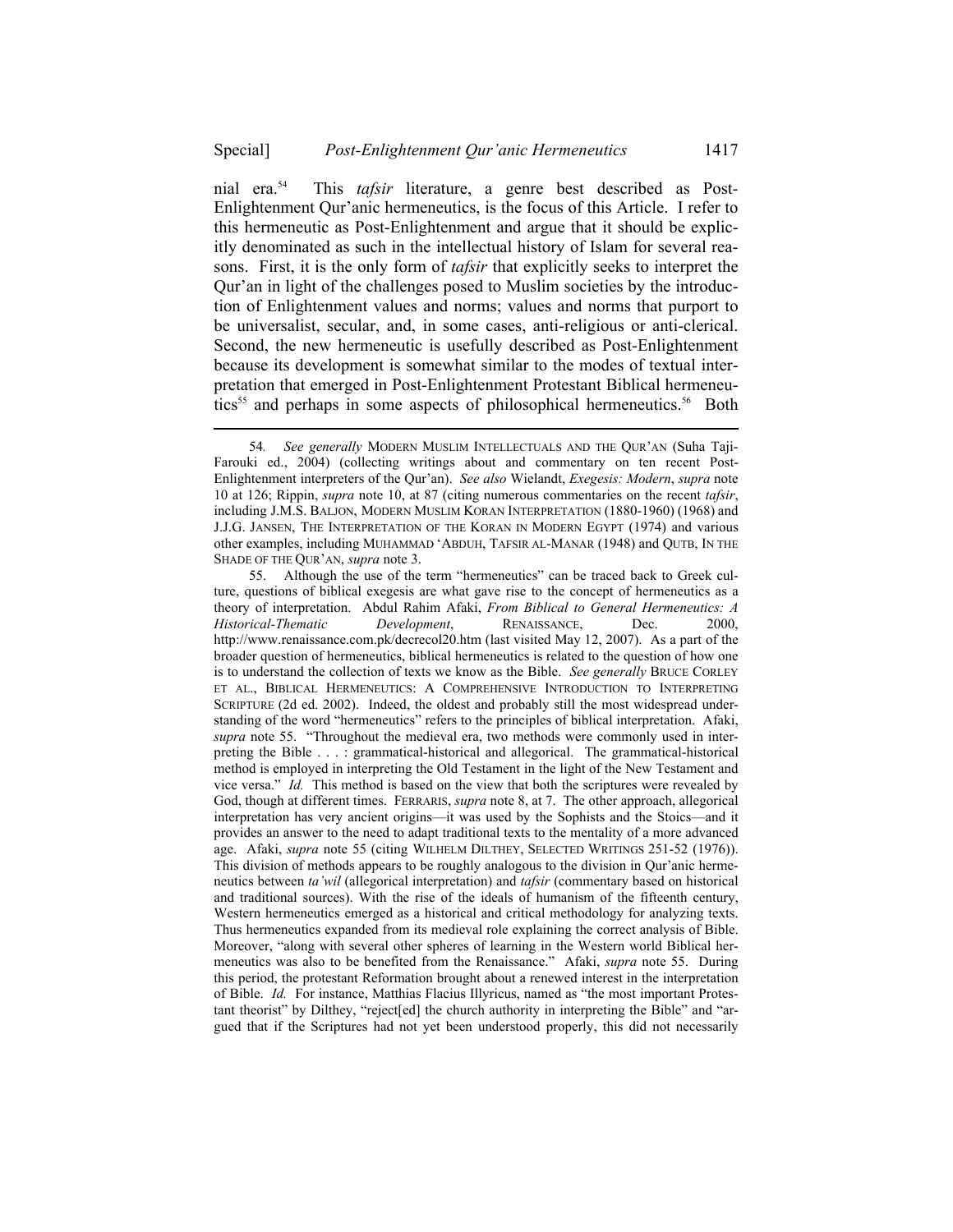these hermeneutic traditions similarly emerged in the nineteenth and twentieth centuries and sought to universalize the methodologies employed in the interpretation of important religious and classical texts, while drawing benefits and insights from Enlightenment and Post-Enlightenment ideas and approaches to human understanding and the human sciences.<sup>57</sup>

The Post-Enlightenment Islamic *tafsir* can thus be situated in a larger hermeneutical history that transcends all of the Abrahamic religions and takes within its sweep consideration of Western literary, scientific, ethical,

 56. Friedrich Ast is a pivotal figure in examining early modern Protestant hermeneutics, the precursor to the more general theory of hermeneutics that emerged from the Enlightenment. *See* Ramberg & Gjesdal, *supra* note 8. "Among the Romantic thinkers, Friedrich Ast . . . was the most important one who he had a deep impact on [the later] Schleiermacherian approach toward general hermeneutics." Afaki, *supra* note 55. According to Ast, "[i]ndividual utterances are neither to be understood with reference to their author, nor with reference to their place within the semiotic system, but according to their location within world-history." Ramberg & Gjesdal, *supra* note 8. "Ast thereby extends the scope of the hermeneutic circle. Originally conceived in terms of the relationship between the parts and the whole of the text, the hermeneutic circle now includes the text's relationship to historical tradition and culture at large." *Id.* Afaki notes that:

[H]ermeneutics for Ast . . . [becomes] a three-dimensional activity, that is, it may be the historical, the grammatical or the spiritual (geistige). In the historical hermeneutics, a text is to be understood 'in relation to the content of the work.' In the grammatical hermeneutics . . . a text is to be understood 'in relation to the language.' And in the geistige hermeneutics, a text is to be understood 'in relation to the total view of the author and the total view of the age.[']

Afaki, *supra* note 55. "[T]he third one was an original contribution of Ast to the rise of general hermeneutics and it is the type . . . which was further developed by Schleiermacher." Afaki, *supra* note 55.

 57*. See* Werner G. Jeanrond, *Hermeneutics*, *in* A DICTIONARY OF BIBLICAL INTERPRETATION 282-84 (R.J. Coggins & J.L. Houlden eds., 1990).

imply that the church ought to impose an external interpretation to make them intelligible; it merely reflected the insufficient knowledge and faulty preparation of the interpreters." *Id.* (quoting Kurt Mueller-Vollmer, *Introduction* to THE HERMENEUTICS READER: TEXTS OF THE GERMAN TRADITION FROM THE ENLIGHTENMENT TO THE PRESENT 2 (Kurt Mueller-Vollmer ed., 1985) [hereinafter THE HERMENEUTICS READER].

The Enlightenment led scholars and hermeneuts to view scriptural texts in the same way that secular texts were viewed. "The process of the secularization of the Bible, begun by the Reformation and continued by eighteenth century rationalism, becomes more radical with the Enlightenment." FERRARIS, *supra* note 8, at 52. "The rationalist impulse, which fosters the secularization of the sacred text (the study, through the most advanced historical and philological tools, of the biblical tradition as a literary one), originates from the prejudice, influential in the Enlightenment, that the moderns are superior to the ancients and that the more reason is autonomous, the more it is effective." *Id.* "As far as the development of general hermeneutics is concerned, Chladenius (1710-1759) is the most important figure among the philosophers of Enlightenment." Afaki, *supra* note 55. *See also* FERRARIS, *supra*  note 8, at 64-65. In Chladenius' view, hermeneutics is the art of attaining the perfect or complete understanding of utterances, whether they be speeches or writings. *Id.*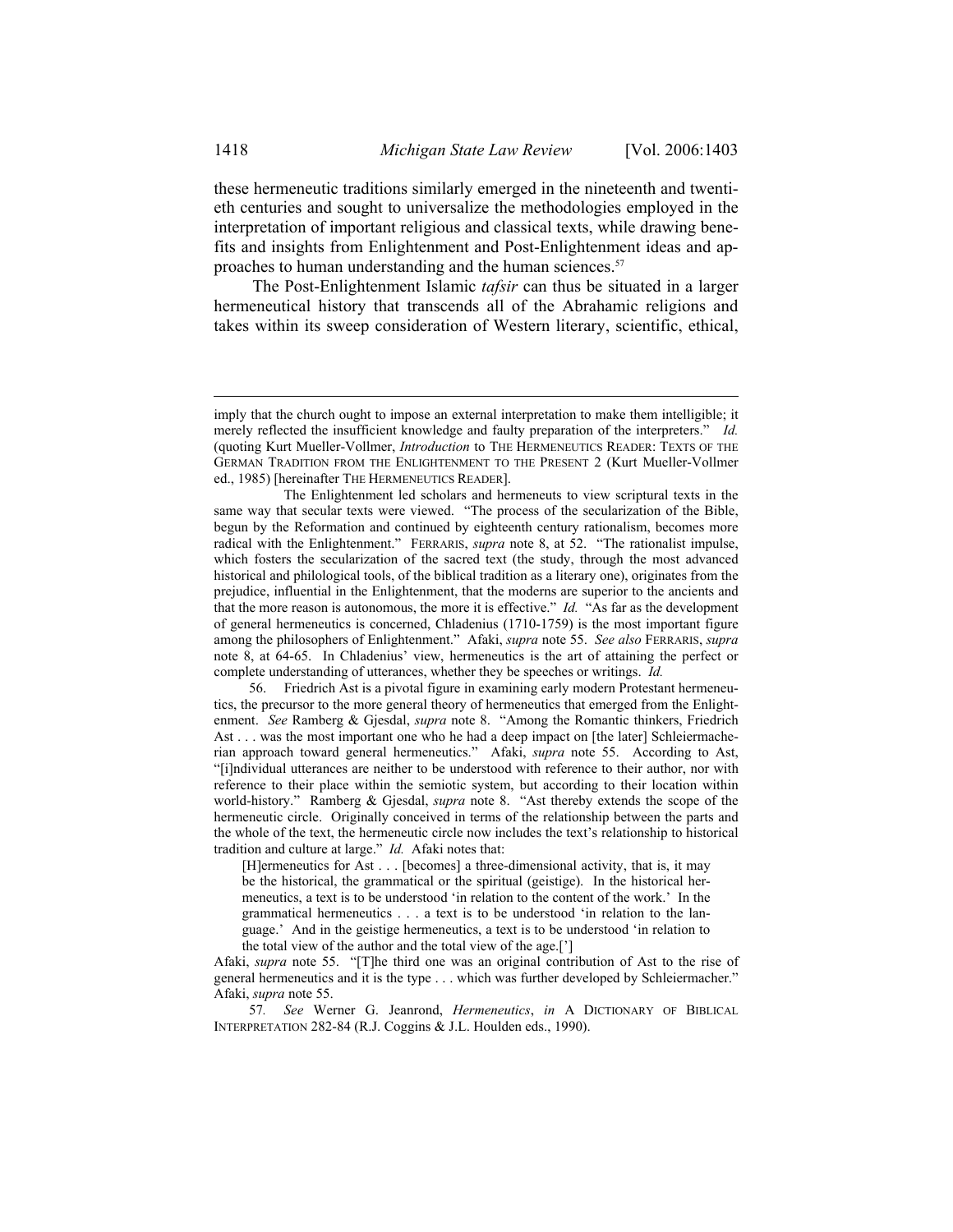l

jurisprudential, and sociopolitical advances and innovations.<sup>58</sup> This makes the study of this *tafsir* extremely important because it invites comparison of the trends in the Islamic religion with other trends in Western religious and intellectual history, and it enables us to better understand what is happening in both traditions. Let us now examine some of the particulars of the emergence of Islamic Post-Enlightenment Hermeneutics.

What is the genesis of Post-Enlightenment Qur'anic Hermeneutics and what is its content? Ostensibly it finds its origins in the well-known and much-commented-upon writings of Shah Wali Allah al-Dihlawi, Jamal al-Din al-Afghani, Muhammad 'Abduh, Muhammad Rashid Rida, and Sayyid Ahmad Khan.<sup>59</sup> Their writings and commentaries sought to re-explain the

 59. *See, e.g.*, CHARLES C. ADAMS, ISLAM AND MODERNISM IN EGYPT: A STUDY OF THE MODERN REFORM MOVEMENT INAUGURATED BY MUHAMMAD 'ABDUH (1933); J.M.S. BALJON, RELIGION AND THOUGHT OF SHAH WALI ALLAH DIHLAWI, 1703-1762 (1986); MAHMOOD AHMAD GHAZI, ISLAMIC RENAISSANCE IN SOUTH ASIA 1707-1867: THE ROLE OF SHAH WALI ALLAH AND HIS SUCCESSORS (2002); ALBERT HOURANI, ARABIC THOUGHT IN THE LIBERAL AGE, 1798-1939 (1983); ELIE KEDOURIE, AFGHANI AND 'ABDUH: AN ESSAY ON RELIGIOUS UNBELIEF AND POLITICAL ACTIVISM IN MODERN ISLAM (1966); MALCOLM H. KERR, ISLAMIC REFORM: THE POLITICAL AND LEGAL THEORIES OF MUHAMMAD 'ABDUH AND RASHID RIDA (1966); HAFEEZ MALIK, SIR SAYYID AHMAD KHAN AND MUSLIM MODERNIZATION IN INDIA AND PAKISTAN (Columbia Univ., Studies in Oriental Culture No. 15 1980); CHRISTIAN W. TROLL, SAYYID AHMAD KHAN: A REINTERPRETATION OF MUSLIM THEOLOGY (1978).

 <sup>58.</sup> The influence of Friedrich Schleiermacher and his biographer, Wilhelm Dilthey, on the development of a general theory of philosophical hermeneutics is well-documented. *See generally* THE HERMENEUTICS READER, *supra* note 55. Although he was a theologian concerned with the biblical text, Schleiermacher was interested in a universal hermeneutics. *See* Richard E. Palmer, A Lecture Delivered at the Department of Philosophy, Southern Illinois University at Carbondale: The Relevance of Gadamer's Philosophical Hermeneutics<br>to Thirty-Six Topics or Fields of Human Activity (Apr. 1, 1999), to Thirty-Six Topics or Fields of Human Activity (Apr. 1, 1999), http://www.mac.edu/faculty/richardpalmer/relevance.html (last visited May 12, 2007). Under his approach, interpretation involves two dimensions: "to understand what is said in the context of the language with its possibilities, and to understand it as a fact in the thinking of the speaker." F.D.E. SCHLEIRMACHER, HERMENEUTICS: THE HANDWRITTEN MANUSCRIPT 98- 99 (H. Kimmerle ed., J. Dulce & J. Forstman trans., 1977). Schleiermacher concluded that both of the dimensions should be applied simultaneously on the text to understand it and neither of them is "lower" or "higher" in terms of its importance, rather both are crucially equal. Ramberg & Gjesdal, *supra* note 8. "[Schleiermacher's] project and lectures on [general hermeneutics] did not attract a great following. . . . For theologians . . . the procedures of classical philology and what were called the 'historical-critical method' remained adequate to their task." Palmer, *supra* note 8. "Schleiermacher's biographer, Wilhelm Dilthey, a halfcentury later, began to see real possibilities for continuing Schleiermacher's general hermeneutics project as a 'general methodology of the humanities and social sciences.'" Palmer, *supra* note 8. "Hermeneutics was for Dilthey still a methodology, but now a general methodology he hoped would become the theoretical foundation for all the humanities and social sciences." *Id.* "Dilthey's most important contribution to hermeneutics might be said to rest in the fact that he is the first to ground hermeneutics in a general theory of human life and existence," seeking to do for the human sciences what Immanuel Kant did for the natural sciences. Ramberg & Gjesdal, *supra* note 8; *see also* MASSON, *supra* note 8, at 23.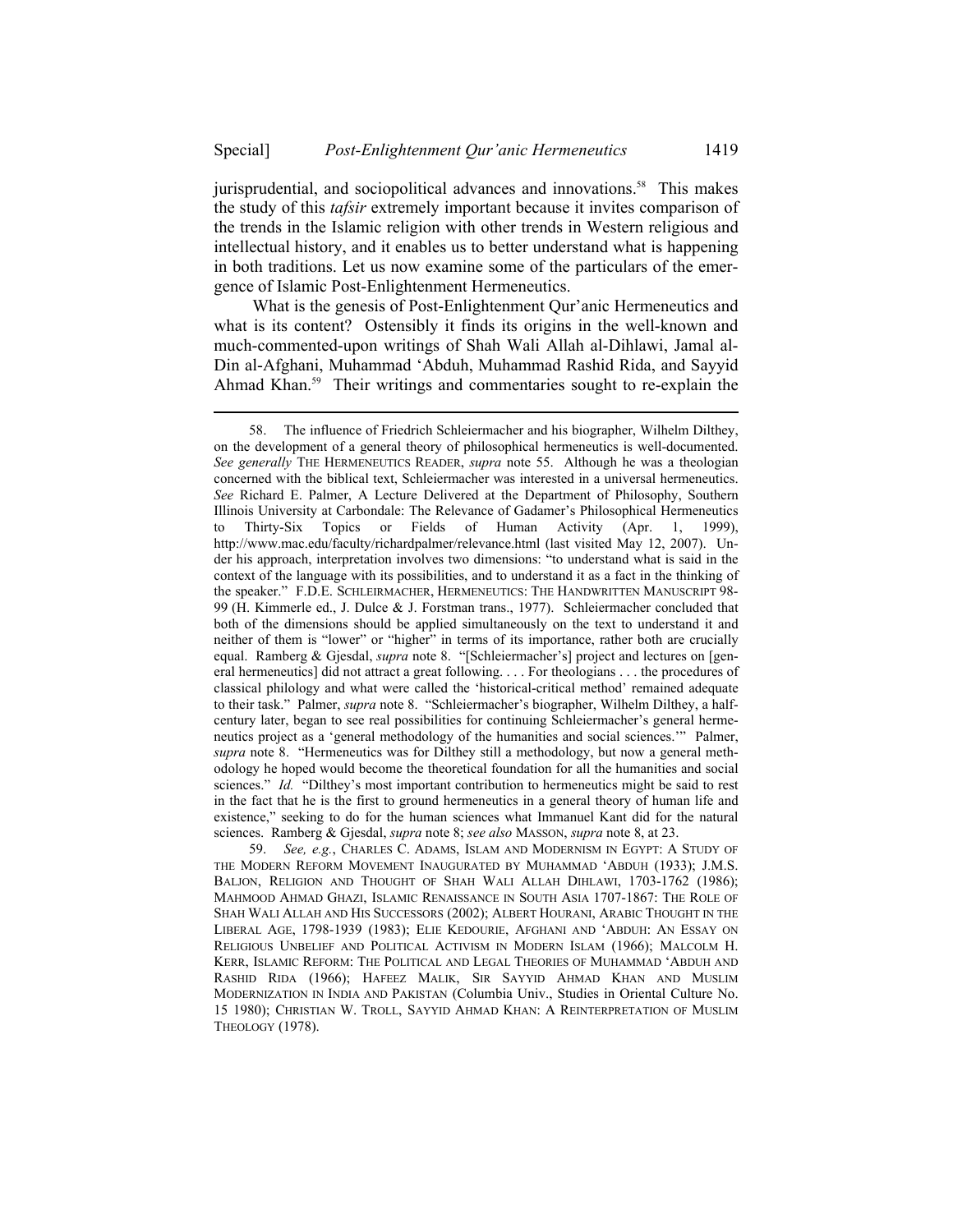meaning and significance of the core Islamic texts in a way that would be consistent with demands of the nineteenth- and early twentieth-century innovations brought to the Muslim world by a modernizing, colonizing, scientifically-driven, and militaristic Europe.<sup>60</sup> As is the case in the other Abrahamic religions, the rationalist imperatives of Enlightenment thought and the rapid spread of modern ways of living, based on a perceived dominance and superiority of scientific, universalist, and humanistic approaches to life, eventually spawned a whole range of modernist Qur'anic hermeneutical projects. These projects include efforts to craft a "scientific" exegesis of the Qur'an, $61$  to offer a "feminist" reading of the text, $62$  to read the Qur'an from a literary perspective<sup>63</sup> or as a historical document,<sup>64</sup> to isolate and privilege particular themes in the Qur'an,<sup>65</sup> and efforts by "Islamists" to use the Qur'an as the basis for an Islamic ideology that would be a substitute for an Enlightenment-oriented focus, seen as harmfully dominating the social and political life in many modern Muslim communities.<sup>66</sup> They form the core of the Post-Enlightenment Qur'anic hermeneutic.<sup>67</sup>

 63*. See* Rippin, *supra* note 9, at 8956 (citing Ai'shah 'Abd al-Rahman, who writes under the name Bint al-Shati and has produced a Post-Enlightenment *tafsir* entitled *Al-Tafsir al-bayani li 'l-Qur'an al-Karim*). Rippin also cites Nasr Hamid Abu Zayd's work, while acknowledging that it is much more controversial and may not neatly fit the genre. *See id.* On Abu Zayd, see Navid Kermani, *From Revelation to Interpretation: Nasr Hamid Abu Zayd and the Literary Study of the Qur'an*, *in* MODERN MUSLIM INTELLECTUALS AND THE QUR'AN 169 (Suha Taji-Farouki ed., 2004).

64*. See* Rippin, *supra* note 10, at 87 (discussing historical interpretations).

 65*. See id.* (citing Mahmud Shaltut's MIN HUDA AL QUR'AN); *see also* FAZLUR RAHMAN, MAJOR THEMES OF THE QUR'AN (1980).

 66. The most often cited example of this form of *tafsir* is Sayyid Qutb's *Fi Zilal al-Qur'an* (*In the Shade of the Qur'an*). *See* QUTB, IN THE SHADE OF THE QUR'AN, *supra* note 3. Sayyid Abul A'la Maududi's *tafsir*, *Tafhim al-Qur'an* should also be included in this genre. *See* MAUDUDI, *supra* note 3. Although these *tafsir* argue that Enlightenment values are corrupting, morally bankrupt, and anti-Islamic, they should be included in the Post-Enlightenment hermeneutical project because it is the perceived impact of Enlightenment rationalism that inspired the authors to engage their readers on the continued relevance and importance of the Qur'an.

 67. These projects include the writings of Dihlawi, Afgani, Abduh, Rida, and Khan. *See, e.g.*, ABD AL 'AZIZ IBN AHMED DIHLAWI, MAJMU'AH YI AZIZI (Multan, 1983); ABD AL 'AZIZ IBN AHMED DIHLAWI, SECRET OF TWO MARTYRDOMS (Chowdhery Muhammad Ibrahim, trans., 1971); NIKKI R. KEDDIE, ISLAMIC RESPONSE TO IMPERIALISM: POLITICAL AND RELIGIOUS WRITINGS OF SAYYID JAMAL AD-DIN "AL-AFGHANI," INCLUDING A TRANSLATION OF "REFUTATION OF THE MATERIALISTS" FROM THE ORIGINAL PERSIAN BY NIKKIE R. KEDDIE

 <sup>60</sup>*. See, e.g.*, KERR, *supra* note 59, at 147-48 (discussing 'Abduh's responses to British efforts in Egypt); HOURANI, *supra* note 59.

 <sup>61.</sup> *See* TANTAWI JAWHARI, AL-JAWAHIR FI TAFSIR AL-QUR'AN AL-KARIM (1932).

 <sup>62</sup>*. See* ASMA BARLAS, "BELIEVING WOMEN" IN ISLAM: UNREADING PATRIARCHAL INTERPRETATIONS OF THE QUR'AN (2002); FATIMA MERNISSI, THE VEIL AND THE MALE ELITE: A FEMINIST INTERPRETATION OF WOMEN'S RIGHTS IN ISLAM (Mary Jo Lakeland trans., 1991); AMINA WADUD, QUR'AN AND WOMAN: REREADING THE SACRED TEXT FROM A WOMAN'S PERSPECTIVE (1999).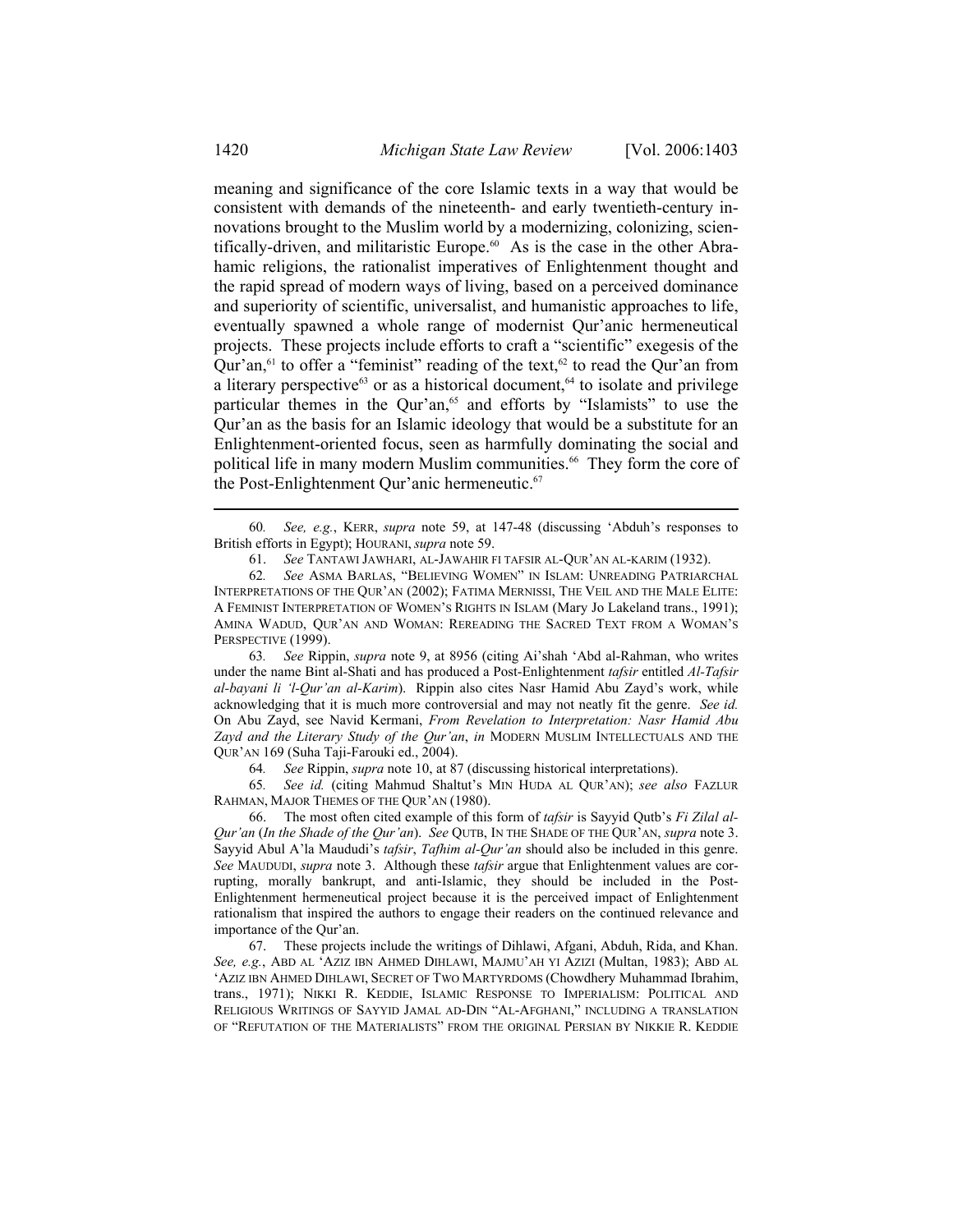I contend that, in spite of the rhetorical force and intellectual power of the various Post-Enlightenment projects, none has had an overwhelmingly positive reception in the traditional scholarly community and among the believers. It appears that the great majority of Muslims, in the West, the Far East, in Africa, and in the Arab heartlands of Islam continue to cleave to traditionalist understandings of the meaning of the Qur'an, even though many of those understandings frequently leave Muslims greatly unsatisfied. Led by a few scholars of Islam, some segments of the Western popular press and intelligence and military communities have claimed that the "Islamist" *tafsir*, referred to above, is convincing an increasing number of Muslims of its claims.<sup>68</sup> They assert that this hermeneutical approach is fueling the development of a "*jihadist*" ideology that seeks to violently remove Western influences from the Islamic world and reinstate the pristine Islam of the formative years, with extremely negative consequences.<sup>69</sup>

Although probably exaggerated, these assertions may bear some truth, in the sense that the "*jihadist*" hermeneutic is filling a void created by the unsatisfying impact of the more mainstream and traditional hermeneutics. It is my view, however, that all of these projects, including the Islamist hermeneutical project, have so far failed to spark the kind of discourse in Islamic juridical and religio-political affairs that would help to put the new *tafsir* in the dominant position that such literature has traditionally played.<sup>70</sup> None has become canonical. More significantly, each genre of the *tafsir* I have described appears in Arabic, Urdu, Farsi, or in a Western European

l

 69*. See, e.g.*, Paul Berman, *The Philosopher of Islamic Terror*, N.Y. TIMES MAG., Mar. 23, 2003, at 24; *see also* IBRAHIM M. ABU-RABI', INTELLECTUAL ORIGINS OF ISLAMIC RESURGENCE IN THE MODERN ARAB WORLD (1996); JOHANNES J.G. JANSEN, THE NEGLECTED DUTY: THE CREED OF SADAT'S ASSASSINS AND ISLAMIC RESURGENCE IN THE MIDDLE EAST (1986); Ayman al-Zawahiri, *On the Islamist Revolution in Egypt (January 2002)*, *in* ANTI-AMERICAN TERRORISM AND THE MIDDLE EAST: UNDERSTANDING THE VIOLENCE 69 (Barry Rubin & Judith Colp Rubin eds., 2002).

 70. *Tafsir* published during the classical period also often appeared in response to discourse on issues of the day, particularly theological concerns, such as predestination, the "createdness" of the Qur'an, and the legitimacy of Shi'a theology and theories of governance. Perhaps the best example of this is the twelfth century Mu'tazilite *tafsir* of Zamakhshari which has become a standard classical reference work for exegetes of the Qur'an. *See*  Rippin, *supra* note 9, at 8953. Perhaps it is still too early in the current development of the Post-Enlightenment *tafsir* to determine whether any of the genres I have described will take hold and become canonical.

AND HAMID ALGAR (1983); CHARLES C. ADAMS, ISLAM AND MODERNISM IN EGYPT, *supra*  note 59; MAHMOOD AHMAD GHAZI, ISLAMIC RENAISSANCE, *supra* note 59; MALCOLM KERR, ISLAMIC REFORM, *supra* note 59; CHRISTIAN W. TROLL, SAYYID AHMAD KHAN, *supra* note 59.

 <sup>68</sup>*.* For examples of such scholarship *see generally* SANDSTORM: MIDDLE EAST CONFLICTS & AMERICA (Daniel Pipes ed., 1993); BERNARD LEWIS, CRISIS OF ISLAM: HOLY WAR AND UNHOLY TERROR (2003); BERNARD LEWIS, ISLAM AND THE WEST (1993); BERNARD LEWIS, WHAT WENT WRONG: THE CLASH BETWEEN ISLAM AND MODERNITY IN THE MIDDLE EAST (2002); DANIEL PIPES, MILITANT ISLAM REACHES AMERICA (2002).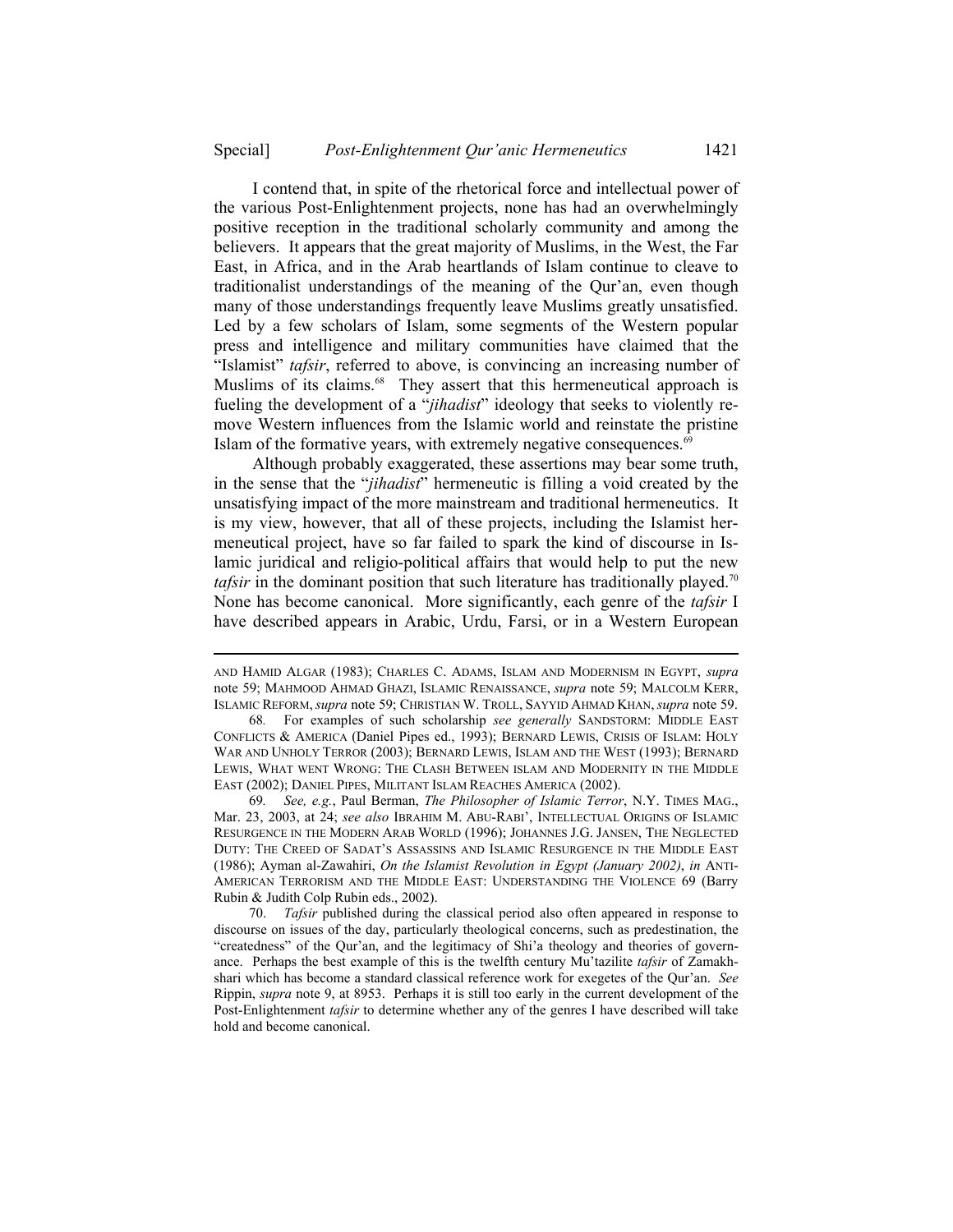language, but almost never in all four languages.71 The *mufassirun* (authors of the *tafsir*) in each linguistic community speak to their own interpretive communities and these communities engage in some discourse among themselves within each language cluster, and there is little or no discourse between the communities. The same is also true for the *mufassirun* of the traditionalist *tafsir*. Because of the limited discourse surrounding each *tasfir*, many Muslims remain unsatisfied with the *tafsir* when they seek to apply it to issues thrust upon them by modern life.

The most important task of contemporary Islamic scholarship, then, is to confront, assess, concretize, critically analyze, understand, empower, make relevant, and perhaps unite (or at least engage and synthesize) the varieties of the Post-Enlightenment Qur'anic hermeneutic that seek to arrive at sound methodologies for interpretation of the Qur'an that will be of broad, positive, and practical use to governments, juridical bodies, international organizations, and individual Muslims faced with the challenges of modern and post-modern life. These methodologies must transcend the linguistic limitations that the discourse currently suffers from and they must also provide a fair and adequate account of the canonical traditions that have heretofore dominated all efforts to interpret the Qur'an. If this scholarship accomplishes these things, it should regain the authority that the canonical *tafsir* possessed in days gone by.

I fully acknowledge that this is a very tall order, describing a task that is an enormously complex and difficult assignment. It requires that scholars of Islam, and the universities, institutions, and patrons that support them, begin to insist that their works be translated into all of the main languages of Islamic scholarly discourse. The task also requires a deeply inwardlooking set of actions that in some respects are beyond the scope of this Article. I do believe, however, that this Article can begin that reflective process by exploring one important area where Post-Enlightenment Qur'anic hermeneutics is of pre-eminent importance in today's world and where such scholarship is sorely needed. That area involves the juridical issues of interpretation in regard to the contemporary application of Islamic conceptions of human equality. We live in an Egalitarian Age and no competent contemporary interpretation of the Qur'an can ignore this fact. Clarity in this area is central to the Islamic world's understanding of itself and

 <sup>71.</sup> There are three recent exceptions to this trend. Much of Sayyid Qutb's thirtyvolume *tafsir*, *Fi Zilal al-Qur'an* (*In the Shade of the Qur'an*), originally published in Arabic, has been translated into English, Farsi, Urdu, and other languages. *See, e.g.*, QUTB, IN THE SHADE OF THE QUR'AN, *supra* note 3. Similarly, Syed Maududi's *tafsir* has similarly been translated into many languages, including English, from the original Urdu. *See* SYED A. ABU ALA'A MAUDUDI, THE MEANING OF THE QUR'AN (1967). Further, Professor Roy Mottahedeh has just recently published an English translation of the first volume of Muhammad Baqir al-Sadr's seminal text on Islamic jurisprudence. *See* AS-SADR, LESSONS, *supra* note 3.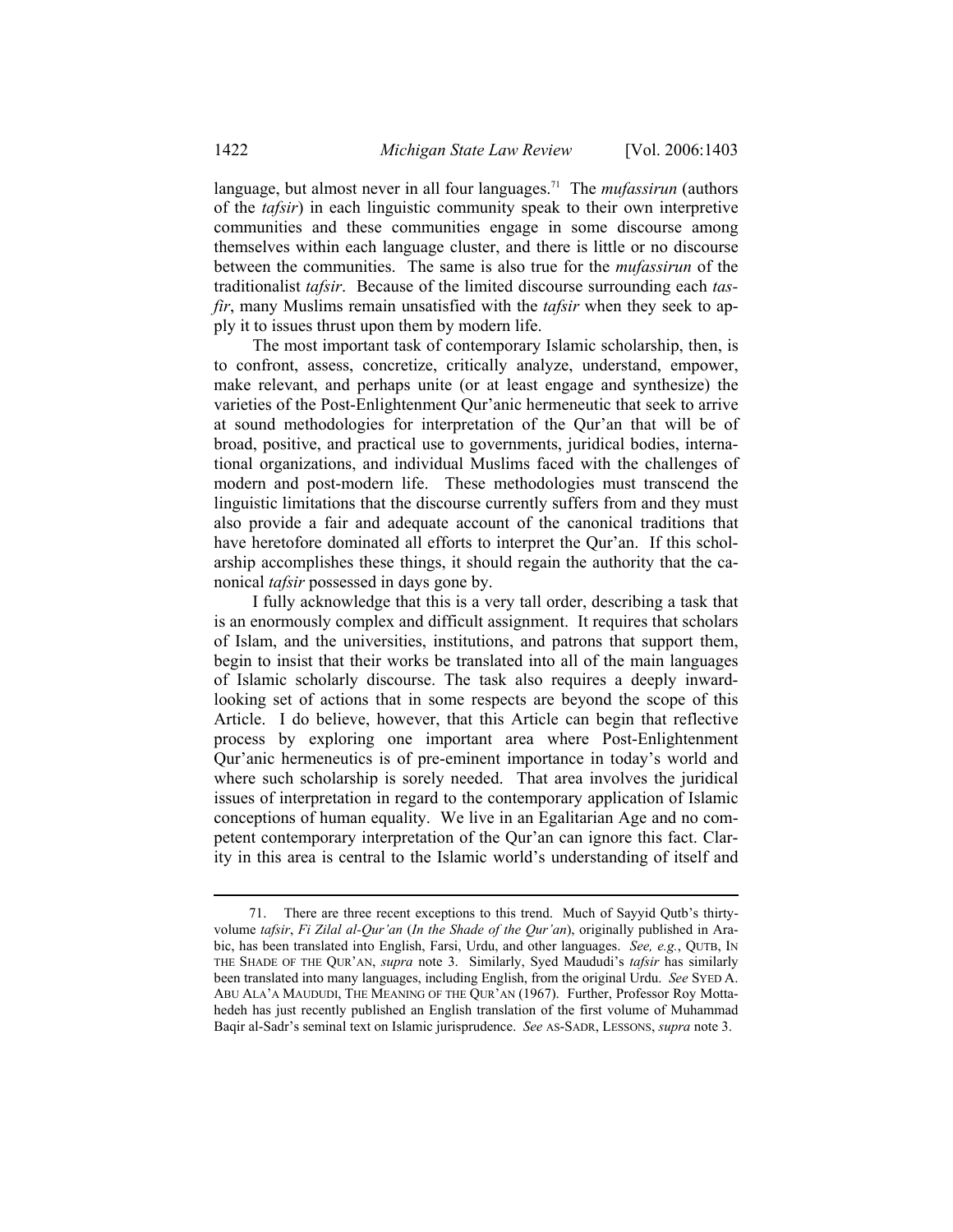its relationship with the West. Although the clarity must be Qur'anic, it must of necessity also acknowledge the historical reality of the Enlightenment (as well as a number of other important historical phenomena that have occurred in the Post-Enlightenment era, including the rise and decline of colonialism, the emergence of nationalism, two world wars, the advent of the nuclear age, and the civil/human rights revolution of the mid to late twentieth century).

The traditionalist argument might be made that the Post-Enlightenment *tafsir*, particularly the writing of Muhammad 'Abduh and the so-called "scientific" exegetes, essentially "Islamicizes" Enlightenment ideas for the benefit of Muslim audiences. This is a powerful argument, and if it is right, then Qur'anic hermeneutic outside of the realm of popular religion have become essentially moribund and impoverished. If it is wrong, or perhaps only partially right, then there is the hopeful possibility that Muslims can restore the Qur'an to its preeminent position as the most important arbiter of the affairs of life in the Islamic world. Fidelity to the hermeneutical method that I will outline and fidelity to related methods of critical legal history will help us to achieve some clarity in determining whether the traditionalist's argument is a valid one. There are many issues but I will only discuss one, the issue of human equality, as it is the leading issue confronting Muslims in modern life and is the product of the Post-Enlightenment mindset.

## IV. A QUR'ANIC HERMENEUTIC FOR AN EGALITARIAN AGE

Muslims assert that the idea of universal human equality is a core precept in the Islamic belief system and a central tenet of the *Shari'a*. 72 Islamic egalitarianism, in place since the time of the Prophet Muhammad, greatly facilitated Islam's spectacular growth in the first century after the death of the Prophet, and it has continued to be a powerful catalyst for the expansion of the religion over the past fourteen-hundred years.<sup>73</sup> In spite of these facts, it appears that the Islamic egalitarian ethic is now severely impoverished.

 <sup>72.</sup> The *Shari'a* is the entire corpus of Islamic law and jurisprudence, encompassing the positive law or "*fiqh*," ("comprehension" or "understanding") and the methodologies for deriving the positive law from the sources, or "*usul al-fiqh*" ("the roots of understanding"). *See* KAMALI, *supra* note 9, at 2. On the question of Muslim assertions of Islam's insistence on human equality, see generally MOHAMMAD HASHIM KAMALI, FREEDOM, EQUALITY AND JUSTICE IN ISLAM (2002) and SAYYID QUTB, SOCIAL JUSTICE IN ISLAM (John B. Hardie trans., rev. ed. 2000).

 <sup>73</sup>*. See* MAJID KHADDURI, THE ISLAMIC CONCEPTION OF JUSTICE 143 (1984) (detailing the early egalitarian messages of the Qur'an and the Prophet); BERNARD LEWIS, THE POLITICAL LANGUAGE OF ISLAM 64 (1988) (acknowledging Islam's egalitarian message and its impact on caste-based societies in the East and hierarchical and aristocratic societies in the West).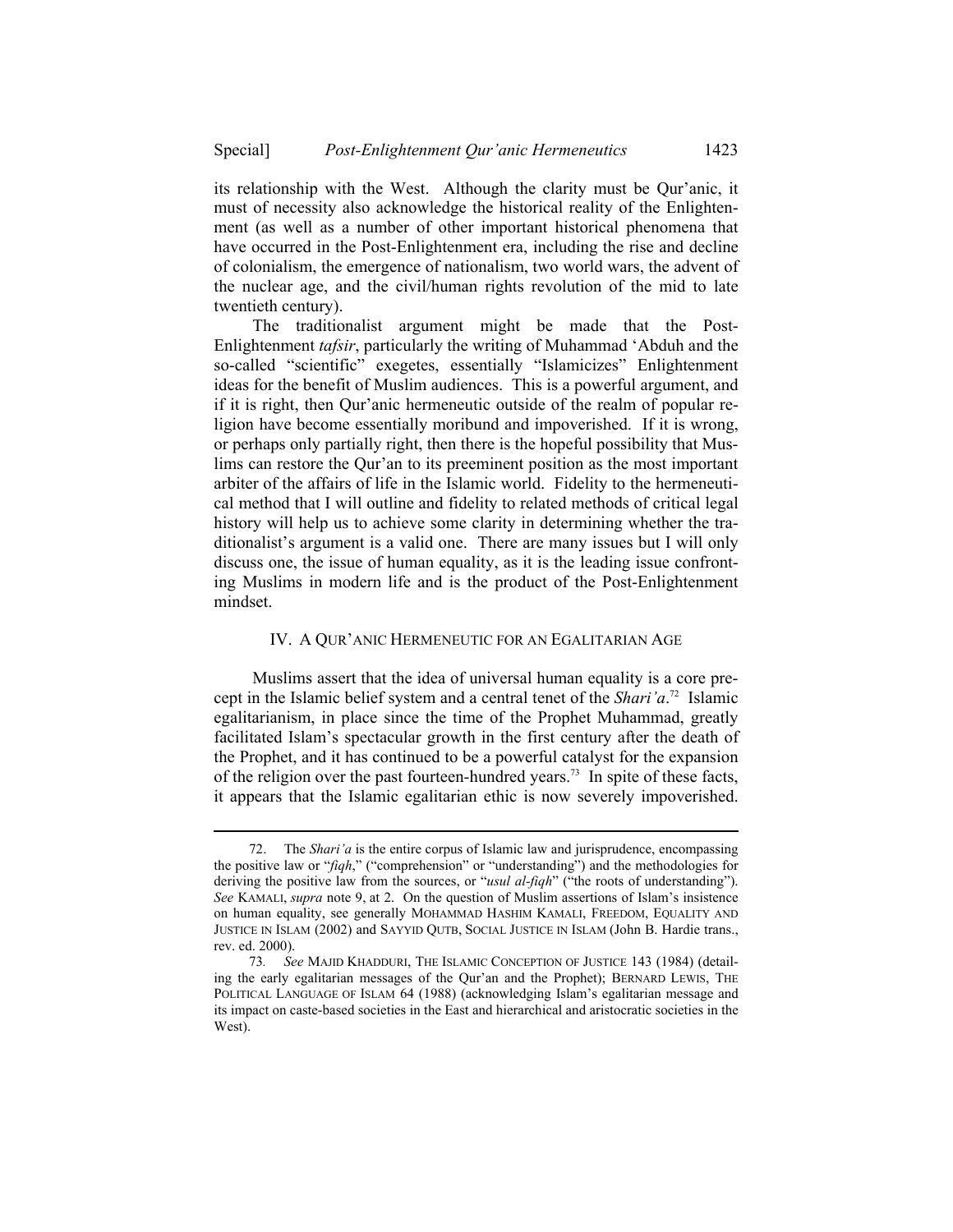Muslims do not understand their own egalitarian traditions and consequently they are no longer of service to them.<sup>74</sup> They either do not accept their own traditions as valid or they substitute other alien conceptions of equality in their place because, in this Post-Enlightenment age, alien conceptions are easier to apply. Why is this so? The answer to this question is only discoverable through the use of a fresh hermeneutic and critical history. This Article seeks some tentative answers here to illustrate how this fresh hermeneutic might work.

There are two core textual sources for Islamic egalitarianism and they both generally resonate powerfully in the minds of most observant Muslims. The first source is contained in the Qur'an. In *Sura Al-Hujraat* ("The Chambers"), the text provides:

*O Mankind! We created [y]ou from a single (pair) [o]f a male and a female, and made you into [n]ations and tribes, that [y]e may know each other ([n]ot that ye may despise [e]ach other). Verily [t]he most honoured of you [i]n the sight of Allah is (he who is) the most [r]ighteous of you. And Allah has full knowledge [a]nd is well-acquainted ([w]ith all things).*<sup>75</sup>

There is wide agreement among the commentators that this verse is a broad declaration of universal human equality, with piety (*taqwa*) being the only valid basis for making distinctions between human beings.<sup>76</sup> Examination of the writings of the great medieval commentators Zamakhshari, Razi, and Baydawi show that they all concluded that this verse asserts the proposition that the biological equality of human origins leads to an "equality of the human dignity<sup>"77</sup> and that "all belong to one human family, without any inherent superiority of one over another.<sup>778</sup> This argument is supported by the placement of the verse in *Sura Al-Hujraat*, which is concerned with setting out the mutual obligations and respect owed by members of the new

 <sup>74.</sup> Perhaps the three most significant areas of misunderstanding are in the realms of women's rights, for example, Samera Agha, Egyptian Ctr. for Women's Rights, Comparative Assessment of Women's Rights in the Middle East and North Africa: A Profound Disadvantage, in the 17 Countries Reviewed (2005), http://www.mediterraneas.org- /article.php3?id\_article=414 (last visited May 12, 2007), the rights of ethnic minorities, for example, HUMAN RIGHTS WATCH, TARGETING THE FUR: MASS KILLINGS IN DARFUR (2005), http://hrw.org/backgrounder/africa/darfur0105/darfur0105.pdf, and the rights of religious minorities, for example, Abdel-Rahman Hussein, *In Egypt, You're Better off Jewish than Bahai*, THE DAILY STAR EGYPT, Dec. 7, 2006, at 8, *available at* http://www.dailystaregypt.com/article.aspx?ArticleID=4314 (last visited May 12, 2007).

 <sup>75.</sup> The Holy Qur'an, Sura Al-Hujraat 49:13, *in* THE MEANING OF THE HOLY QUR'AN 1342-43 ('Abdullah Yusuf 'Ali trans., 10th ed. 2004) (citation omitted) (emphasis added).

 <sup>76</sup>*. See* KAMALI, *supra* note 72, at 52; *see also* THE MEANING OF THE HOLY QUR'AN, *supra* note 75, at 1342 n.4933 (commenting on Sura Al-Hujraat 49:13 and asserting a theological equality); MUHAMMAD ASAD, THE MESSAGE OF THE QUR'AN 794 n.15-16 (1980).

 <sup>77.</sup> ASAD, *supra* note 76, at 794 n.15 (citing Zamakhshari, Razi, and Baydawi).

 <sup>78</sup>*.* ASAD, *supra* note 76, at 794 n.16 (citing Zamakhshari).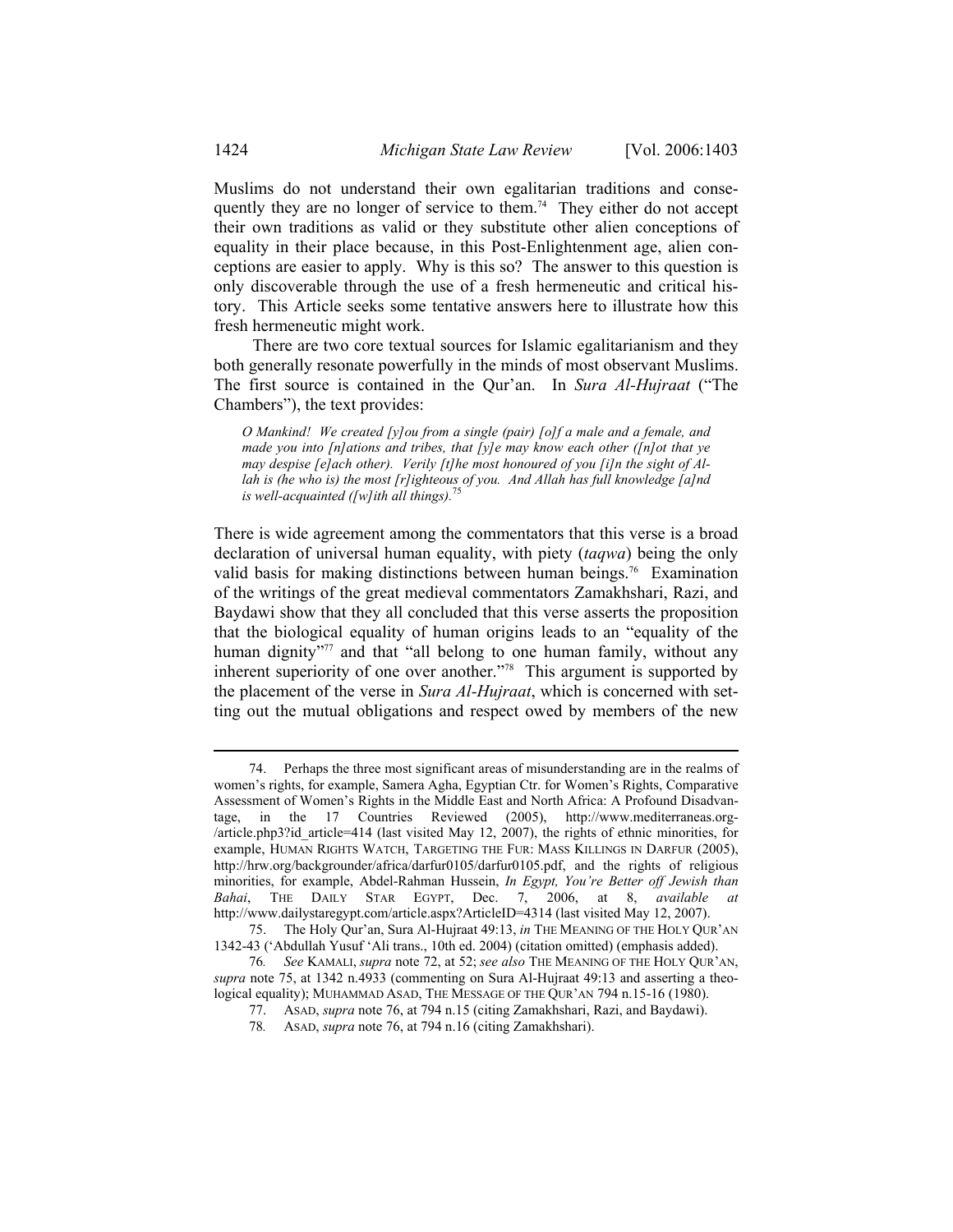Muslim community in seventh century Medina to each other<sup>79</sup> and with eliminating the hard-hearted tribalism that plagued the life of the "desert Arabs."80 The two verses immediately preceding verse 49:13 exhort Muslims to respect each other's dignity and to refrain from derision, defamation, insult, sarcasm, backbiting, and invasions of privacy.<sup>81</sup> The verses immediately following it condemn the "desert Arabs," usually referred to as the Bedouin, for claiming they are believers while they continue to adhere to their former pre-Islamic behaviors and fail to show any sign of having adopted the faith.<sup>82</sup>

There is a very interesting shift in addressees for each of these verses. The verses condemning defamation, derision, sarcasm, and the like are addressed to Muslims.<sup>83</sup> However, the verse declaring that the human species comes from one source, and that piety (*taqwa*) should be the only distinction made between human beings, is addressed to all humankind.<sup>84</sup> The verses criticizing the "desert Arabs" for their tribalism are addressed to the Prophet Muhammad.<sup>85</sup> He is instructed to remind them that they have no faith and that adoption of the faith requires an abandonment of their "tribal preferences and prejudices."86

For all its rhetorical force, verse 49:13 is not an explicit declaration of human equality. The interpretation of the verse as a declaration of universal human equality, now unanimous among the modern commentators, is derived from the Prophet Muhammad's construction of the verse and a number of events that occurred after its revelation.<sup>87</sup> This leads us to the second powerful textual source for assertions of Islamic egalitarianism—the Prophet Muhammad's farewell pilgrimage sermon, announced in the 'Uranah Valley of Mount Arafat, near Mecca, about three months before his

l

 87*. See* KAMALI, *supra* note 72, at 52. The "*Shu'ubiyyah* Controversy" was probably the most important of these subsequent events. The word *shu'ubiyyah* is taken from the first line of the verse and is usually translated as "nations." In the "*Shu'ubiyyah* Controversy", eighth and ninth century non-Arabs involved in the Abbasid Caliphate used the verse to argue for equal status in the disposition of affairs of the Caliphate and in other political and cultural contexts. *See* Roy P. Mottahedeh, *The Shu'ubiyah Controversy and the Social History of Early Islamic Iran*, 7 INT'L J. MIDDLE E. STUD. 161, 164 (1976).

<sup>79</sup>*. Id*.

<sup>80</sup>*. Id*. at 795 n.17.

 <sup>81.</sup> *See* The Holy Qur'an, Sura Al-Hujraat 49:11-12.

 <sup>82.</sup> *See id.* at 49:14-18.

 <sup>83.</sup> *See id.* at 49:11-12.

 <sup>84.</sup> *See id.* at 49:13.

 <sup>85.</sup> *See id.* at 49:14-18.

 <sup>86.</sup> The reference to "tribal preferences and prejudices" is Muhammad Asad's, relying on the view of the medieval commentator Razi, who saw the verse as "an allusion to the intense tribalism of the bedouin and their 'pride of descent'." ASAD, *supra* note 76, at 795 n.17; *see also* The Holy Qur'an, Sura Al-Hujraat 49:11-18.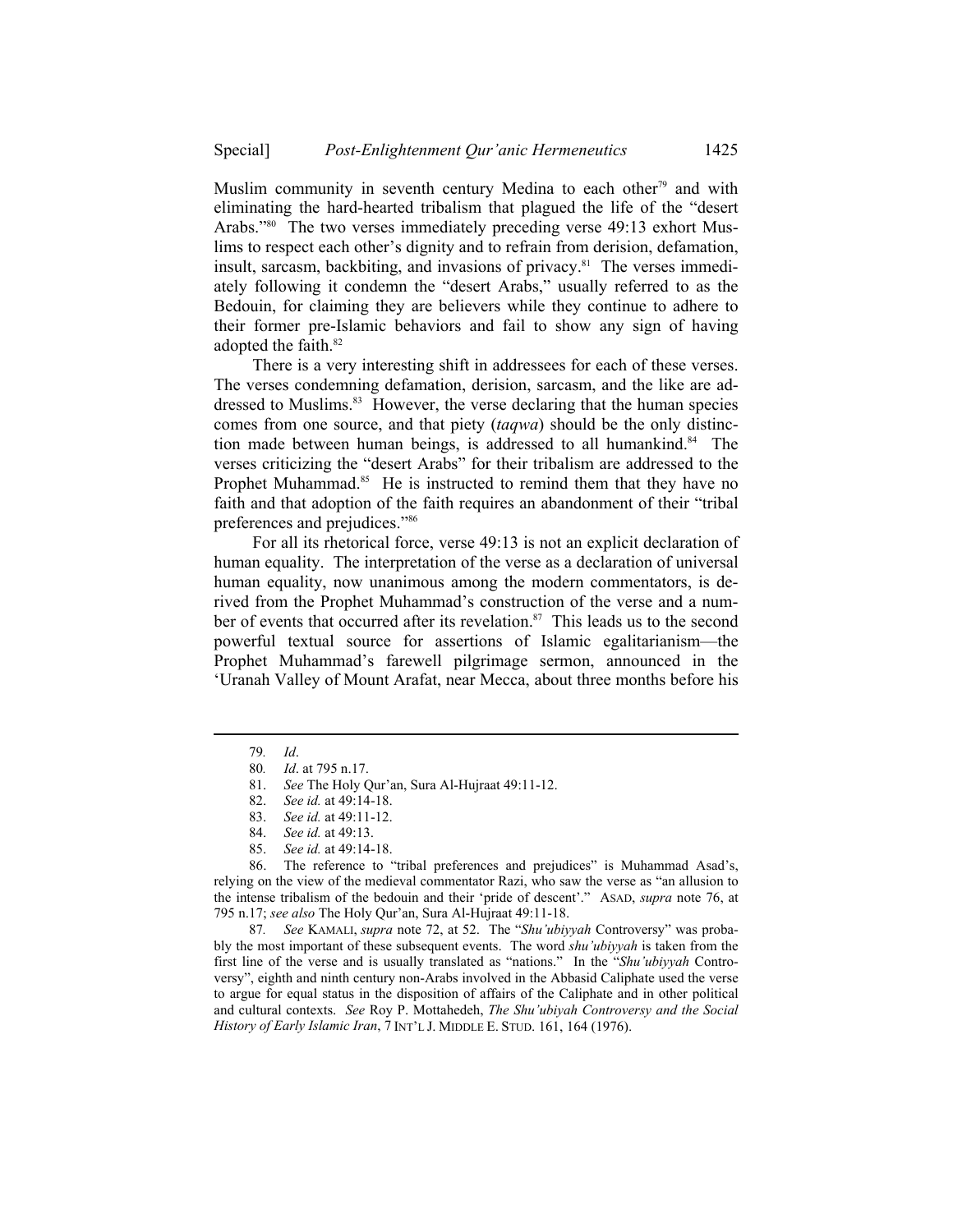death.88 The Prophet explicitly declared that no human being is superior to any other human being and that the Muslim *ummah* is one brotherhood.<sup>89</sup> Many classical commentators, including al-Tabari, Ibn Kathir, and Zamzkhshari, and a good number of modern commentators, assert that he actually recited or perhaps referred to verse  $49:13$  during this sermon.<sup>90</sup> These commentators report that he said: "O People! Your Creator is one, and you are all descendants of the same ancestor. There is no superiority of an Arab over a non-Arab, or of the black over the red, except on the basis of righteous conduct."91 Other versions of the farewell pilgrimage report that the Prophet cited to an Arab proverb of the same import saying: "People are equal in Islam; people are equal like the surface of a full bucket in terms of their common descent from Adam and Eve; the Arab has no superiority over the non-Arab, nor the non-Arab over the Arab, except in piety to God."92

There are many similar accounts of the Prophet's sermon on the Farewell Pilgrimage and a good number contain a version asserting the Prophet's view that piety (*taqwa*) must be the only distinguisher with respect to any judgment on the merit of any human being.<sup>93</sup> What we have, therefore, is fairly strong textual support in the Islamic sources for an egalitarian approach to the affairs of life, ethnic and social relations, and governance. Yet serious issues about the effective implementation of egalitarian norms<sup>94</sup> remain at the heart of most sources of conflict in the Islamic world today. There is also an overarching concern with the Islamic world's selfperceived inequality in relation to the non-Muslim communities in the

 <sup>88.</sup> *See* RIDA, *supra* note 3, at 117.

 <sup>89</sup>*. See id*.

 <sup>90.</sup> KAMALI, *supra* note 72, at 52 n.5 (citing commentators). Abdullah Yusuf Ali suggests that the reference in the sermon was to the "Muslim brotherhood" announced in verse 49:10. *See* THE MEANING OF THE HOLY QUR'AN, *supra* note 75, at 1341 n.4928 (commenting on The Holy Qur'an, Sura Al-Hujraat 49:10).

 <sup>91.</sup> KAMALI, *supra* note 72, at 52.

 <sup>92.</sup> LOUISE MARLOWE, HIERARCHY AND EGALITARIANISM IN ISLAMIC THOUGHT 21 n.43 (1997) (quoting 2 TARIKH AL-YAQUBI 110).

 <sup>93.</sup> There are a number of versions that do not assert that the Prophet referred to racial equality. These versions also make no mention of verse 49:13, although most do have some reference to piety or "fear of God" in the resolution of human affairs, particularly in regard to relations between men and women. It is fair to say that the accuracy of all of the versions of the sermon relied upon by Muslims is highly contested. One website reports that there are five versions of the sermon in the *hadith*. *See* Prophet Muhammad's Last Sermon, http://www.submission.org/sermon.html (last visited May 12, 2007). This is not unusual in regard to *hadith*. For other versions of the sermon see for example, Restatement of History of Islam and Muslims, http://www.al-islam.org/restatement/37.htm (last visited May 12, 2007); Some Lessons from the Prophet's Farewell Pilgrimage, http://www.islaam.com/article.aspx?id=439 (last visited May 12, 2007).

 <sup>94.</sup> Whether these norms concern gender relations, race relations, ethnic relations, socioeconomic status, or religious belief.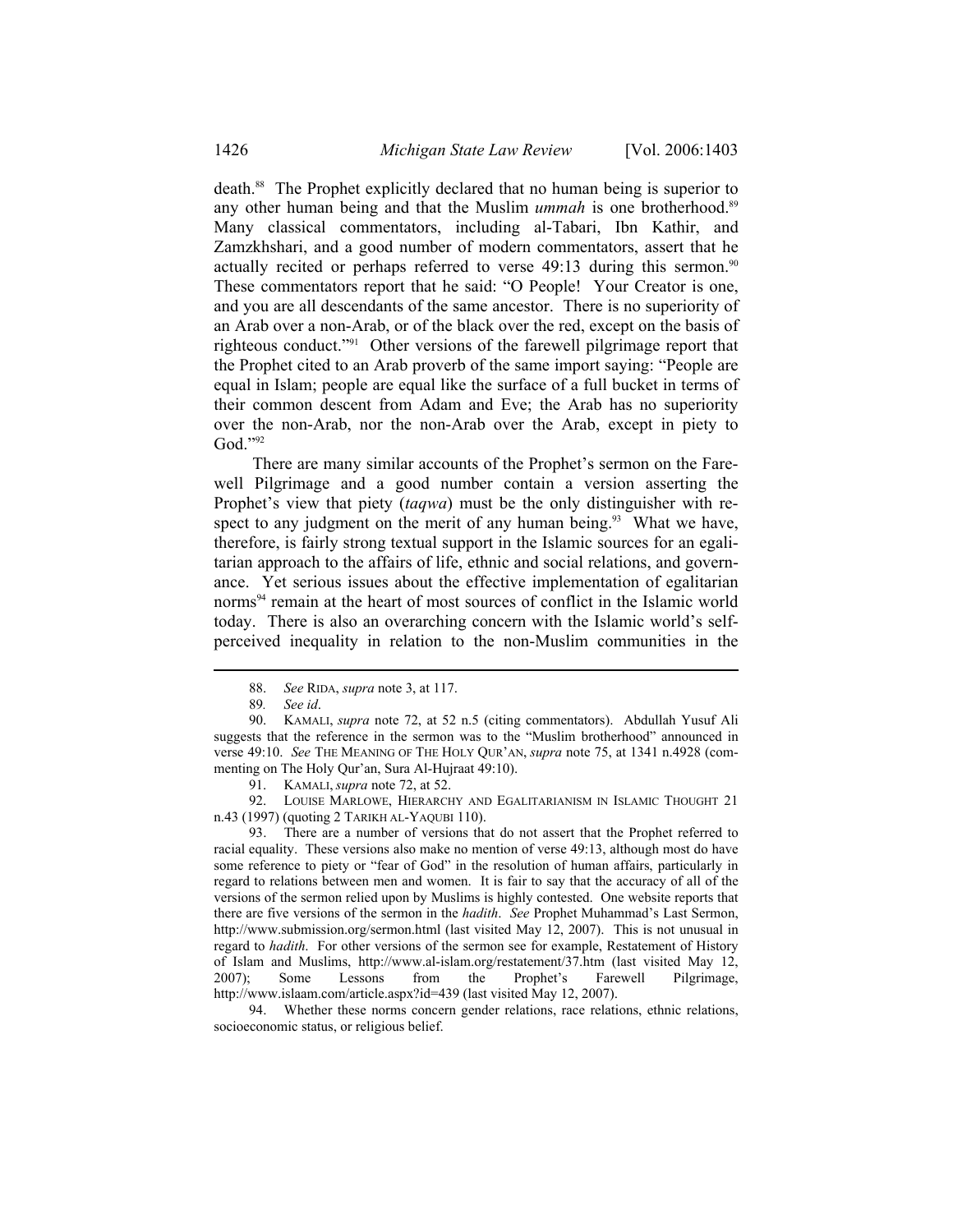l

West.<sup>95</sup> These concerns present a need for new and fresh hermeneutical study of conceptions of equality in Islam and specifically in the Qur'an. How should that study be undertaken?

Like the other Abrahamic faiths, Islamic philosophical, political, and jurisprudential conceptions of human equality have their origins in the revelational and prophetic texts that comprise the core documents of the religion. While Judaic and Christian sources of our contemporary conceptions of equality and their histories have been well-studied, 96 the Islamic sources on human equality have not been well-examined, and critical studies of the core Islamic conceptions of human equality and their histories are actually exceedingly rare. $97$  There are important and powerful reasons for this ne-

96*. See* George P. Fletcher, *In God's Image: The Religious Imperative of Equality Under Law*, 99 COLUM. L. REV. 1608 (1999). *See also* KIM IAN PARKER, THE BIBLICAL POLITICS OF JOHN LOCKE (2004); JEREMY WALDRON, GOD, LOCKE, AND EQUALITY: CHRISTIAN FOUNDATIONS OF JOHN LOCKE'S POLITICAL THOUGHT (2002); Louis P. Pojman, *On Equal Human Worth: A Critique of Contemporary Egalitarianism*, *in* EQUALITY: SELECTED READINGS 282 (Louis P. Pojman & Robert Westmoreland eds., 1997).

 97. I know of no important classical treatises in Islamic law or jurisprudence that treat, in any depth, the issue of human equality. This may have occurred because before the attention paid to the subject in Enlightenment texts scholars did not regard the issue as jurisprudentially important. One of the best examples of this phenomenon is the important treatise on slavery authored by Ahmed Baba, a fifteenth century African Islamic scholar who was illegally taken captive and held as a slave by agents of the Sultan of Morocco. He vigorously argued that the Sultan's practice of taking free African Muslims as slaves was illegal under the *Shari'a*, but his argument was founded on the principle that no free Muslim could be enslaved rather than on notions of equality. His treatise is devoid of any developed conception of human equality. *See* Bernard Barbour & Michelle Jacobs, *The Mi'raj: A Legal Treatise on Slavery by Ahmed Baba*, *in* 1 SLAVES AND SLAVERY IN MUSLIM AFRICA 125 (John Ralph Willis ed., 1985). There is now great interest in the West in the problem of equality, but this interest still has not implicated Islamic conceptions. For example, the seminal collection of studies in *Equality* considers the conceptions of equality found in the Christian, Jewish, and Hindu religious texts and traditions but it overlooks Islam. *See* Sanford A. Lakoff, *Christianity and Equality*, *in* EQUALITY 115 (J. Ronald Pennock & John W. Chapman eds., 1967); Emanuel Rackman, *Judaism and Equality*, *in* EQUALITY 154 (J. Ronald Pennock & John W. Chapman eds., 1967). This is very surprising, given that the Muslim world constitutes one fifth of humanity. CIA - The World Factbook, https://www.cia.gov/cia/publications/factbook/geos/xx.html#People (last visited May 12, 2007) (reporting Muslim population as 20.12 percent of world's population). This kind of oversight is fairly typical of studies of the theological and philosophical sources for equality extant in the West. Professor Fletcher's essay and the sources he relies upon are the rare exceptions. *See* Fletcher, *supra* note 96. Fletcher suggests that the religious sources of the

 <sup>95.</sup> *See, e.g.*, U.N. DEVELOPMENT PROGRAMME, THE ARAB HUMAN DEVELOPMENT REPORT 2002: CREATING OPPORTUNITIES FOR FUTURE GENERATIONS (2002). This sociological study, employing several leading Arab social scientists, concludes that the Arab world greatly lags behind all others in three critical areas: political freedom, access to knowledge, and advancement of the status of women. *Id.* at 43. *See also Self-Doomed to Failure*, ECONOMIST, July 6, 2002, at 24. It should be noted that the circumstances documented in these reports are concerned with inequalities between the Arab world and the West and are not religion-specific. Nonetheless, we know that the majority of the Arab world is Muslim.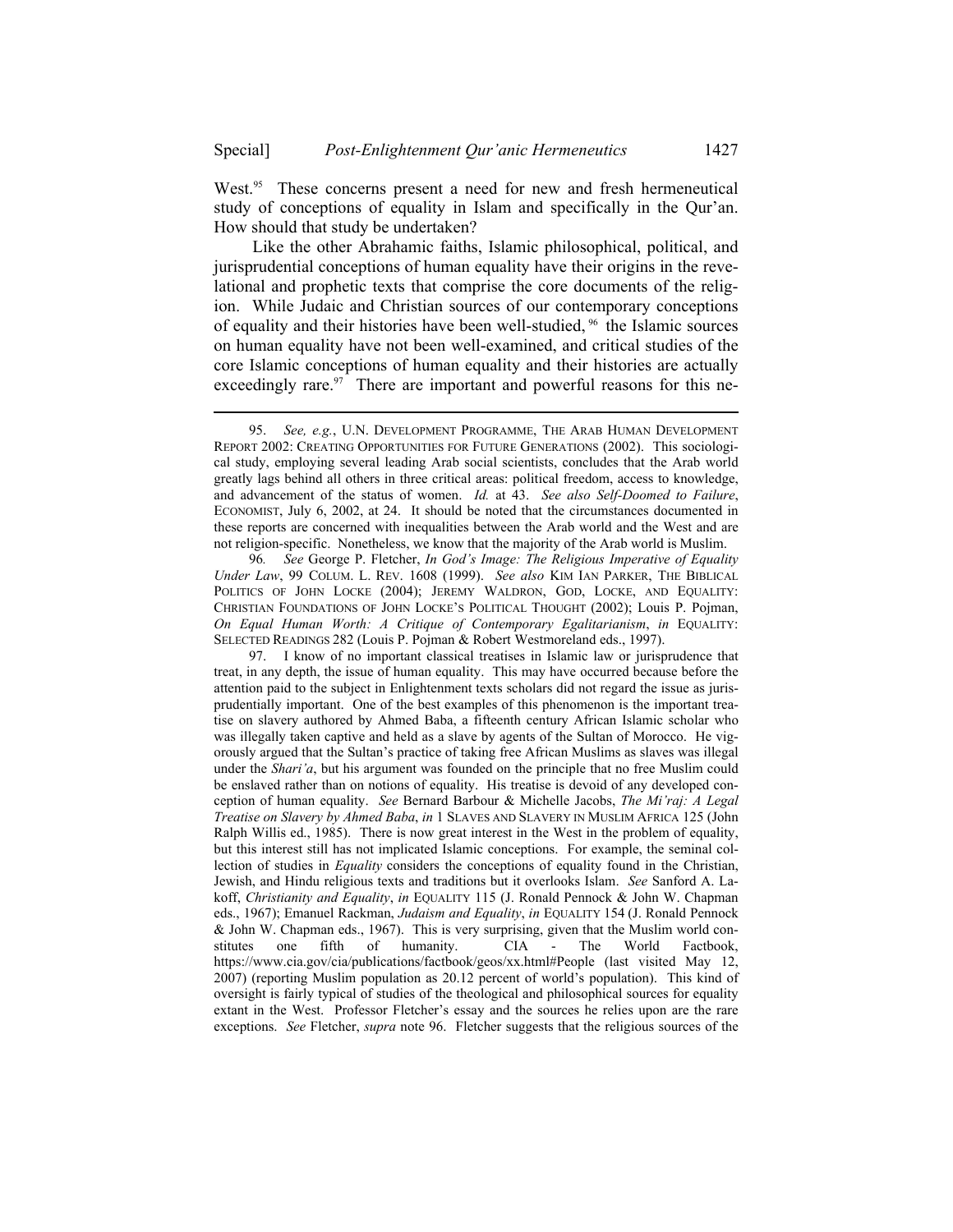glect. Because Islamic theological assertions of human equality are so explicit, many Muslim intellectuals and Islamic law scholars are quite complacent about critically exploring the basis, content, and history of the idea of equality. Many have literally taken the religion's egalitarian assertions for granted.98 Uncritical discussions of human equality in the commentaries of the canonical *tafsir* feed this complacency. This is a near-tragic state of affairs because issues arising out of Muslim misconceptions and misunderstandings of human equality are at the heart of a number of controversies affecting the Islamic world today.99

Based on a thorough analysis of the information gathered in the course of its investigations, the Commission established that the Government of the Sudan and the Janjaweed are responsible for serious violations of international human rights and humanitarian law amounting to crimes under international law. In particular, the Commission found that Government forces and militias conducted indiscriminate attacks, including killing of civilians, torture, enforced disappearances, destruction of villages, rape and other forms of sexual violence, pillaging and forced displacement, throughout Darfur. These acts were conducted on a widespread and systematic basis, and therefore may amount to crimes against humanity. The extensive destruction and displacement have resulted in a loss of livelihood and means of survival for countless women, men and children. In addition to the large scale attacks, many people have been arrested and detained, and many have been held *incommunicado* for prolonged periods and tortured. The vast majority of the victims

equality principle emphasize dignity as the key substantive component of equality. *See id.* While I acknowledge that human dignity is an important aspect of the Islamic view of equality, I will argue that the Islamic conception is based firmly in a theocentric worldview and not in a primarily humanitarian worldview, as many people have come to believe. In making this argument, I have benefited greatly from Louise Marlowe's excellent study of the intellectual history of Islamic egalitarianism. MARLOWE, *supra* note 92. Professor Marlowe's study appears to be the only important discussion of the topic.

 <sup>98</sup>*. See, e.g.*, MASHOOD A. BADERIN, INTERNATIONAL HUMAN RIGHTS AND ISLAMIC LAW (2003); ABUL 'ALA MAWDUDI, HUMAN RIGHTS IN ISLAM (2d ed. 1995); SULTAN HUSAYN TABANDAH, A MUSLIM COMMENTARY ON THE UNIVERSAL DECLARATION OF HUMAN RIGHTS (F.J. Goulding trans., 1970); Abdul Aziz Said, *Precept and Practice of Human Rights in Islam*, UNIVERSAL HUMAN RIGHTS, Jan.-Mar. 1979, at 63; s*ee also* William Shepard, *The Development of the Thought of Sayyid Qutb as Reflected in Earlier and Later Editions of 'Social Justice in Islam'*, 32 DIE WELT DES ISLAMS 196, 221-22, 224, 227-28 (1992) (translating paragraphs 13, 14, 21, 22, and 33 of Sayyid Qutb's *Social Justice in Islam*).

Some of the issues implicating contemporary concerns about Muslim conceptions of equality are the racial programs and possible acts of genocide in Darfur, women's full participation in political and economic sectors of Muslim societies, particularly on the Arabian Peninsula and in the Persian Gulf, gender equality in marriage and inheritance law, the Palestinian Question, the tremendous inequities suffered by imported guest workers, domestic servants, and other laborers on the Arabian Peninsula, and the treatment and participation of non-Muslim minorities in majority Muslim societies. For a discussion of the problems in Darfur, see Report of the International Commission of Inquiry on Darfur to the United Nations Secretary-General (pursuant to Security Council Resolution 1564 of 18 September 2004), Geneva, 25 Jan., 2004. With respect to the treatment of Muslim African tribespersons in Darfur, the Commission found: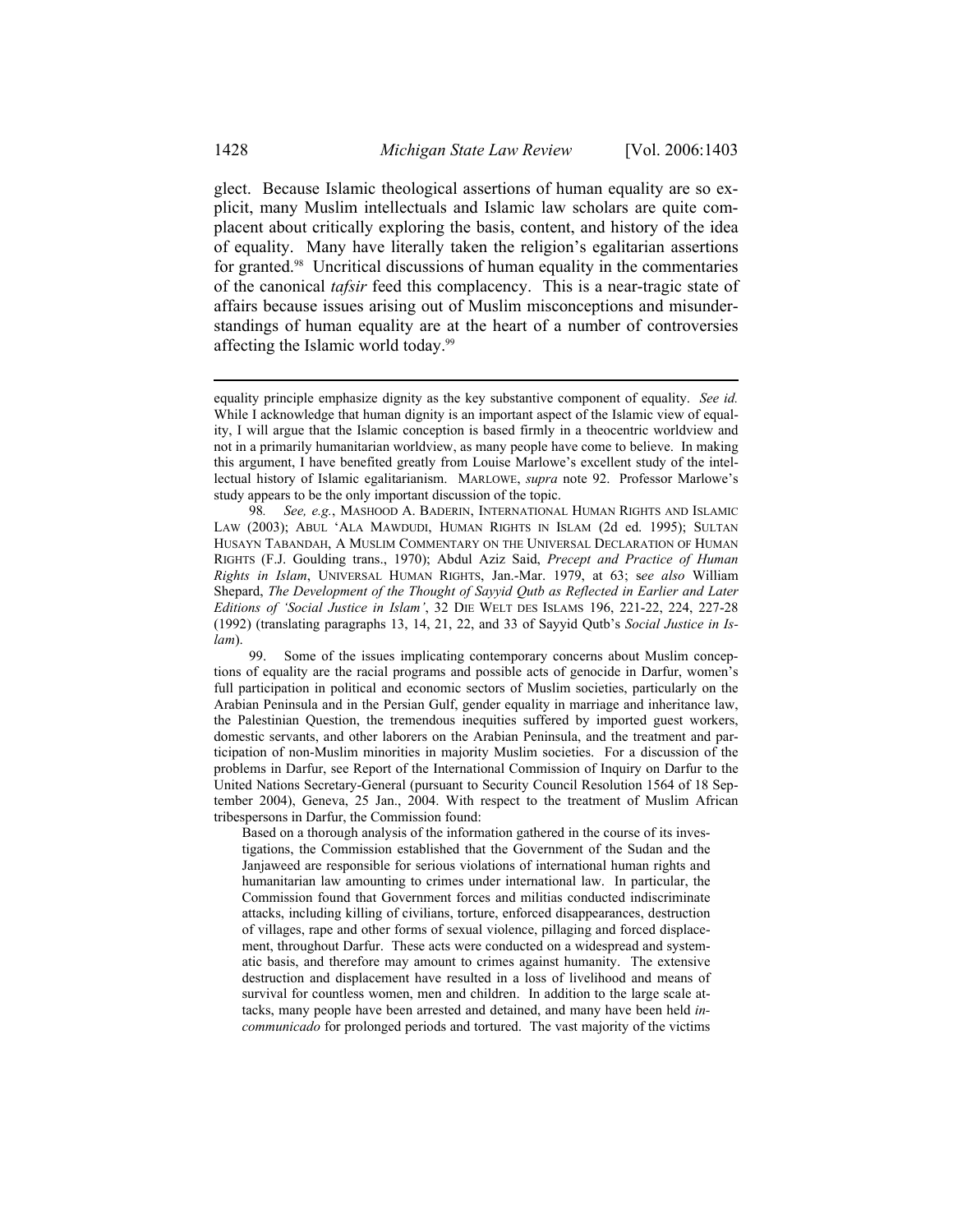Thus, the meaning of equality in the core Islamic texts and the contemporary relevance of Muslim historical understandings of those texts is fundamentally a problem in Post-Enlightenment hermeneutics. Scholars of Islam might not like to acknowledge this fact but I suggest that it is undeniable and that it is only through the methods of critical legal history, with the assistance of a clear and uncompromising hermeneutical analysis, that we can obtain help in providing some relevant contemporary meaning to the texts.

The interpretation of equality is not a problem that is unique to Islam. Philosophers of law and legal scholars operating in the modern Western tradition, unlike scholars in the Islamic law tradition, have devoted a great deal of critical attention to the theoretical basis, content, and history of egalitarian ideas in Post-Enlightenment societies.<sup>100</sup> Indeed, it may very well be that the problem of human equality is *the* central problem in contemporary political life in these societies. Yet, even with all this attention, Western scholars still have great difficulty in making sense of their egalitarian traditions. As Professor George P. Fletcher noted, the modern claim that everyone is entitled to equal treatment actually leads "a double life."101 On the one hand we never hear of any respectable argument against the core assertion that equality should be a central value of any robust and mature political system.

Yet, at the same time, there is a pervasive and deeply rooted skepticism among many scholars about the true meaning and viability of egalitar-

of all of these violations have been from the Fur, Zaghawa, Massalit, Jebel, Aranga and other so-called 'African' tribes.

For a discussion of the problems of racial inequality, slavery, and slavery-like conditions in the Islamic Middle East today, see Mohamed Mattar, *Trafficking in Persons: Especially Women and Children in Countries of the Middle East: The Scope of the Problem and the Appropriate Legislative Responses,* 26 FORDHAM INT'L L.J. 721 (2003); *see also* Khaled Ali Beydoun, *The Trafficking of Ethiopian Domestic Workers into Lebanon: Navigating Through a Novel Passage of the International Maid Trade,* 24 BERKELEY J. INT'L L. 1009 (2006); Dan Gatmaytan, *Recent Developments: Death and the Maid: Work, Violence, and the Filipina in the International Labor Market,* 20 HARV. WOMEN'S L.J. 229 (1997). On equality for women, see Samera Agha, Comparative Assessment of Women's Rights, *supra* note 74; Perry S. Smith, *Silent Witness: Discrimination Against Women in the Pakistani Law of Evidence*, 11 TUL. J. INT'L & COMP. L. 21 (2003); Ferris K. Nesheiwat, *Honor Crimes in Jordan: Their Treatment Under Islamic and Jordanian Criminal Laws*, 23 PENN. ST. INT'L L. REV. 251 (2004); Leah Riggins, *Note*, *Criminalizing Marital Rape in Indonesia,* 24 B.C. THIRD WORLD L.J. 421 (2004). It is widely reported that between seventy and ninety percent of the married women living in Pakistan are victims of domestic abuse and violence. *See, e.g.*, Human Rights Watch, *Forms of Violence Against Women in Pakistan*, http://www.hrw.org/campaigns/pakistan/forms.htm (last visited May 12, 2007).

 <sup>100</sup>*. See, e.g.*, RONALD DWORKIN, SOVEREIGN VIRTUE: THE THEORY AND PRACTICE OF EQUALITY (2000); EQUALITY: SELECTED READINGS, *supra* note 96 (collecting essays); AMARTYA SEN, INEQUALITY REEXAMINED (1992).

 <sup>101</sup>*.* Fletcher, *supra* note 96, at 1608.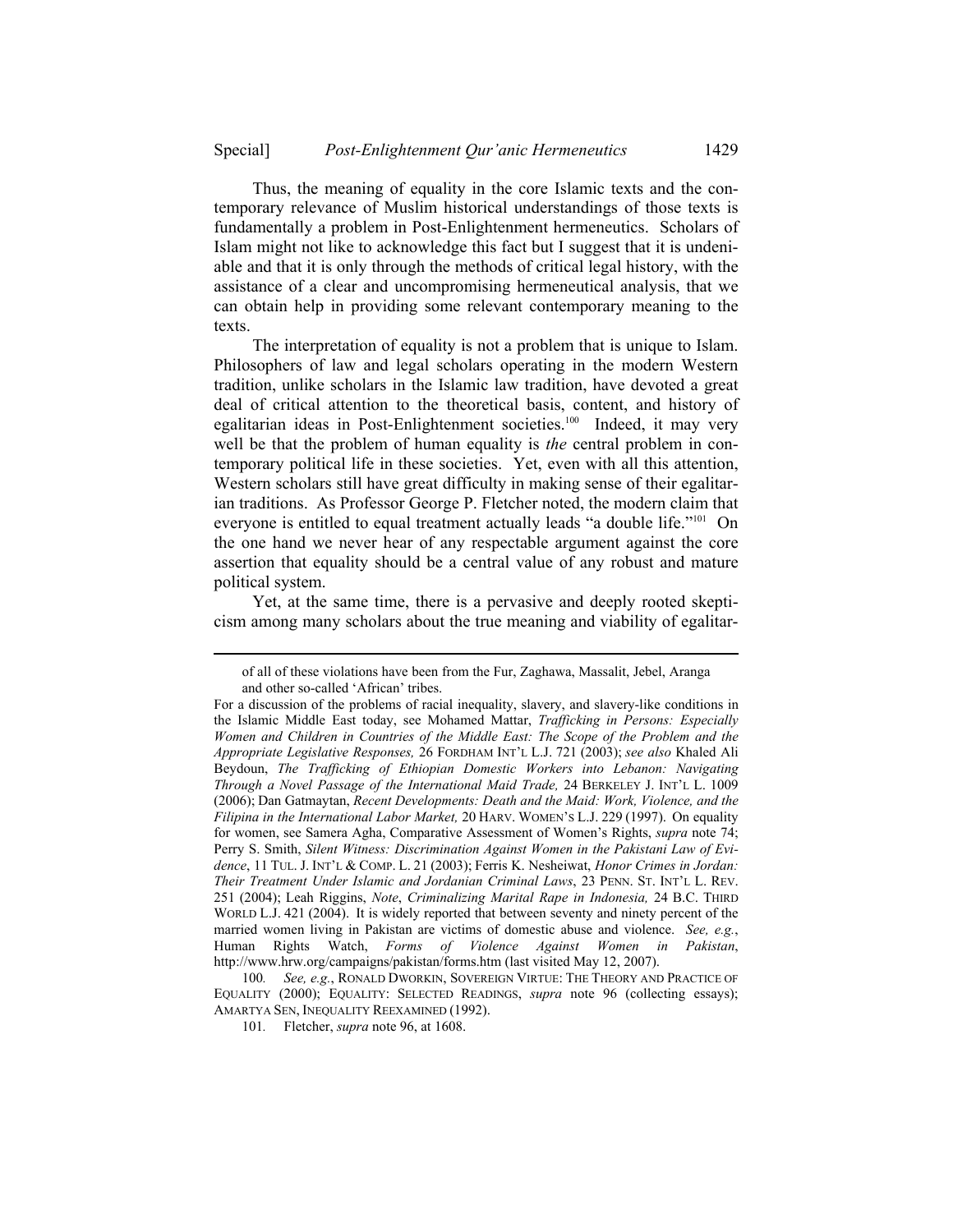ian assertions.<sup>102</sup> These scholars argue that equality is in reality a formal and empty concept, devoid of any intrinsic substantive content.<sup>103</sup> They suggest that it is only a relational idea, requiring the thinker to always ask: "Equality of what?" Unless we focus upon the relationship between the equality principle and whatever good or benefit it seeks to promote, we must ultimately conclude that equality for its own sake does not matter.

In this vein, Joseph Raz argues that many egalitarian claims are only "rhetorical" assertions of equality, essentially emblematic claims to entitlement to some benefit or another without real substance or perspicuity.<sup>104</sup> At their worst, these claims are little more than political sloganeering, designed to make us feel good as we respond to the political, economic, or social demands of certain disaffected groups.<sup>105</sup> Raz suggests that socialist and Marxist egalitarian claims were of this type, "claiming for the proletariat the rights and privileges of the bourgeoisie."106 He argues that, in these circumstances, claims for equal treatment function "contextually rather than normatively" and they are not really about equality at all.<sup>107</sup>

Raz is careful to point out that "rhetorical" assertions of equality are not necessarily bad. They can be profoundly humanitarian, and while not designed to increase equality in an absolute way, they "encourage recognition that the well-being of all human beings counts,"108 and if "resort to fashionable egalitarian formulations makes them more attractive, so much the better."109 He also acknowledges that there is a species of egalitarianism, prevalent in the Western tradition, which advances a "strict" view of equality, ostensibly designed to promote equality for its own sake.<sup>110</sup> This view focuses on the normative significance of the absence or presence of equality in a state of affairs rather than the context in which the inequality arises.111

In some cases, "strict" egalitarianism will require the waste of important resources in order to achieve equality. In others, it disregards the genuine needs of those who are better off so that we can "equalize" or "level" the comparative situations of the less well-off subjects, in the normative name

 <sup>102</sup>*. See, e.g.*, Harry G. Frankfurt, *Equality as a Moral Ideal*, *in* THE IMPORTANCE OF WHAT WE CARE ABOUT: PHILOSOPHICAL ESSAYS 134 (Harry G. Frankfurt ed., 1988).

 <sup>103.</sup> The best articulation of this idea is still Peter Westen's seminal article, *The Empty Idea of Equality*, 95 HARV. L. REV. 537 (1982).

 <sup>104.</sup> *See* JOSEPH RAZ, THE MORALITY OF FREEDOM 227-28 (1986).

 <sup>105</sup>*. Id*. at 228.

 <sup>106</sup>*. Id.* at 217.

<sup>107</sup>*. Id.* at 229.

 <sup>108.</sup> *Id.* at 228.

<sup>109</sup>*. Id*.

 <sup>110</sup>*. See id.* at 229-33.

 <sup>111</sup>*. Id.* at 229-33, 240.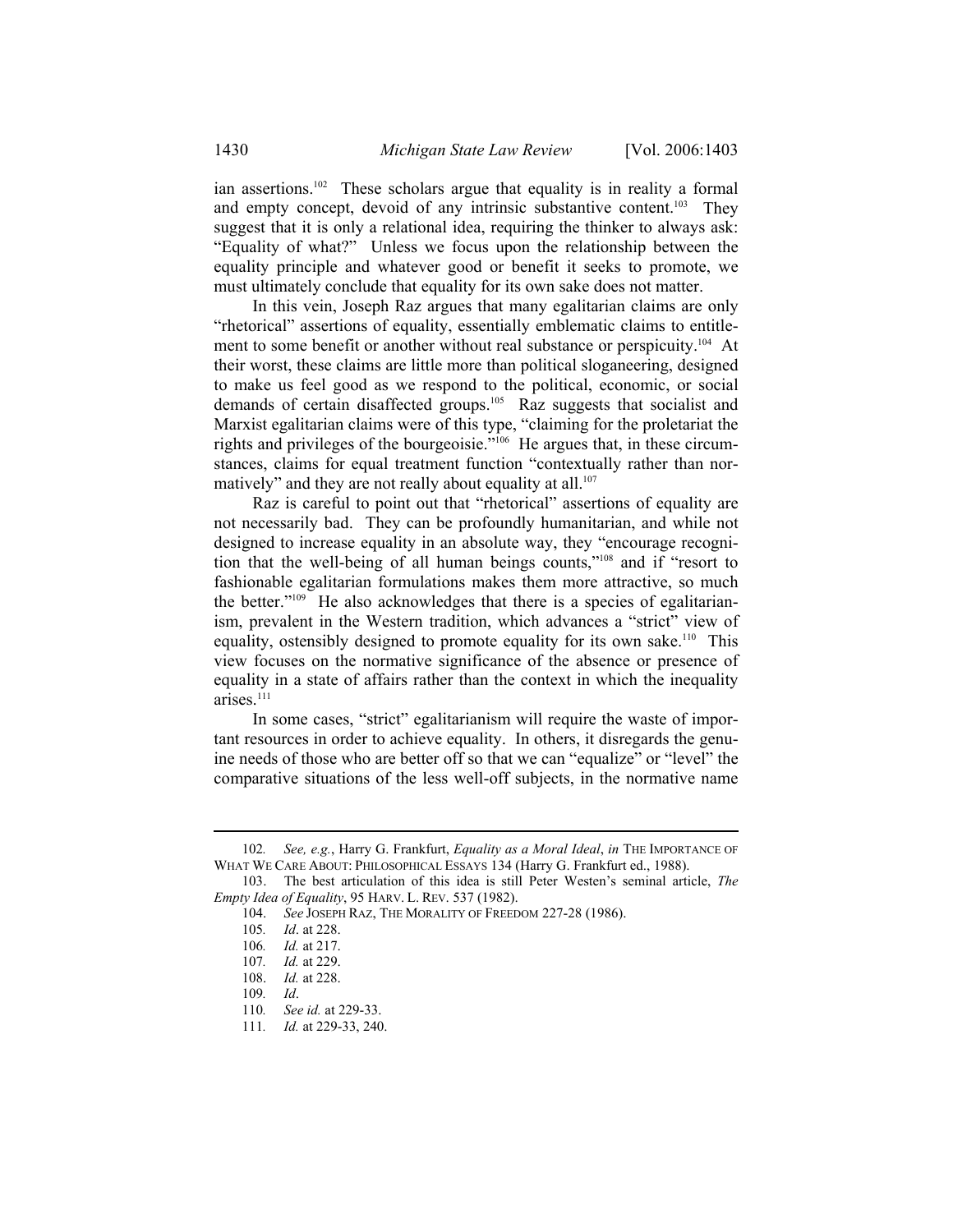of equality.112 It considers inequality as an "independent evil" with no intrinsic relationship to the value, right, good, or benefit that we seek to regulate.113 Raz ultimately rejects this "strict" view of equality as well, finding that it also is empty and formal because it is based on the false presupposition that equality matters even when the good being distributed does not matter to anyone.<sup>114</sup> In Raz's view, the "hunger of the hungry, the need of the needy, [and] the suffering of the ill," is what matters, and not our formal concern for equality.<sup>115</sup>

Islamic egalitarian claims, strident as they are, may be vulnerable to these same critiques.116 If this is so, Islamic law scholars—particularly the "insiders," to use H.L.A. Hart's phrase—are living in a fool's paradise of self-delusion when it comes to modern efforts to establish juridical and social equality in Muslim societies on the basis of Islamic egalitarian norms. They have become intoxicated with the heady rhetoric of Islamic egalitarianism even though they have not carefully examined the theoretical basis, history, and content of their egalitarian tradition.<sup>117</sup>

These shortcomings deeply disturb Muslims and others sympathetic to the Islamic project. The shortcomings suggest that the Islamic conceptions of equality are not truly universal and may not be very useful to Muslims seeking to establish egalitarian political and social orders in the modern world. This leads to the further intimation that Islamic egalitarianism is nothing more than a rhetorical device in the hands of the proponents of the religion. It is useful for political propaganda and religious proselytizing but

l

 116. Another line of criticism of modern egalitarian theories may also be relevant to this discussion. This line of criticism, led most forcefully by the writing of the economist Amartya Sen, rejects the emptiness thesis but it ultimately agrees that it is a mistake to focus on the assertion of equality for its own sake. Instead, the egalitarian theorist should be concerned with the relationship between equality and differences in human beings. She must pay close attention to human diversity and craft her theory of equality with that characteristic uppermost in her mind. In this view, the concept of equality has intrinsic substantive value but, it is a value that dynamically promotes the functionings, capacities, and achievements of human beings rather than their static and unchanging physical, material, and social circumstances. SEN, *supra* note 100, at 23-26. These thinkers persuasively suggest that notions of basic equality, particularly formalistic claims of equality based upon the recognition of core human characteristics, are of little use in developing meaningful and effective political, economic, and juridical systems in today's world. This line of thinking also has much to contribute in any meaningful examination of Islamic conceptions of equality.

 117*. See, e.g.*, HAMMUDAH ABDALATI, ISLAM IN FOCUS (1997); YUSUF DA COSTA, THE HONOR OF WOMEN IN ISLAM (2002); MAUDUDI, *supra* note 3; IMAM FEISAL ABDUL RAUF, WHAT'S RIGHT WITH ISLAM IS WHAT'S RIGHT WITH AMERICA (2005); FARID YOUNOS, GENDER EQUALITY IN ISLAM (2002).

<sup>112</sup>*. Id*. at 231-33.

<sup>113</sup>*. Id*. at 240.

 <sup>114.</sup> Raz argues that equality would not matter if, for example, all we were distributing were "grains of sand." *Id*. at 235.

<sup>115</sup>*. Id*. at 240.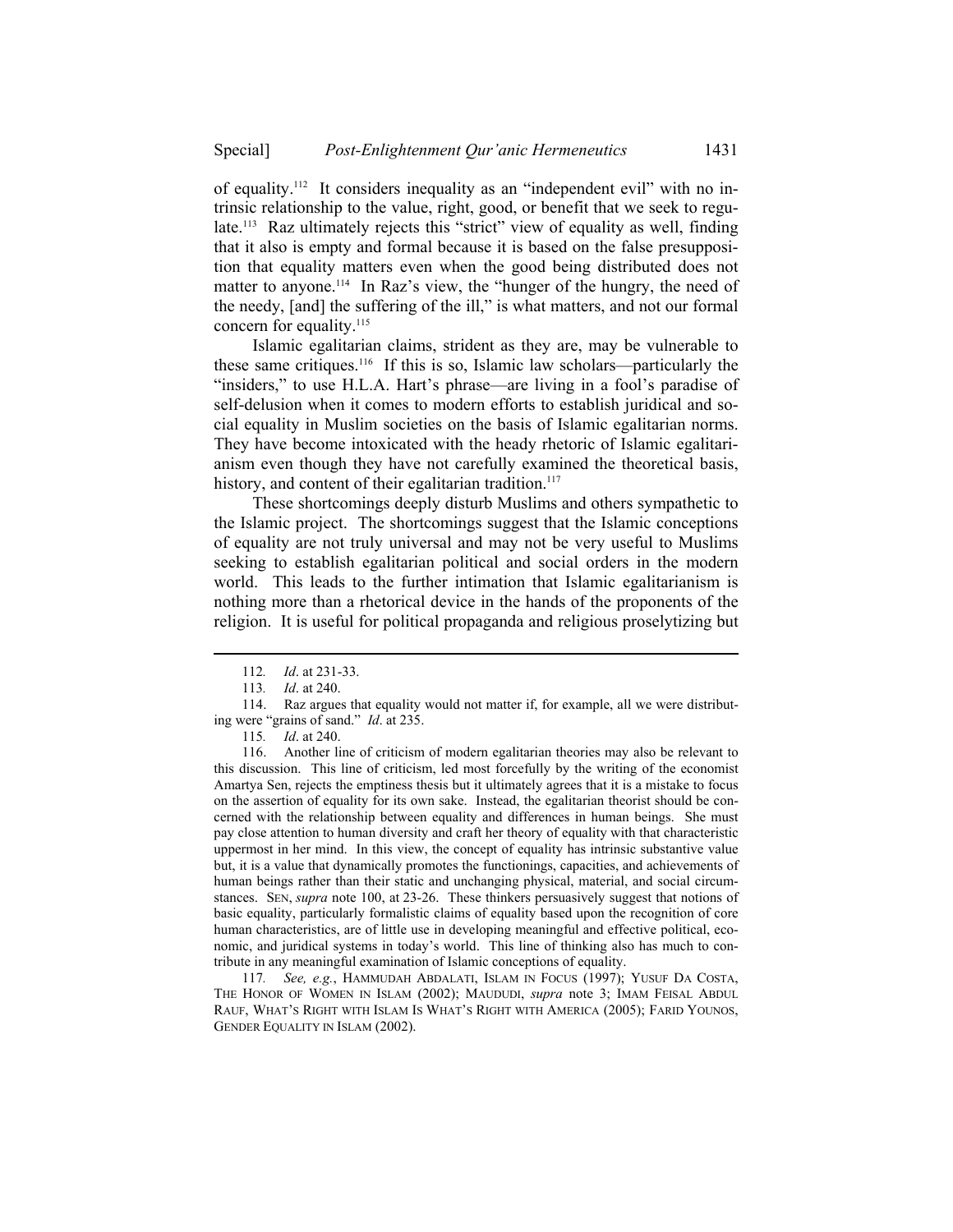is without real moral force in influencing the on-the-ground behavior of observant Muslims. The history of the classical interpretations of the Qur'an by the mainstream *'ulama'* tends to bear this out. Might it be, then, that the view of human equality championed by the Islamic religion is useless in the realms of modern politics, economics, and war? Do Enlightenment ideologies and methods of philosophical and legal reasoning now dominate, *sub-silencio*, the Islamic discourse on equality? How would the answer to that question be determined?

In my view, we can only obtain answers through the use of a hermeneutic that acknowledges the tradition represented in the texts and that acknowledges that we are presently interpreting the text in sometimes radically different circumstances from those circumstances that gave rise to the tradition. We therefore must know the circumstances that gave rise to the tradition that shapes the current understanding of the meaning of the text and then decide whether that understanding still makes sense in light of contemporary conditions and circumstances. We must use a practical and sound epistemological method that prevents self-delusion in knowing the tradition and knowing how it impacts on our understanding of the text. This approach also requires the precise ascertainment of the current circumstances. Two Qur'anic provisions can be used as examples to illustrate the method. One involves a liturgical matter, the *hajj*, or pilgrimage to Mecca, and the other involves a problem that still has contemporary ramifications, the problem of slavery.

## A. The *Hajj*: A Problem in Equality?

The ritual of the *hajj* is generally viewed as an important demonstration of the strong egalitarian ethos in Islamic religious belief and practice. The *hajj* is one of the "five pillars" of Islam,<sup>118</sup> and every year several million Muslims—men and women, youngsters and octogenarians, princes and paupers, scholars and illiterates, blacks, whites, Asians, and people of all other racial and ethnic heritages—travel to Mecca as *hajjis* or religious pilgrims in a once-in-a-lifetime sacrifice of time, money, and the routine comfort of daily life. Upon arrival at Mecca's precinct gates, each *hajji* discards his or her worldly possessions and concerns and humbly dons the pilgrim's simple garb and enters into the Islamic status of *ihram*. 119 Every *hajji* then performs the sacred ritual in as near a state of perfect physical equality with every other pilgrim as is possible under the circumstances. The Qur'an, at

 <sup>118.</sup> The "five pillars" is a description of the five basic obligations of every Muslim, Sunni, or Shi'a. They are *Shahada* (testimony of faith), *Salat* (prayer), *Saum* (fasting), *Zakat* (alms-giving), and *Hajj* (pilgrimage).

 <sup>119.</sup> *See ihram*, *in* WEHR, *supra* note 22, at 172 (defining *ihram* as a "state of ritual consecration of the Mecca pilgrim").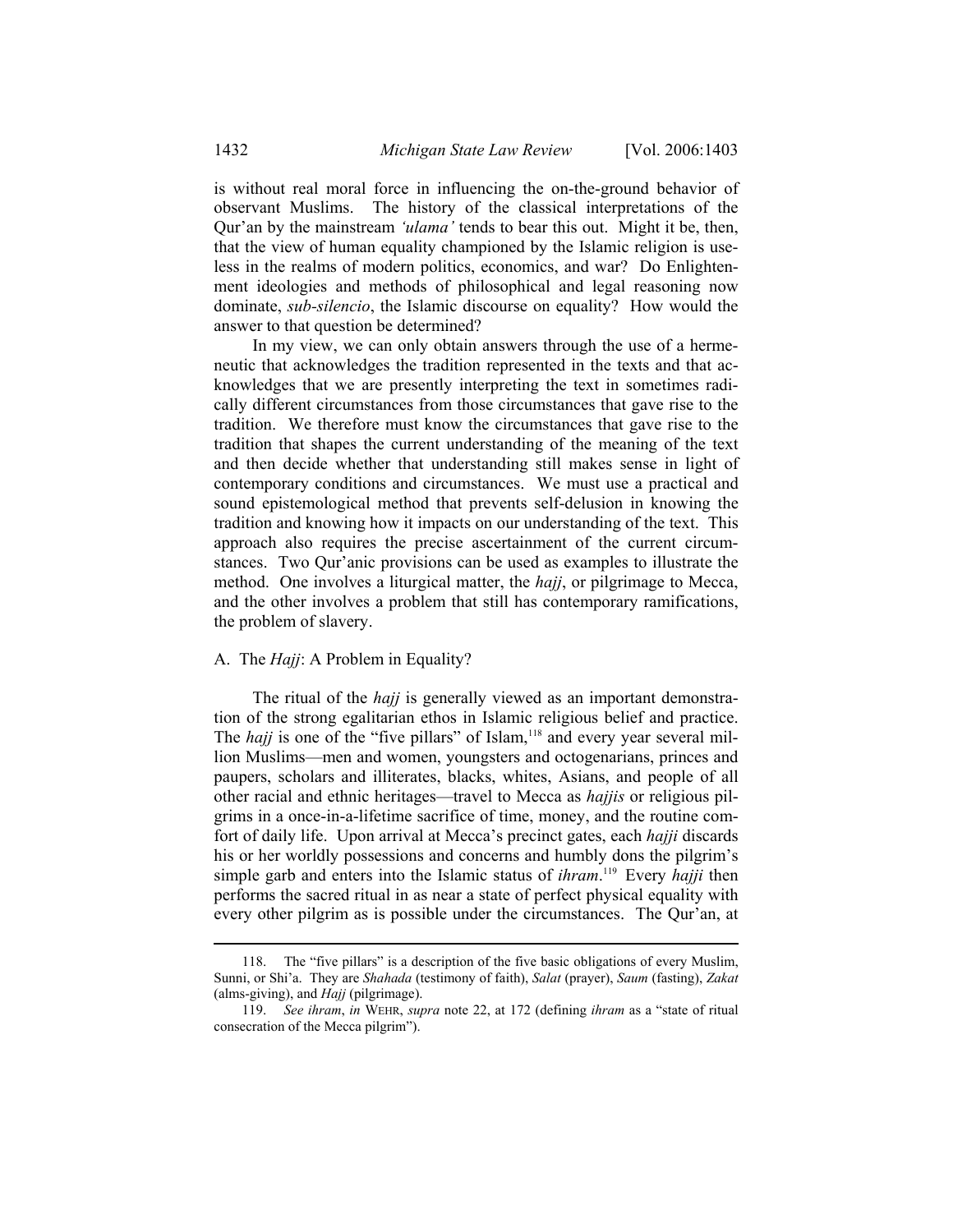verse 22:25, explicitly mandates this equality, providing that "We made [the Sacred Mosque] [open] for all people, residents and visitors alike."<sup>120</sup>

Participation in the *hajj* ritual gives each Muslim pilgrim a profound understanding of the basic sameness of all human kind.<sup>121</sup> The *hajj* celebrates this basic equality in a way that is not replicated in any other human event on earth. Some have described it as a "dress rehearsal" for Judgment Day when all human beings will stand as equals before God and all will be fairly and justly called to account for their deeds.<sup>122</sup> The *hajj* thus cogently demonstrates that Islam's uncompromising conception of the oneness of God fosters a similarly uncompromising conception of the oneness and basic equality of all humanity.<sup>123</sup>

In spite of the explicit command of the text, we know that the contemporary practice of the *Hajj* limits participation in the ritual to Muslims only. The Qur'anic verse does not distinguish between Muslims and non-Muslims in granting everyone equal access to the precincts of Mecca for the purpose

l

 121. ROBERT R. BIANCHI, GUESTS OF GOD: PILGRIMAGE AND POLITICS IN THE ISLAMIC WORLD 3 (2004).

<sup>120</sup>*.* The Holy Qur'an, Sura Al-Hajj 22:25 (translated by author). In the Arabic text of this verse, the word used to convey the idea of equality is *sawaa'*, derived from the trilateral root *sawiya* and meaning "equality." *See sawiya*, *in* WEHR, *supra* note 22, at 445. An examination of Lane's *Arabic-English Lexicon* shows that the word has a comprehensive and complex set of meanings in the Arabic language. It can mean "equal," "equable," "uniform," "flat," or "level." EDWARD WILLIAM LANE, 4 ARABIC-ENGLISH LEXICON 1476 (1872). It can also connote "straightness," "rightness," "directness," "symmetry," or "consistency." *Id.* at 1476-77. The word (and its derivatives) is used in the sense that connotes the idea of equality at least forty-seven times in the Qur'an. It sometimes conveys the exact meaning expressed in this verse—the establishment of a normative standard requiring Muslims and all human beings to be treated as equals in respect of some benefit or good or obligation mandated by the text or, more often, it rhetorically asks whether two human beings are equal in relation to a theological benefit. *See, e.g.*, verses 3:113, 4:89, 14:21, 16:71, 16:76, 22:25, 30:28, 38:22, 45:21, 57:10, 63:6, *in* THE MEANING OF THE HOLY QUR'AN, *supra* note 75. I also note that Abdullah Yusuf Ali's translation is somewhat inaccurate, as the original Arabic verse commands that the Sacred Mosque be open to all "people" and not just "men."

 <sup>122.</sup> The vision of the *hajj* as a "dress rehearsal" for judgment day is a widely held aspect of the popular religious view of the *hajj*. *See, e.g.*, Kazi Mahmood, *Inside Mecca: An Extraordinary Insight on the Hajj*, ISLAMONLINE.NET, Dec. 17, 2003, http://www.islamonline.net/English/ArtCulture/2003/12/article05.shtml (last visited May 14, 2007) (describing a National Geographic video on the *hajj* and quoting a believer who remarked that "[a]ll reminds you of judgment day, no difference in races, no discrimination"); *see also* Abdul Rashid Gatrad & Aziz Sheikh, *Hajj: Journey of a Lifetime*, 330 BMJ 133 (2005) (describing pilgrims as spending much of the day "standing in humility and prayer, performing a dress rehearsal for the final standing before God on Judgment Day").

 <sup>123.</sup> Malcolm X, the famous African-American Muslim political leader and civil rights advocate, noted that it was his April 1964 pilgrimage to Mecca and his observations of the diversity of the gathering that convinced him of the moral bankruptcy and falsehood of the racist ideology of the Nation of Islam. *See* MALCOLM X, AUTOBIOGRAPHY OF MALCOLM X 383-93 (Ballatine Books trade ed. 1992) (1964).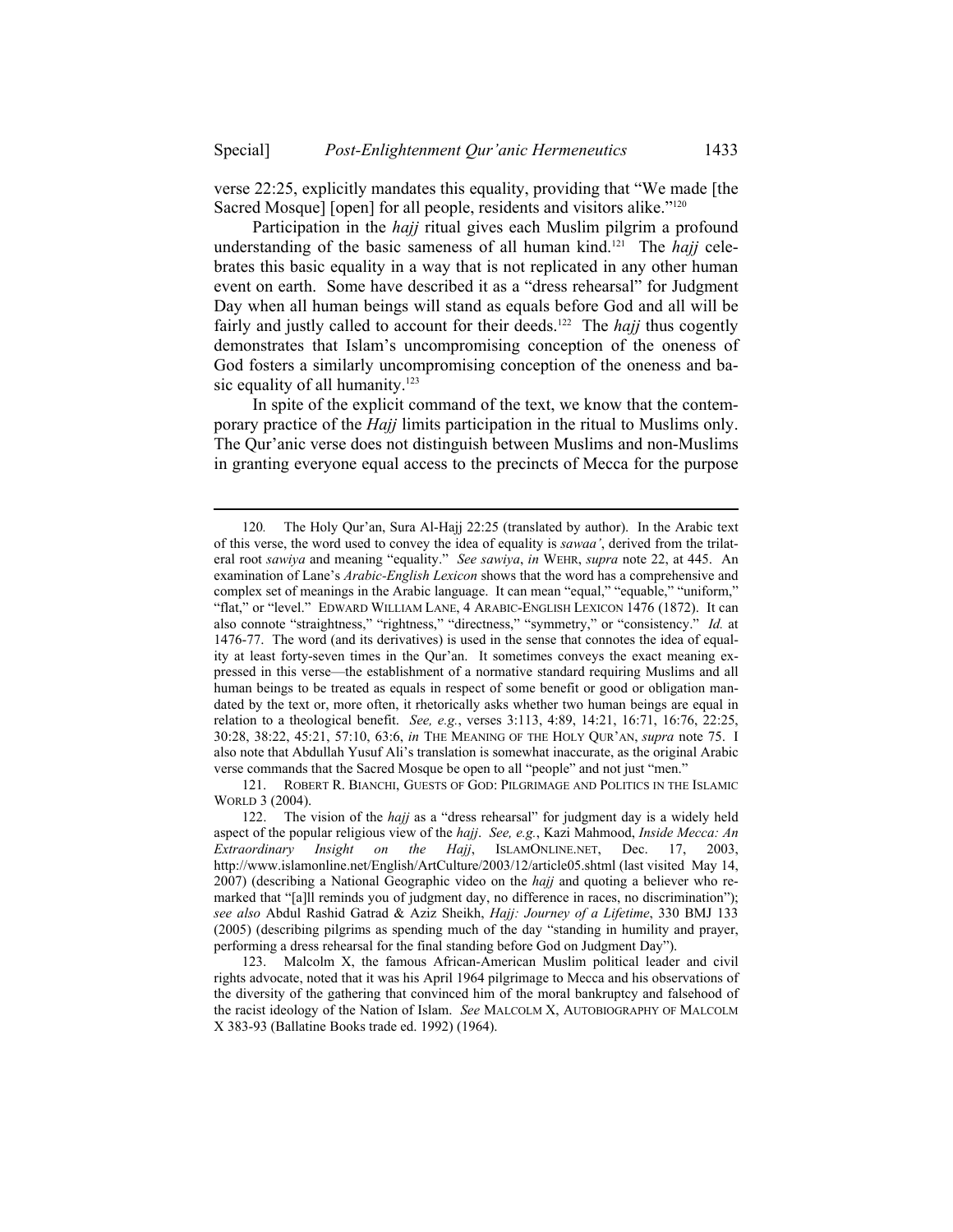of making the pilgrimage.<sup>124</sup> The verse says the Holy City is open to all.<sup>125</sup> Thus it appears that the rule restricting participation in the *hajj* to only Muslims is not derived from the Qur'anic text.<sup>126</sup> Similarly, there is no Qur'anic text that prohibits non-Muslims from entering or living in the Holy City. During the life of the Prophet Muhammad and for some years after his death the city was apparently open to all.<sup>127</sup> The Caliph Umar ibn al Khattab closed the city to non-Muslims, citing a reliable Prophetic *hadith* stipulating that "[n]o two religions must remain in the land of the Arabs."128 Similarly, within two hundred years the classical Islamic *fiqh* developed special rules for slaves who performed the *hajj*. These rules also did not implement the Qur'anic egalitarian injunction and the jurists also relied upon *hadith* and reasoning from the texts of the Quranic verses in relieving Muslim slaves of their religious obligation to perform the *hajj*. 129 In contrast, that Muslim women have always participated in the pilgrimage as full and equal *hajjis*.

So it is the tradition that shapes our understanding of the meaning of the verses on the *hajj* and their application. Specifically the Prophetic *ahadith*, as understood by one of the Caliphs acting during the formative

l

 129. Al Sayyid Sabiq, in his venerable liturgical guide, FIQH US-SUNNAH, see *supra* note 52, which reports that:

There is a consensus [*ijma'*] among jurists concerning the prerequisites that must be found in a person for Hajj to be incumbent on him:

- 1. He must be a Muslim;
- 2. He must be an adult;
- 3. He must be of a sound state of mind;
- 4. He must be free;
- 5. He must have the necessary power and ability.

Anyone lacking any of these conditions is not obligated to perform Hajj. . . . Freedom is an essential prerequisite for Hajj, for this worship needs time as well as financial ability. A slave lacks both, for all his time is spent in the service of his master, and financially he lacks the ability to undertake the obligation.

The guide then quotes *Qur'an* 3:97 in support of the argument that slaves are not obligated to make the Pilgrimage. The verse, as quoted by Shiekh Sabiq, does not distinguish between slave and free but rather imposes a duty on "mankind" to make Pilgrimage to the Sacred House, a duty imposed on all who can find their way there. Many jurists interpret this provision as imposing the duty on all who can afford to make the Pilgrimage. Further, all of the verses in the Qur'an appear to impose the duty of Pilgrimage on "mankind," "people," "the pious," and not just Muslims. *See, e.g.,* The Holy Qur'an, Sura ul-Hajj 22 (in its entirety), 2:196-210. The quoted material on *Hajj* is taken from 5 AS-SAYYID SABIQ, FIQH US-SUNNAH: HAJJ AND UMRAH at 5 (Muhammad Sa'eed Dabas & M.S. Kayani trans., 1985).

 <sup>124</sup>*. See supra* text accompanying note 120.

 <sup>125</sup>*. See id.*

 <sup>126.</sup> It does appear that the rule prohibiting non-Muslims from participating in the *hajj* was instituted during the life of the Prophet Muhammad, likely during a pilgrimage led by Abu Bakr some years before the Prophet's Farewell Pilgrimage. F.E. PETERS, THE HAJJ: THE MUSLIM PILGRIMAGE TO MECCA AND THE HOLY PLACES 52 (1994).

 <sup>127</sup>*. Id*. at 206.

 <sup>128</sup>*. Id*. (quoting a Prophetic saying).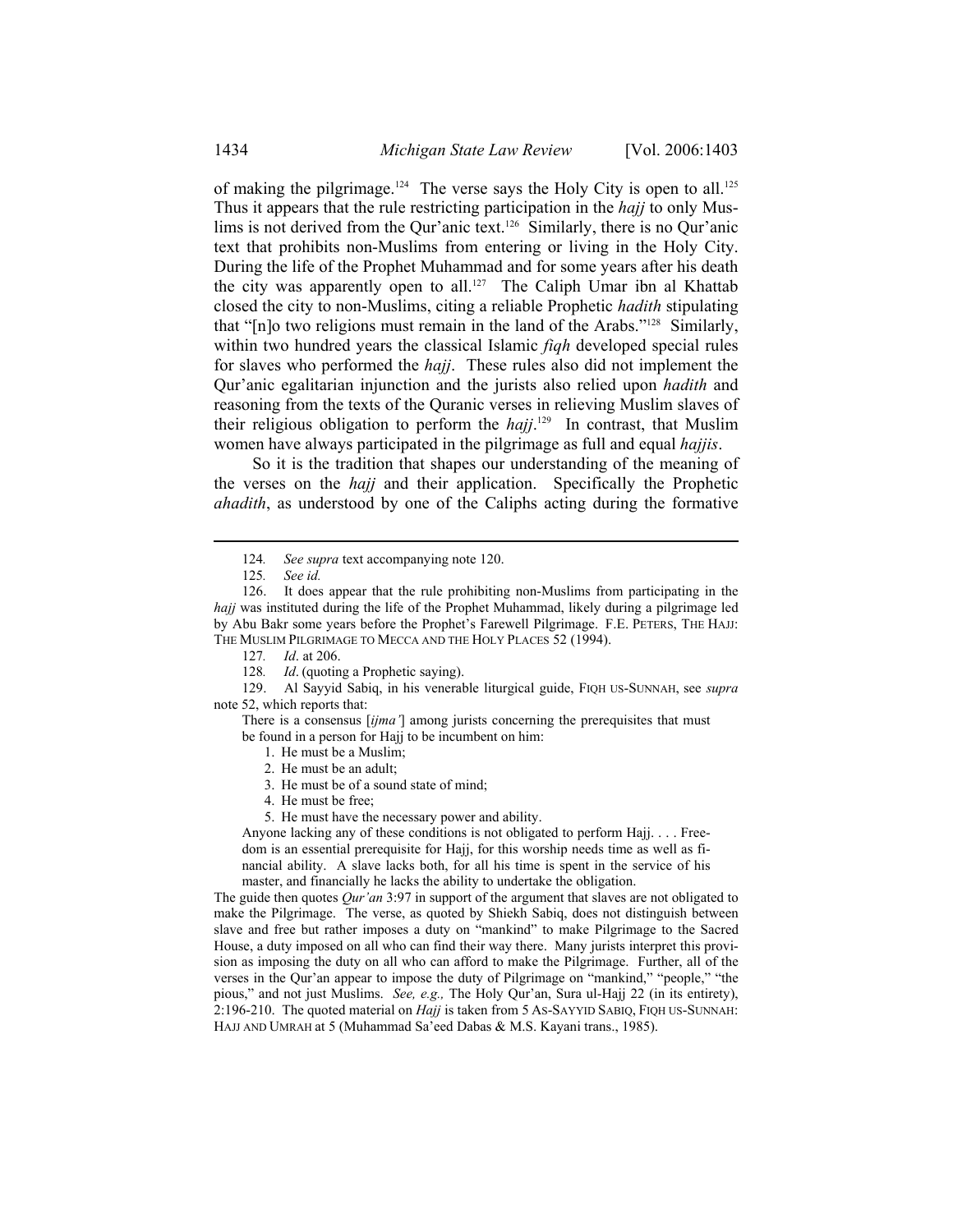period and by jurists interpreting the Qur'an during the classical period shaped the application of the *hajj* verses. Jurists will tell us that Allah, when announcing the fact that the Sacred Mosque should be open to all, on an equal basis, did not really mean *all*, but only free Muslims.130 It is the examination and application of the Prophetic *ahadith* and the actions of the post-Prophetic Caliphs that supply the interpretive authority for the juristic opinion that Mecca should remain closed to non-Muslims and that the *hajj*  should be limited to Muslims only. The canonical *tafsir* that interpret the Qur'anic pronouncements on the *hajj* incorporate these traditions into the announced understanding of the meaning of the verses, even though there is plain language that would perhaps lead to other conclusions. Further, the tradition relied on in the *tafsir* are not all Prophetic, but rather the result of Caliphal edicts issued after the death of the Prophet.<sup>131</sup>

A universalistic Post-Enlightenment stance might therefore cause a contemporary interpreter to eschew these traditions as not supported by the mandate of the texts. Ordinary linguistic and philological methods of interpretation of those texts may lead the contemporary interpreter to reject the canonical *tafsir* and conclude that Mecca should be again opened to non-Muslims and that perhaps the *hajj* should be an event open to all as well. In my view, Post-Enlightenment Qur'anic hermeneutical theory may not support such an interpretation. That is because the hermeneutic has never asked the interpreter to completely discount the traditions that supply meaning to the text. What is required instead is a rigorous historical analysis of the conditions and circumstances that led to the implementation of the tradition as a determinant of the contemporary understanding. Professor Fazlur Rahman described this process as the first movement of a "double movement" process of interpretation, one that moves from "the present situation to Qur'anic times, then back to the present."132

Although this method takes full account of the traditions involved in interpreting the text, it is radically different from the approach followed by the canonical *tafsir*. The canonical *tafsir* is essentially a species of romantic hermeneutics, that is, a hermeneutics that determines the meaning of the text solely by reconstructing the original conditions that surrounded the production of the text.<sup>133</sup> The canonical *tafsir* does employ philological, grammatical, and syntactical reasoning in interpreting the text, but all of these meth-

 <sup>130</sup>*. Id*.

 <sup>131</sup>*.* See PETERS, *supra* note 126, at 60-69 for descriptions of these edicts, many of which were issued by Abu Bakr and 'Umar.

 <sup>132.</sup> RAHMAN, ISLAM AND MODERNITY, *supra* note 2, at 5.

 <sup>133.</sup> *See* Hans-Georg Gadamer, *The Historicity of Understanding*, *in* THE HERMENEUTICS READER: TEXTS OF THE GERMAN TRADITION FROM THE ENLIGHTENMENT TO THE PRESENT 256, 258 (Kurt Mueller-Vollmer ed., 1985) (describing the romantic enterprise as "the tendency to reconstruct the old because it is old").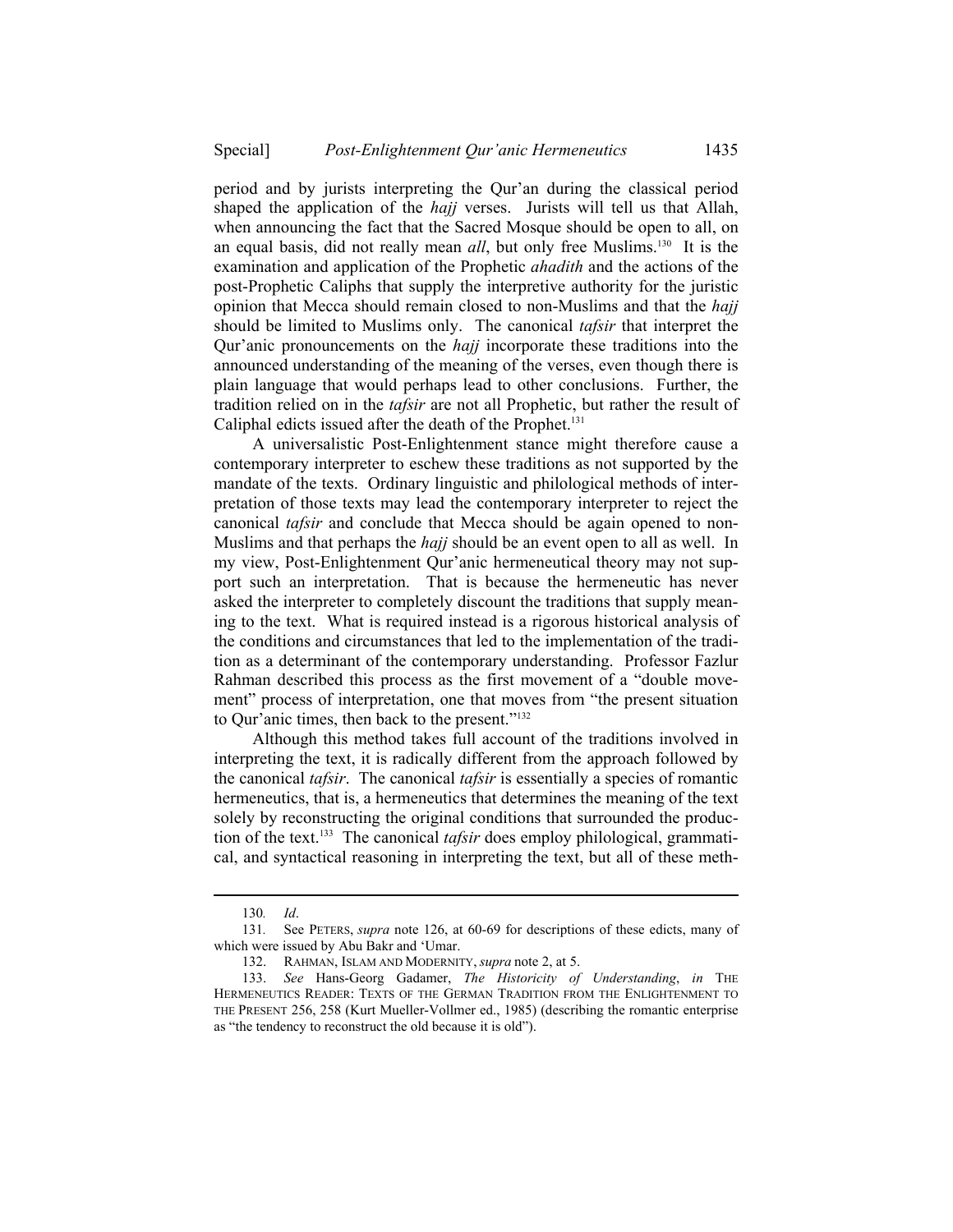ods of reasoning are grounded in and determined by the interpreter's view of the revelation's reconstructed history. Professor Rahman's approach rejects historical reconstruction as the primary referent in determining the meaning of a text.134 Hans-Georg Gadamer, a German philosopher who had considerable influence on Rahman's thinking and the thinking of several other Post-Enlightenment interpreters, also rejected reconstructive historicism.135 In famous words, Gadamer, commenting on such thinking in the context of interpreting art, said:

Reconstructing the conditions in which a work passed down to us from the past was originally constituted is undoubtedly an important aid to understanding it. But we may ask whether what we obtain is really the meaning of the work of art that we are looking for, and whether it is correct to see understanding as a second creation, the reproduction of the original production. Ultimately, this view of hermeneutics is as nonsensical as all restitution and restoration of past life. Reconstructing the original circumstances, like all restoration, is a futile undertaking in view of the historicity of our being. What is reconstructed, a life brought back from the lost past, is not the original. In its continuance in an estranged state it acquires only a derivative, cultural existence. . . . [A] hermeneutics that regarded understanding as reconstructing the original would be no more than handing on a dead meaning.<sup>136</sup>

What, then, should be the role of tradition in Post-Enlightenment interpretation of the Qur'an? In the example I have chosen, focusing on the problem of human equality, do we read a Post-Enlightenment understanding of the meaning of the conception of "equality" into the verses on the *hajj* that use that term? Does it make sense to look at "equality" through seventh-century eyes? This question is more difficult than it appears because we must acknowledge that we are interpreting a theological text, one that also has legal and normative implications. So in evaluating the tradition, we must be aware that "the miracle of understanding consists in the fact that no like-mindedness is necessary to recognize what is really significant and fundamentally meaningful in tradition."137 In the case of the *hajj*, the tradition of limiting participation in the ritual to Muslims only is a centrally important practice that has become part of the understanding of the text governing how the ritual is to be performed. This understanding is greatly en-

 <sup>134.</sup> *See* RAHMAN, ISLAM AND MODERNITY, *supra* note 2, at 8-11.

 <sup>135.</sup> *See* GADAMER, TRUTH AND METHOD, *supra* note 8, at 166.

 <sup>136.</sup> *Id.* at 166-67. Gadamer equated the hermeneutic enterprise in interpreting art as essentially the equivalent to the interpretation of literature:

All written works have a profound community in that language is what makes the contents meaningful. In this light, when texts are understood by, say, a historian, that is not so very different from their being experienced as art. And it is not mere chance that the concept of literature embraces not only works of literary art but everything passed down in writing.

*Id*. at 163. He also asserted that all religious texts qualify as literature. *See id*. at 162. 137*. Id*. at 311.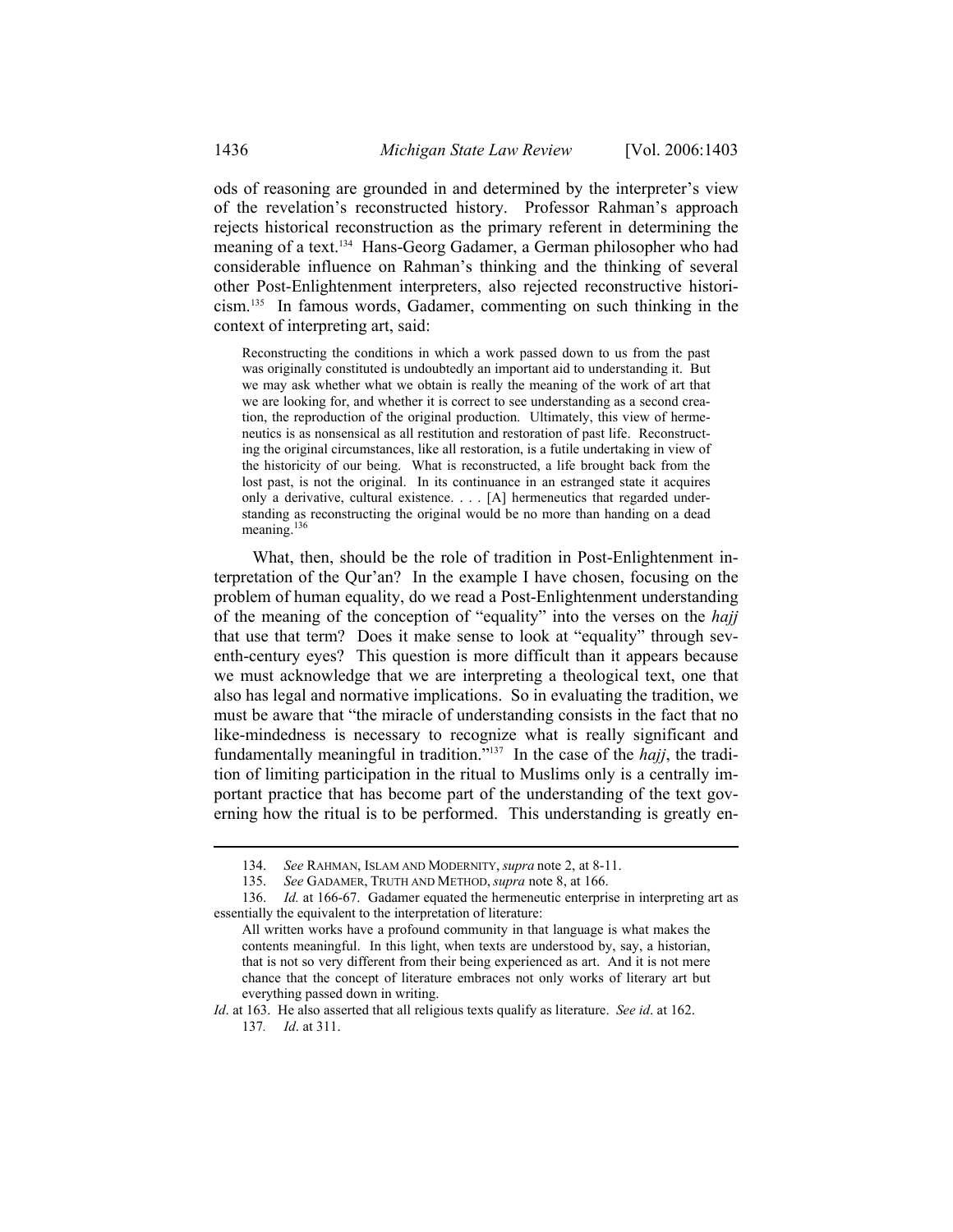hanced by the *hadith* of the Prophet Muhammad. Because traditional interpretation still has great significance and fundamental meaning for the adherents of the popular religion, we would very likely come to the same conclusion that the seventh century interpreters arrived at, if we look at the tradition in contemporary relation to the text.

Although this conclusion seems right for the *hajj*, it may not be so right for the understanding of the verse's application to problem of ingress and egress to Mecca. Of course, Omar may have instituted the rule prohibiting ingress to Mecca by non-Muslims out of a desire to protect the religious integrity of the *hajj*. However further historical investigation would be required to find out if this is true. If that conclusion is drawn, we must have the courage to say that the prohibition on ingress to Mecca by non-Muslims is not based on interpretation of the text, which does not support such a conclusion but rather that it based on practical necessities. If those necessities change, or if we find a better way of dealing with the issue, it may very well be that the rule would change.

## B. The Problem of Slavery

l

The Qur'an contains many verses that discuss and regulate the relationship between slaves and the free.138 There can be no dispute that the Qur'an clearly took the existence of slavery in seventh century Arabia for granted. It unequivocally accepted slavery as part of the social and economic life of communities that ultimately came to embrace the new Islamic message and sought only to humanize slavery's rules and curb its harsher aspects.139 Similarly, the *Sunnah* tells us that the Prophet Muhammad received, owned, and made gifts of chattel slaves during his lifetime, and he affirmatively employed chattel slavery as a tool of conquest in war.<sup>140</sup>

 <sup>138</sup>*. See* The Holy Qur'an, Sura Al-Baqara 2:221, Sura An-Nisa 4:25, Sura An-Noor 24:32 (permitting and regulating marriage to slaves), Sura Al-Baqara 2:178-179 (establishing law of homicide for slave and free), Sura Muhammad 47:4 (governing disposition and freedom for enslaved prisoners of war), Sura An-Nisa 4:3, 4:24, 4:36 (establishing rules governing relations with concubines), Sura An-Nisa 4:92 (stipulating freedom of slave as expiation for sin), Sura Al-Balad 90:13 (announcing ethical standard urging emancipation of slaves).

 <sup>139.</sup> PATRICIA CRONE, GOD'S RULE: GOVERNMENT AND ISLAM 351 (2004); BERNARD LEWIS, RACE AND SLAVERY IN THE MIDDLE EAST: AN HISTORICAL ENQUIRY 5-6 (1990); J.O. Hunwick, *Black Slaves in the Mediterranean World: Introduction to a Neglected Aspect of the African Diaspora*, *in* THE HUMAN COMMODITY: PERSPECTIVES ON THE TRANS-SAHARAN SLAVE TRADE 5 (Elizabeth Savage ed., 1992).

 <sup>140.</sup> Although the facts are contested, there is a large body of evidence that the Prophet Muhammad owned a concubine. She was a gift to him from the Byzantine Prelate in Alexandria. Her name was Mariyah and she bore him a son, Ibrahim. *See* W. MONTGOMERY WATT, MUHAMMAD AT MEDINA 294 (1972); s*ee also* JONATHAN E. BROCKOPP, EARLY MALIKI LAW: IBN 'ABD AL-KAKAM AND HIS MAJOR COMPENDIUM OF JURISPRUDENCE 142 n.95 (2000) (stating that Mariyah was "clearly a slave").The historical assertion that the Prophet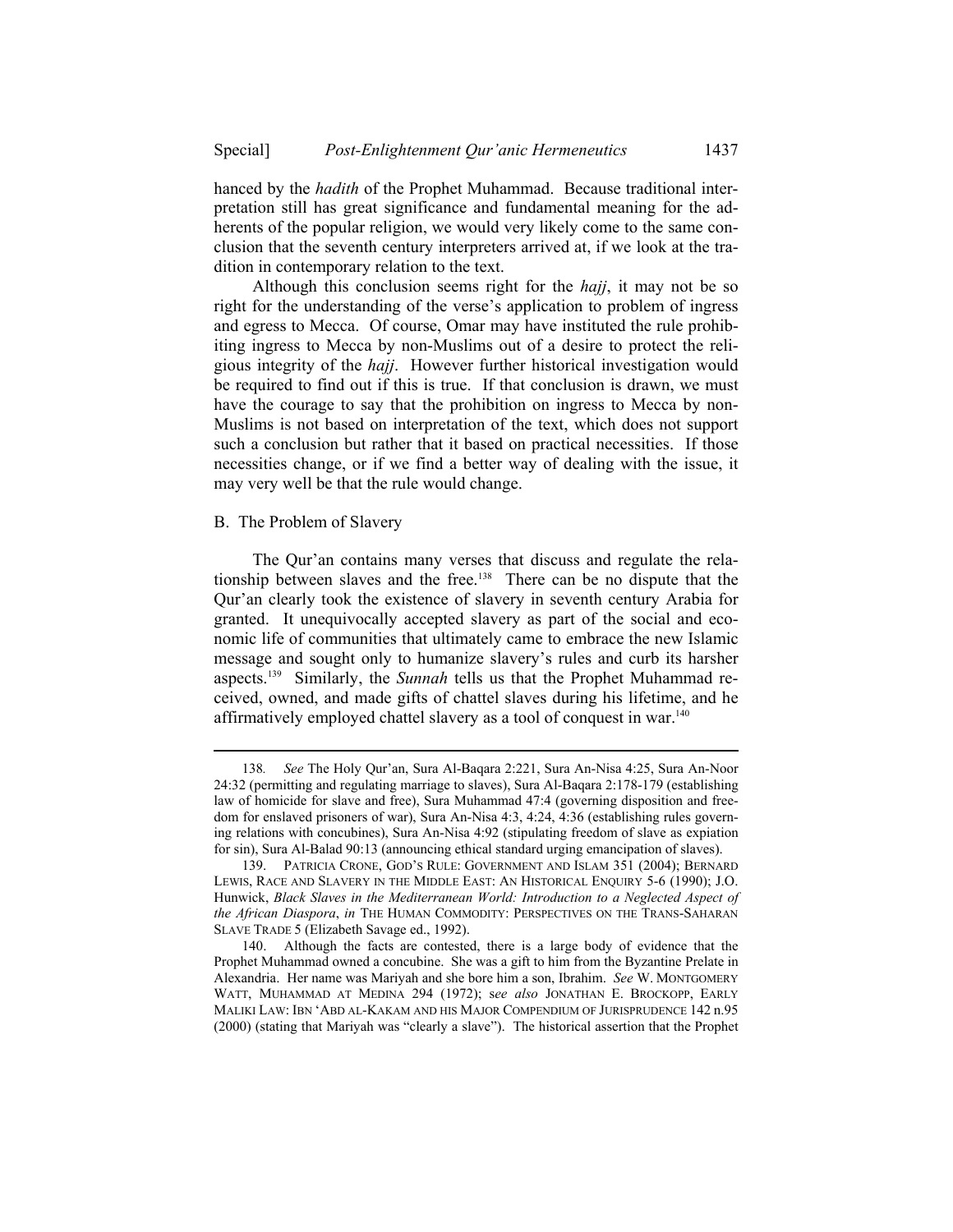A textualist, even a Post-Enlightenment textualist, might therefore conclude that the Qur'an would permit human slavery and that any effort to soften or equivocate that conclusion is mere sophistry and an avoidance of the plain meaning of the religious texts. It is here that we can see the merit of Professor Rahman's hermeneutical methodology in full operation. We know that the abolition of slavery is a Post-Enlightenment phenomenon. If we travel back to seventh century Arabia, the circumstances that existed at that time provide ample support to arrive at an understanding of the meaning of the text that would include a judgment that makes slavery lawful under the Islamic law. For example, the verse that requires equality in the administration of the punishment for homicide, verse 2:178, asserts that such punishment shall be carried out "the free man for the free man, the slave for the slave, and the female for the female."<sup>141</sup> Similarly, verse 4:24 prohibits marriage to a woman who is already married to someone else, "except those whom your right hands possess." $142$  This phrase, expressed in Arabic as *ma malakat aymanukum*, is an idiomatic expression that describes women captured in war and enslaved by their captors.<sup>143</sup> In such cases it appears that the captor could ignore the slave's marriage to another and could consummate a marriage with her.<sup>144</sup> However, the more common scenario involved the establishment of a concubinal relationship, a relationship that is also arguably permitted by the Qur'an.<sup>145</sup> l

Muhammad owned a slave concubine is often denied by many Muslim scholars. *Id.* They assert that he freed her and married her but they do not cite reliable sources that support that assertion. *Id.* Note that the eminent Islamic jurist Ibn Rushd, in discussing an Islamic rule of law governing sale of slave concubines, cites a *hadith* relied upon by the majority of jurists that frankly acknowledges that the Prophet Muhammad owned Mariyah as a concubine and when she gave birth to his son, Ibrahim, he was said to have remarked: "Her child has set her free." *See* IBN RUSHD, *supra* note 20, at 476. Ibn Rushd expressed doubts about the authenticity of this *hadith*, however, based on the investigations of the traditionists. *See id.* He attributed the wide juristic reliance on the *hadith* to the jurists' need for a rational rule to deal with the problem of the concubine who gives birth to her owner's child. *Id.* There is also fairly clear evidence that the Prophet ordered the enslavement of the Jewish women and children of Medina after all the male members of their tribe were killed for colluding with his Meccan enemies. IBN HISHAM, LIFE OF MUHAMMAD: A TRANSLATION OF ISHAQ'S *SIRAT RASUL ALLAH* (with introduction and notes by A. Guillaume) at 464 (A. Guillaume, trans.)(1967)(1955). There is an extensive and perceptive discussion of these events, including commentary on other versions in ARENT JAN WENSINCK, MUHAMMAD AND THE JEWS OF MEDINA 104-127 (Wolfgang Behn ed. and trans., 1975) (1908); *see also* W. MONTGOMERY WATT, MUHAMMAD AT MEDINA, *supra*, at 208-20.

- 141*.* The Holy Qur'an, Sura Al-Baqara 2:178 (translated by author).
- 142*.* The Holy Qur'an, Sura An-Nisa 4:24 (translated by author).

 143*. See* THE MEANING OF THE HOLY QUR'AN, *supra* note 75, at 192 n.537 (translating phrase).

144*. See* The Holy Qur'an, Sura An-Nisa 4:24.

 145. See The Holy Qur'an, Sura Al-Muminun 23:1-6 ("The believers will succeed: those who pray humbly, who shun idle talk, who pay the prescribed alms, who guard their chastity except with their spouses or their slaves—with these they are not to blame . . . .").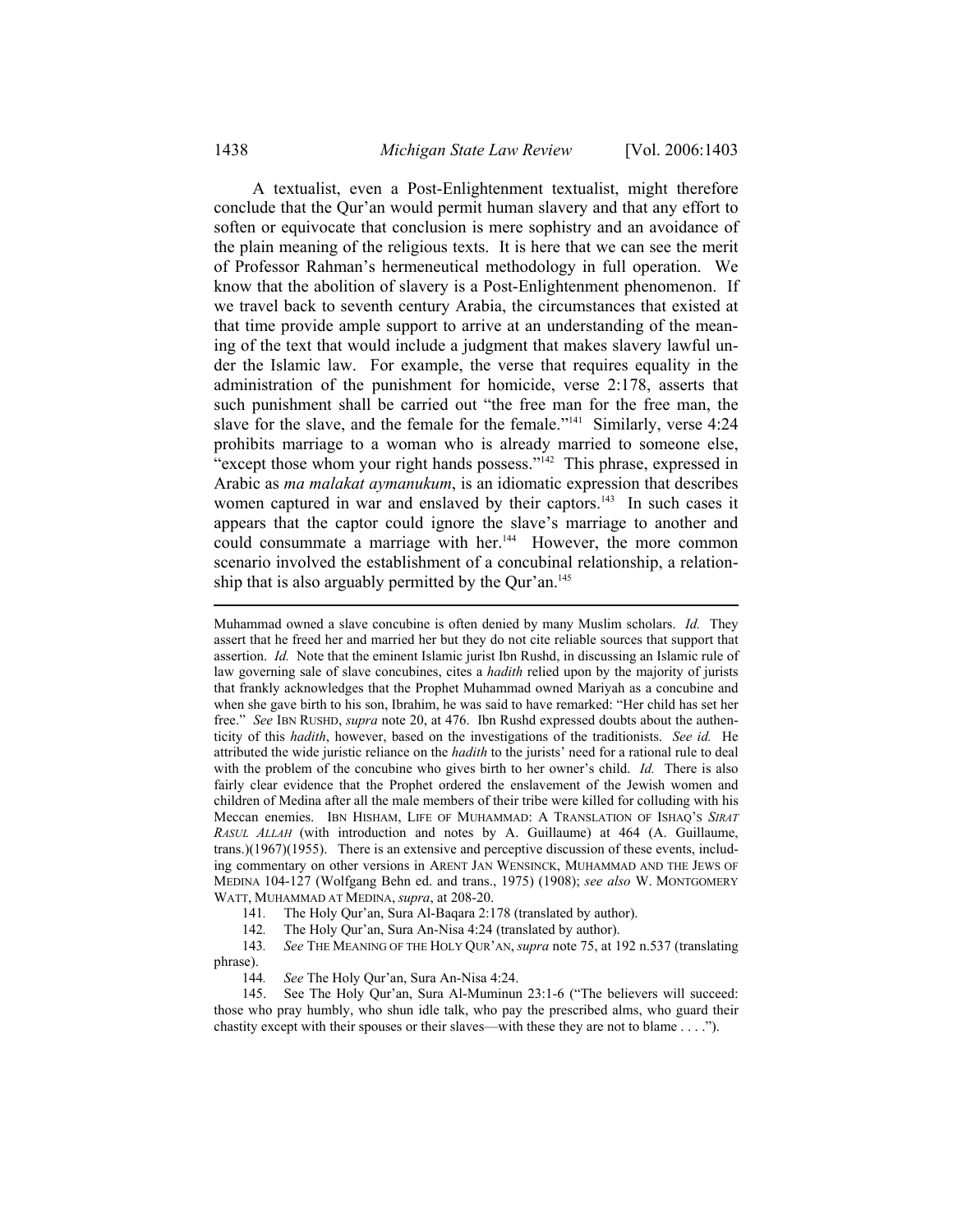The seventh century Qur'anic context of slavery is thus unequivocal. Yet, Muslim jurists, applying these verses to contemporary circumstances, are unanimous in concluding that such relationships are no longer permitted by Islamic law and that the text is an anachronism or "obsolete."<sup>146</sup> All of the important examples for this interpretation come from the Post-Enlightenment hermeneutical literature, yet such interpretations have been readily and unquestionably accepted by even the traditionalist commentators. Two examples from the Post-Enlightenment hermeneutical literature are instructive. Muhammad Rashid Rida, writing in the early twentieth century, referred to the emancipatory and liberal treatment of slaves mandated by the Qur'an and argued that the elimination of slavery was therefore one of the purposes of the Our'anic revelation.<sup>147</sup> In coming to this conclusion, he cited examples from the history of abolition in the Americas and in Sudan and suggested that the abolition of slavery must, of necessity, be a gradual affair.<sup>148</sup> Sayyid Outb, in his famous commentary on the Our'an, similarly argues that the Qur'an mandates a struggle to establish a virtuous society.<sup>149</sup> This struggle springs only from piety, and in that spirit, such piety requires the freeing of slaves.150 The virtuous society is thus one that is slavery-free.<sup>151</sup>

147. *See* RIDA, *supra* note 3, at 143-45.

148*. See id*. at 143.

 149. QUTB, IN THE SHADE OF THE QUR'AN, *supra* note 3, at 176-79 (commenting on Sura ul-Balad).

150*. Id*.

 <sup>146</sup>*. See* THE MEANING OF THE HOLY QUR'AN, *supra* note 75, at 875 n.2991 (commenting that slavery is now "obsolete"); ASAD, *supra* note 76, at 540 n.46 (asserting that slavery can be no more); AHMAD IBN NAQIB AL-MISRI, RELIANCE OF THE TRAVELER 458-59 (Nuh Ha Mim Keller ed. & trans., rev. ed. 1994) (observing that slavery is a dead letter).

 <sup>151</sup>*. Id*. In recent times a number of other commentators have also made this argument. The British abolitionist C.W.W. Greenidge, in his important book on slavery, makes the same argument and cites a number of sources as support. *See* C.W.W. GREENIDGE, SLAVERY 58-65 (1958). He makes extensive use of the argument of Syed Ameer Ali, the Indian Islamic modernist, and he quotes Eldon Rutter, who remarked "The Koran rightly practised would soon bring about the complete cessation of slavery." *Id*. at 65 (quoting Eldon Rutter in *The Holy Cities of Arabia*). He also quotes Bertram Thomas, who said: "In the unabatement of slavery Arabia has been false to her Prophet." *Id*. (quoting Bertram Thomas in *The Arabs*). Greenidge also quotes an Imam, Dr. H. Ghoraba, who gave a sermon in which "he quoted with approval 'a great Moslem scholar [unnamed, but likely Rashid Rida], who claimed that meditation upon the policy of Islam would prove that Islam came to abolish slavery in spite of its recognition of it.'" *Id*. (quoting H. Ghoraba). Verse 4:36 in Sura An-Nisa exhorts the believers to "[b]e good to [their] parents, to relatives, to orphans, to the needy, to neighbours near and far, to travellers in need, and to [their] slaves." The Holy Qur'an, Sura An-Nisa 4:36 (translated by author). The modern Qur'an commentator Muhammad Asad asserts that this verse is also an exhortation to seek the abolition of slavery and maintains that Muhmmad 'Abduh held a similar position. *See* ASAD, *supra* note 76, at 110 n.48.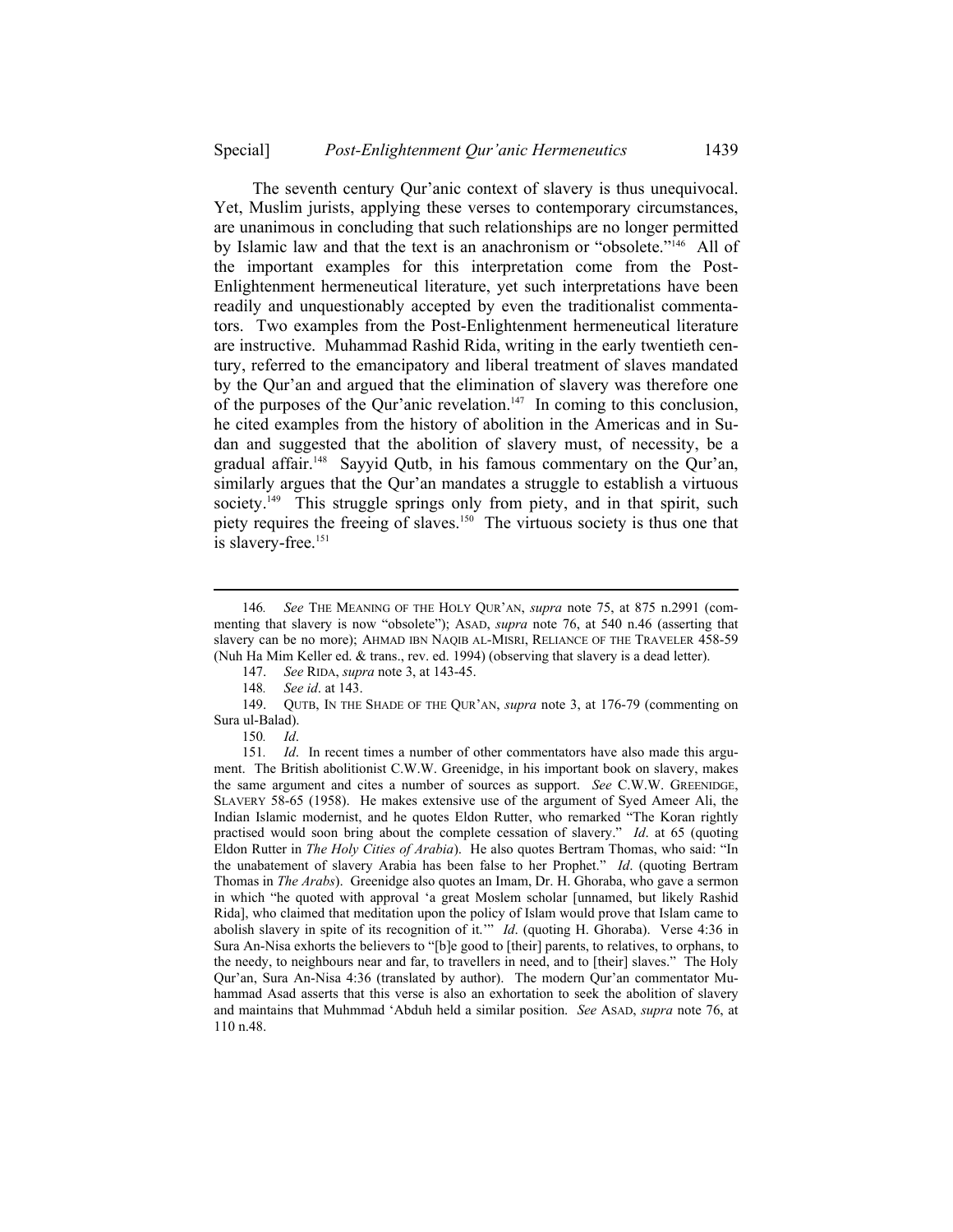The Post-Enlightenment Qur'anic hermeneutic on slavery is thus a fine example of a new Qur'anic hermeneutic that acknowledges the egalitarian age that we now live in and interprets the relevant verses in a way that will be consistent with the normative and jurisprudential demands of the age. Such a hermeneutic does not require the wholesale abandonment of the textual provisions but rather that the textual provisions be read in a contextual framework. The interpreter should apply a clear and concise understanding of the historical context that surrounded the revelation and a similarly clear and concise understanding of the current factual circumstances, together with a clear vision of the "effective history"152 that takes her from the historical circumstances to the present.

The Post-Enlightenment approach to slavery in the Qur'an, championed by a number of commentators, can thus assist scholars in tackling other problems that implicate concerns about equality and its meaning in an Islamic context. Issues involving the political and economic emancipation of women are the first circumstances that come to mind. Similarly, contemporary ethnic and racial conflicts among Muslims frequently have a direct historical relationship to the legacy of slavery. The Darfur crisis and the repeated raiding and pillaging of non-Arab communities by raiders acting with the blessing and permission of the Islamic government in Sudan is a prime example of this legacy.153 Muslims appear to have no understanding of the relationship between these behaviors and the legacy of slavery. There also appears to be no such understanding with respect to the relationship between the legacy of slavery and the plight of immigrant workers in the Persian Gulf.<sup>154</sup>

Arguments drawn from the human rights literature are likely to fall on deaf ears with respect to these problems. It is the Islamic scholarship, in Arabic, Farsi, and Urdu, that has the best chance of reaching hearts and minds with respect to these problems. Such scholarship, using a Post-Enlightenment hermeneutic that frankly acknowledges a new horizon in terms of human relationships given to us by the abolition of slavery and the consensus of Islamic scholars on this question, can open eyes and cause Muslims to confront their contemporary situation with clarity.<sup>155</sup> This re-

 <sup>152.</sup> This is Hans-Georg Gadamer's phrase. *See* Gadamer, *supra* note 133, at 301. I also draw portions of the contextual argument, which uses a similar concept of "effective history" from SAEED, INTERPRETING THE QUR'AN, *supra* note 49.

 <sup>153.</sup> *See* INT'L EMINENT PERSONS GROUP, BUREAU OF AFR. AFFAIRS, U.S. DEP'T OF STATE, SLAVERY, ABDUCTION AND FORCED SERVITUDE IN SUDAN (2002), http://www.state.gov/documents/organization/11951.pdf.

 <sup>154</sup>*. See* Nora Boustany, *In Bahrain, Doubts About Reform*, WASH. POST, June 24, 2005, at A28.

 <sup>155.</sup> I have been greatly aided by the work of Professor Abdullah Saeed in this regard. *See, e.g.*, SAEED, *supra* note 49. Professor Saeed argues for a "contextualist" approach to interpreting the Qur'an. *See id.* at 1. He defines this term as follows: "Those scholars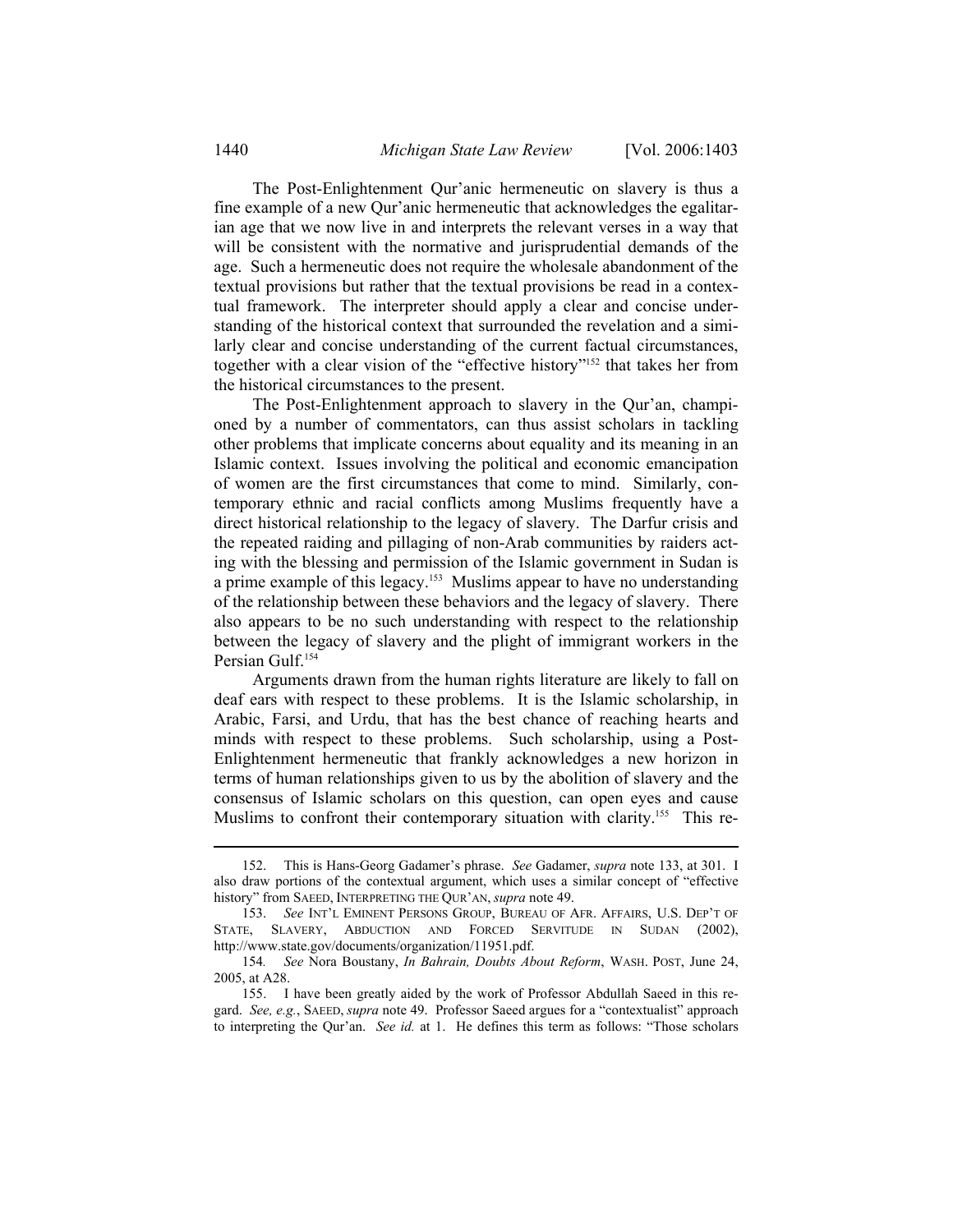quires a methodology that takes the history and contemporary circumstances into account when arriving at a sound understanding of the meaning of the text. Pure textualism or an effort discern the seventh-century law-giver's intent, best exemplified by the canonical *tafsir*, are of little service to Muslims when they must confront these modern and post-modern situations. The use of Islamic history and contextual analysis in an effective and realistic way will enable the interpreter to avoid projecting his or her own prejudices onto the text. It will also enable the interpreter to use the history to his or her best advantage to arrive at the result that is contemplated by the text and by the lawgiver.<sup>156</sup>

#### **CONCLUSION**

Qur'anic hermeneutics is an important component of Islamic scholarship and of central importance in making the Islamic texts relevant and meaningful for contemporary Muslims and for non-Muslims seeking to understand Islam and their fellow citizens who are members of the Islamic community. The hermeneutic of the Qur'an suffers from a number of in-

who adopt a 'Contextualist' approach to the interpretation of the Qur'an consider that it is important to interpret the Qur'an by taking into account the socio-historical context of seventh century Arabia as well as the contemporary context of Muslims today." *Id.* at 159 n.4. *See also* RAHMAN, *supra* note 45, at 3-10; FARID ESACK, QUR'AN, LIBERATION AND PLURALISM: AN ISLAMIC PERSPECTIVE OF INTERRELIGIOUS SOLIDARITY AGAINST OPPRESSION 49-81 (1997). He continues:

While the traditional Muslim understanding of revelation holds the Qur'an is the Word of God and not of Prophet Muhammad, it also holds that the language of the Qur'an, Arabic, is a human language, deeply imbedded in human life. Despite attempts by early Muslim theologians to separate the 'revelation' from the mundane by emphasizing its existence on the 'Preserved Tablet' (*al-lawh al-mahfuz*), the understanding of revelation and the revelation itself are firmly grounded in human experience, in the time, place and circumstances of the seventh-century Hijaz in Arabia. The Qur'an is in the language of Mecca and surrounding regions, and its concerns often were directed or indirectly connected to the Prophet and his community. In the Qur'an, references are made to the Prophet's relationship to the people around him and the response of his people to his message. The indifference of the people of Mecca to the poor and the needy is also highlighted. The revelation included instructions to the people to act upon or refrain from certain things. It provided stories of earlier prophets and their peoples as a lesson to the Prophet's contemporaries. The Qur'an refers repeatedly to the places, times, customs, norms, beliefs, values, ideas, institutions, practices, and attitudes of the people surrounding the Prophet.

*Id.* at 27-28.

 <sup>156.</sup> See, for example, William N. Eskridge, Jr., *Gadamer/Statutory Interpretation*, 90 COLUM. L. REV. 609, 644-45 (1990) for an interesting and provocative attempt to apply the Gadamerian approach to interpretation to an immigration statute authorizing exclusion of an alien for engaging in homosexual acts. Professor Eskridge's analysis has also been helpful to me in applying the Gadamerian/Rahman approach to the Qur'an.